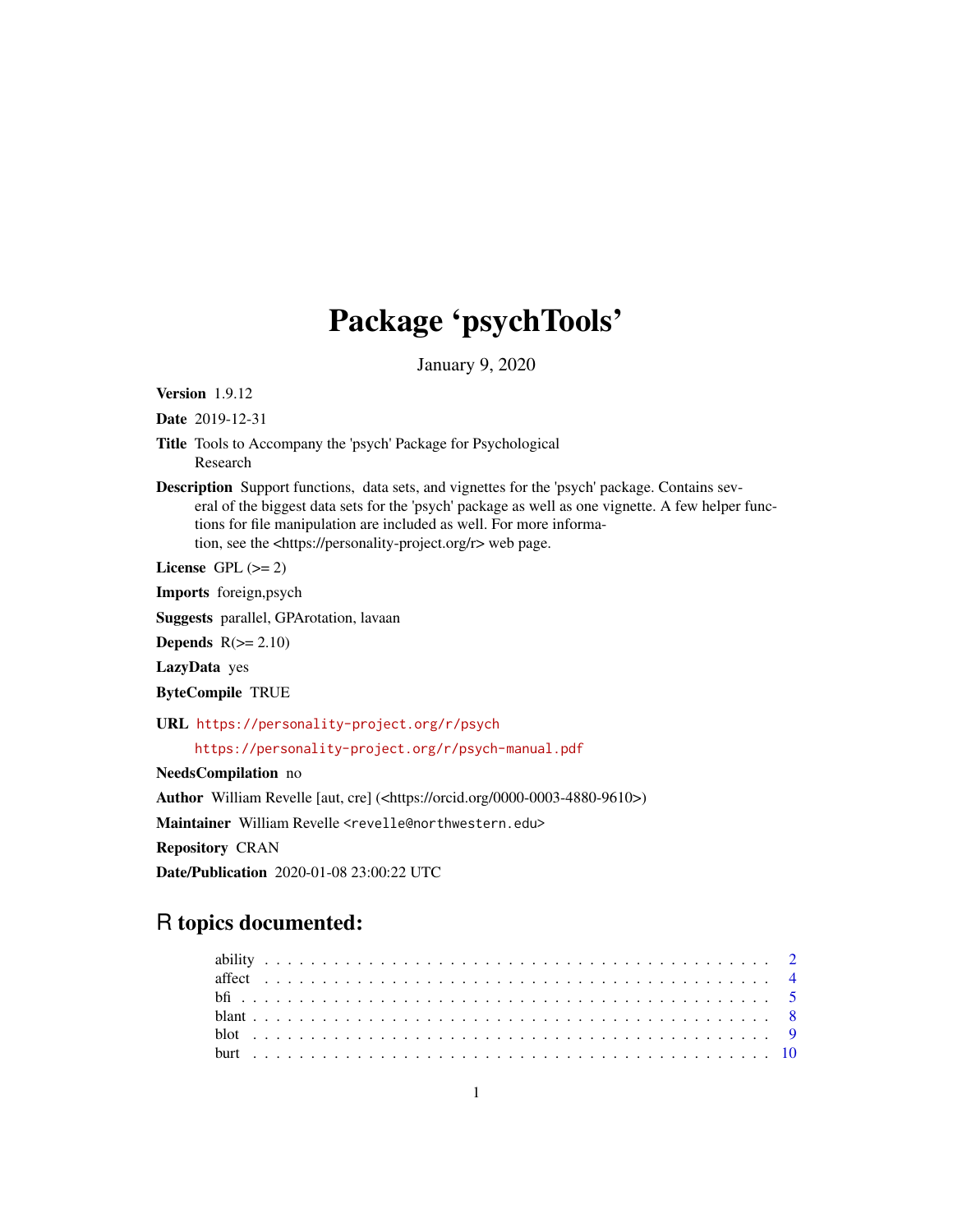<span id="page-1-0"></span>

|  | $\overline{14}$ |
|--|-----------------|
|  | 16              |
|  | 18              |
|  | 19              |
|  | 22              |
|  | 24              |
|  | 25              |
|  | 26              |
|  | 29              |
|  | 30              |
|  | 32              |
|  | 38              |
|  | 46              |
|  | 48              |
|  | 49              |
|  | 51              |
|  | 55              |
|  | 59              |
|  | 60              |
|  | 62              |
|  | 63              |
|  | 65              |
|  | 67              |
|  |                 |

#### **Index** [69](#page-68-0) and the contract of the contract of the contract of the contract of the contract of the contract of the contract of the contract of the contract of the contract of the contract of the contract of the contract of

<span id="page-1-1"></span>ability *16 ability items scored as correct or incorrect.*

### Description

16 multiple choice ability items 1525 subjects taken from the Synthetic Aperture Personality Assessment (SAPA) web based personality assessment project are saved as [iqitems](#page-29-1). Those data are shown as examples of how to score multiple choice tests and analyses of response alternatives. When scored correct or incorrect, the data are useful for demonstrations of tetrachoric based factor analysis [irt.fa](#page-0-0) and finding tetrachoric correlations.

### Usage

data(iqitems)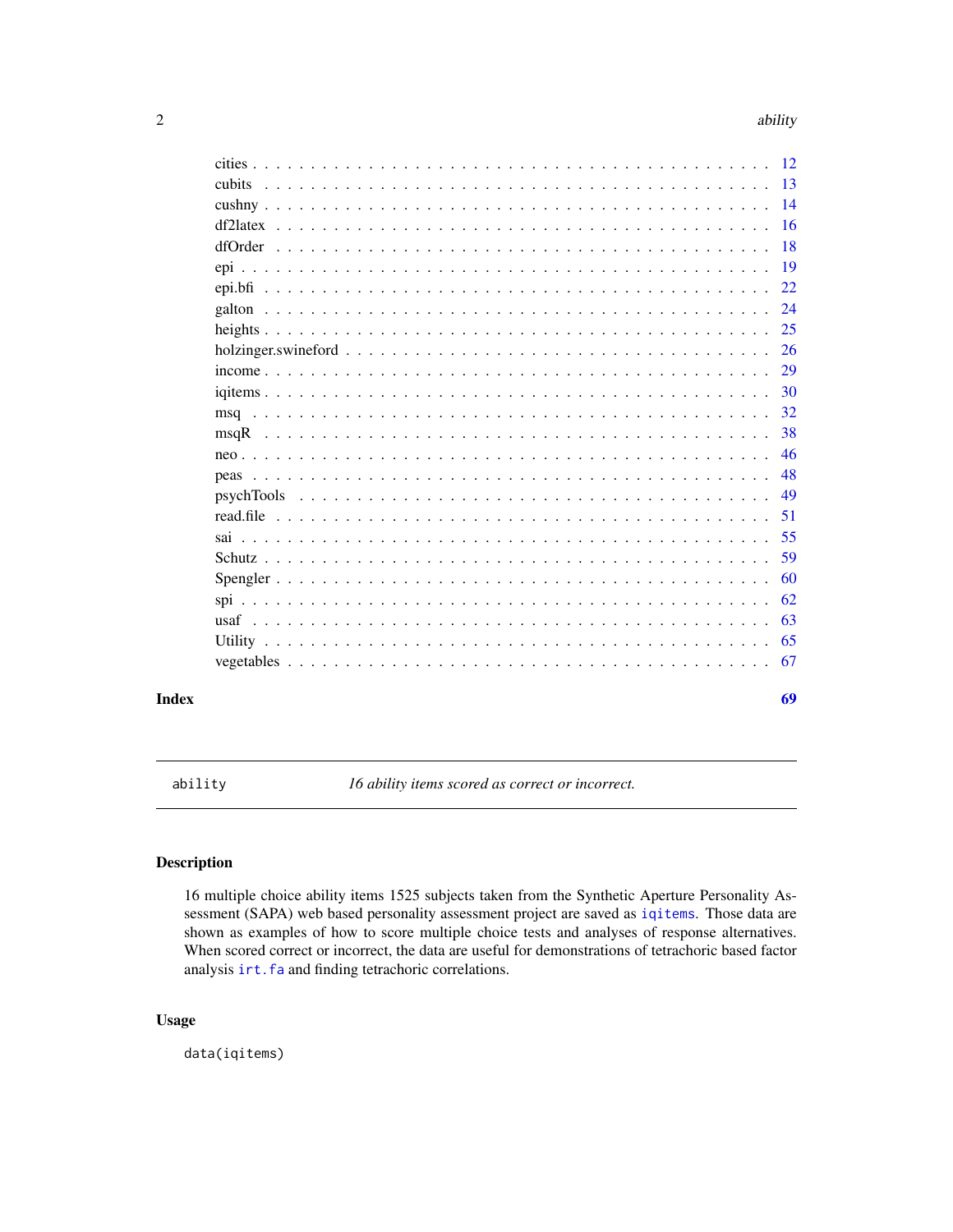#### <span id="page-2-0"></span>ability 3

#### Format

A data frame with 1525 observations on the following 16 variables. The number following the name is the item number from SAPA.

reason.4 Basic reasoning questions

reason.16 Basic reasoning question

reason.17 Basic reasoning question

reason.19 Basic reasoning question

letter.7 In the following alphanumeric series, what letter comes next?

letter.33 In the following alphanumeric series, what letter comes next?

letter.34 In the following alphanumeric series, what letter comes next

letter.58 In the following alphanumeric series, what letter comes next?

matrix.45 A matrix reasoning task

matrix.46 A matrix reasoning task

matrix.47 A matrix reasoning task

matrix.55 A matrix reasoning task

rotate.3 Spatial Rotation of type 1.2

rotate.4 Spatial Rotation of type 1.2

rotate.6 Spatial Rotation of type 1.1

rotate.8 Spatial Rotation of type 2.3

#### Details

16 items were sampled from 80 items given as part of the SAPA (<https://sapa-project.org>) project (Revelle, Wilt and Rosenthal, 2009; Condon and Revelle, 2014) to develop online measures of ability. These 16 items reflect four lower order factors (verbal reasoning, letter series, matrix reasoning, and spatial rotations. These lower level factors all share a higher level factor  $('g')$ .

This data set may be used to demonstrate item response functions, [tetrachoric](#page-0-0) correlations, or [irt.fa](#page-0-0) as well as [omega](#page-0-0) estimates of of reliability and hierarchical structure.

In addition, the data set is a good example of doing item analysis to examine the empirical response probabilities of each item alternative as a function of the underlying latent trait. When doing this, it appears that two of the matrix reasoning problems do not have monotonically increasing trace lines for the probability correct. At moderately high ability (theta  $= 1$ ) there is a decrease in the probability correct from theta  $= 0$  and theta  $= 2$ .

#### Source

The example data set is taken from the Synthetic Aperture Personality Assessment personality and ability test at <https://sapa-project.org>. The data were collected with David Condon from 8/08/12 to 8/31/12.

Similar data are available from the International Cognitive Ability Resource at [https://icar-proje](https://icar-project.org)ct. [org](https://icar-project.org).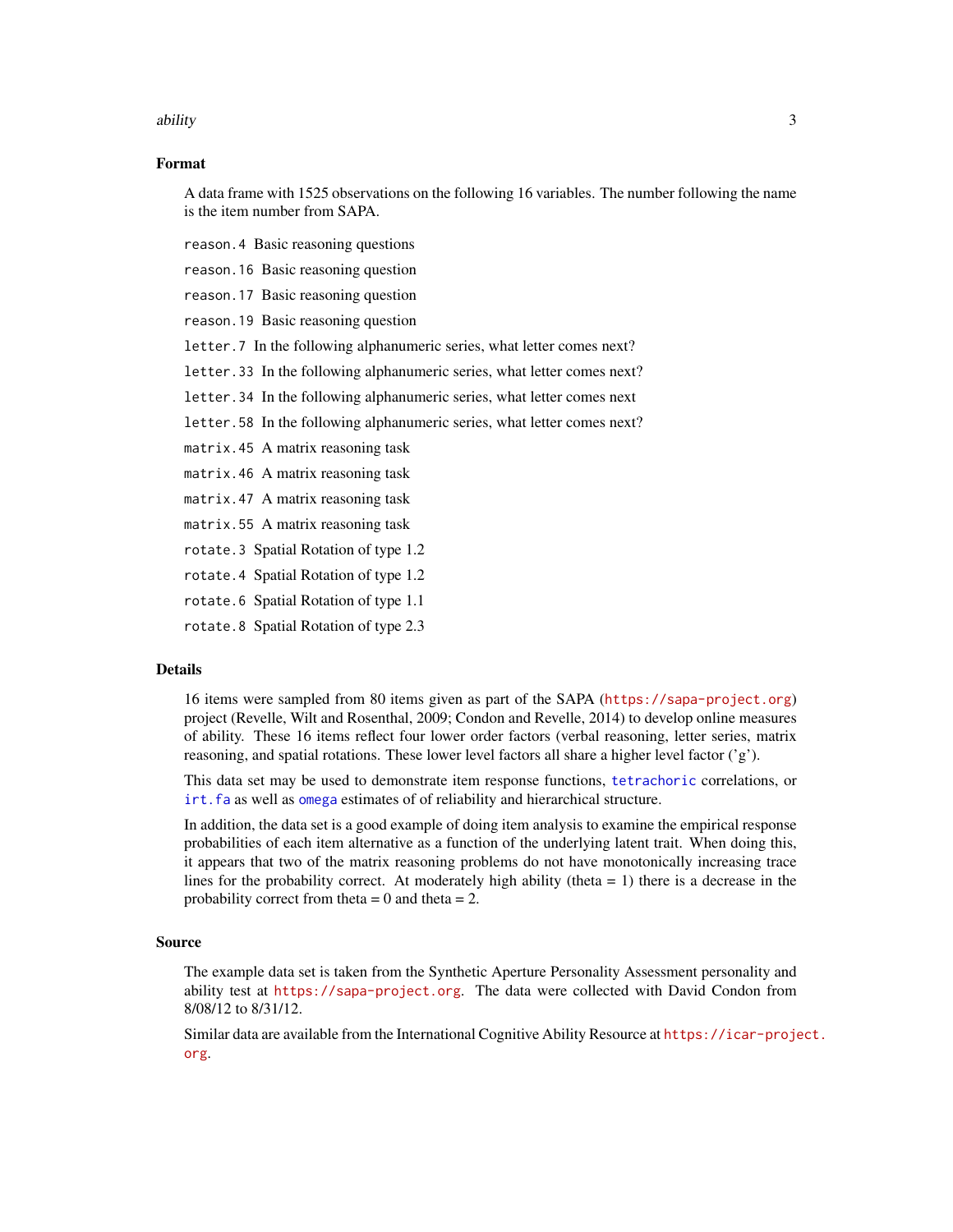### <span id="page-3-0"></span>References

Revelle, William, Wilt, Joshua, and Rosenthal, Allen (2010) Personality and Cognition: The Personality-Cognition Link. In Gruszka, Alexandra and Matthews, Gerald and Szymura, Blazej (Eds.) Handbook of Individual Differences in Cognition: Attention, Memory and Executive Control, Springer.

Condon, David and Revelle, William, (2014) The International Cognitive Ability Resource: Development and initial validation of a public-domain measure. Intelligence, 43, 52-64.

#### Examples

```
data(ability)
cs<- psych::cs
keys <- list(ICAR16=colnames(ability),reasoning = cs(reason.4,reason.16,reason.17,reason.19),
 letters=cs(letter.7, letter.33,letter.34,letter.58, letter.7),
 matrix=cs(matrix.45,matrix.46,matrix.47,matrix.55),
 rotate=cs(rotate.3,rotate.4,rotate.6,rotate.8))
 psych::scoreOverlap(keys,ability)
    #this next step takes a few seconds to run and demonstrates IRT approaches
     ability.irt <- psych::irt.fa(ability)
     ability.scores <- psych::scoreIrt(ability.irt,ability)
     ability.sub.scores <- psych::scoreIrt.2pl(keys,ability) #demonstrate irt scoring
```
<span id="page-3-1"></span>affect *Two data sets of affect and arousal scores as a function of personality and movie conditions*

#### Description

A recurring question in the study of affect is the proper dimensionality and the relationship to various personality dimensions. Here is a data set taken from two studies of mood and arousal using movies to induce affective states.

#### Usage

data(affect)

### Details

These are data from two studies conducted in the Personality, Motivation and Cognition Laboratory at Northwestern University. Both studies used a similar methodology:

Collection of pretest data using 5 scales from the Eysenck Personality Inventory and items taken from the Motivational State Questionnaire (see [msq](#page-31-1). In addition, state and trait anxiety measures were given. In the "maps" study, the Beck Depression Inventory was given also.

Then subjects were randomly assigned to one of four movie conditions: 1: Frontline. A documentary about the liberation of the Bergen-Belsen concentration camp. 2: Halloween. A horror film. 3: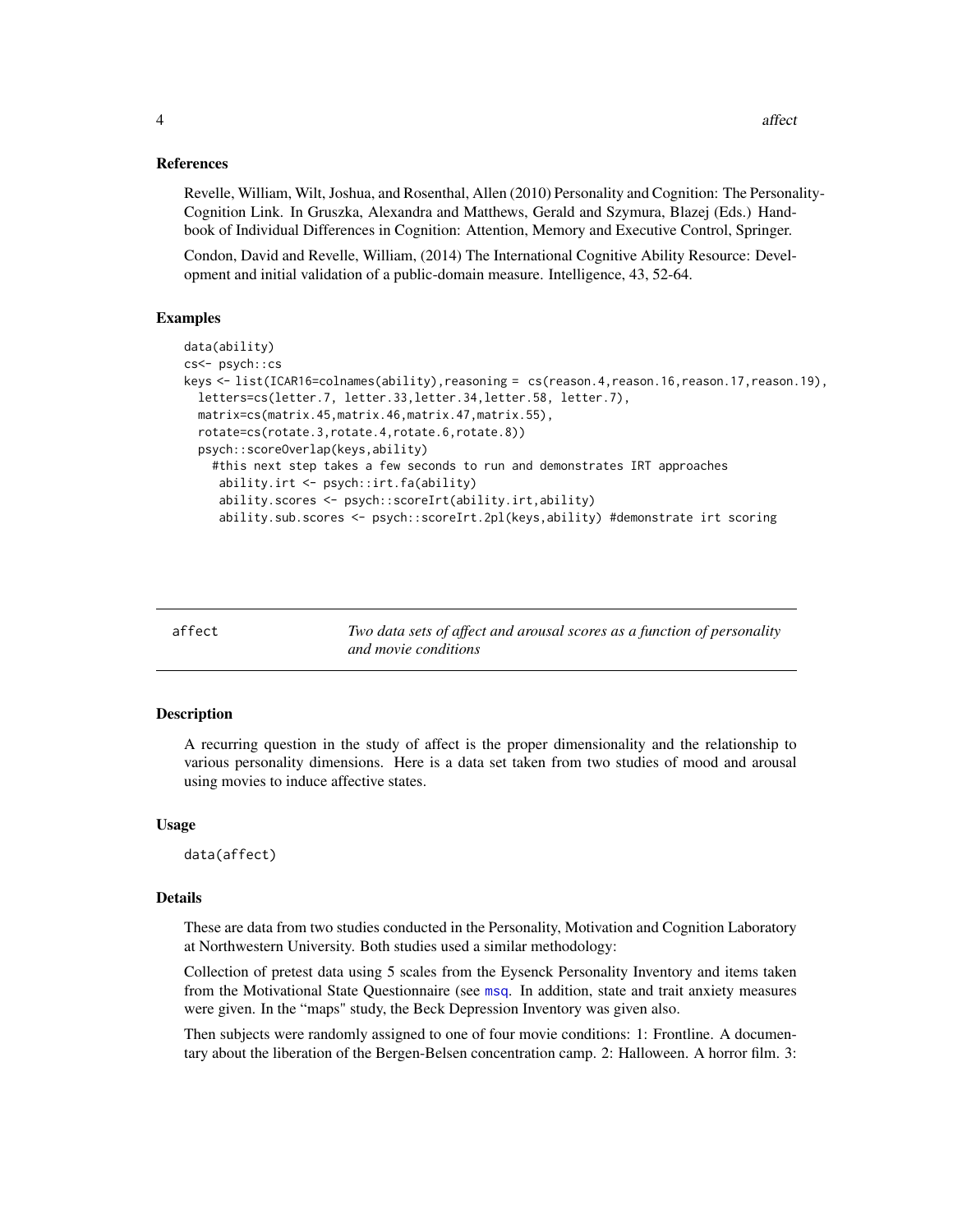<span id="page-4-0"></span>National Geographic, a nature film about the Serengeti plain. 4: Parenthood. A comedy. Each film clip was shown for 9 minutes. Following this the MSQ was given again.

Data from the MSQ were scored for Energetic and Tense Arousal (EA and TA) as well as Positive and Negative Affect (PA and NA).

Study flat had 170 participants, study maps had 160.

These studies are described in more detail in various publications from the PMC lab. In particular, Revelle and Anderson, 1997 and Rafaeli and Revelle (2006). An analysis of these data has also appeared in Smillie et al. (2012).

For a much more complete data set involving film, caffeine, and time of day manipulations, see the [msqR](#page-37-1) data set.

### Source

Data collected at the Personality, Motivation, and Cognition Laboratory, Northwestern University.

#### References

Revelle, William and Anderson, Kristen Joan (1997) Personality, motivation and cognitive performance: Final report to the Army Research Institute on contract MDA 903-93-K-0008

Rafaeli, Eshkol and Revelle, William (2006), A premature consensus: Are happiness and sadness truly opposite affects? Motivation and Emotion, 30, 1, 1-12.

Smillie, Luke D. and Cooper, Andrew and Wilt, Joshua and Revelle, William (2012) Do Extraverts Get More Bang for the Buck? Refining the Affective-Reactivity Hypothesis of Extraversion. Journal of Personality and Social Psychology, 103 (2), 206-326.

#### Examples

```
data(affect)
psych::describeBy(affect[-1],group="Film")
psych::pairs.panels(affect[14:17],bg=c("red","black","white","blue")[affect$Film],pch=21,
    main="Affect varies by movies ")
psych::errorCircles("EA2","TA2",data=affect,group="Film",labels=c("Sad","Fear","Neutral","Humor")
, main="Enegetic and Tense Arousal by Movie condition")
psych::errorCircles(x="PA2",y="NA2",data=affect,group="Film",labels=c("Sad","Fear","Neutral","
Humor"), main="Positive and Negative Affect by Movie condition")
```
<span id="page-4-1"></span>bfi *25 Personality items representing 5 factors*

#### Description

25 personality self report items taken from the International Personality Item Pool (ipip.ori.org) were included as part of the Synthetic Aperture Personality Assessment (SAPA) web based personality assessment project. The data from 2800 subjects are included here as a demonstration set for scale construction, factor analysis, and Item Response Theory analysis. Three additional demographic variables (sex, education, and age) are also included.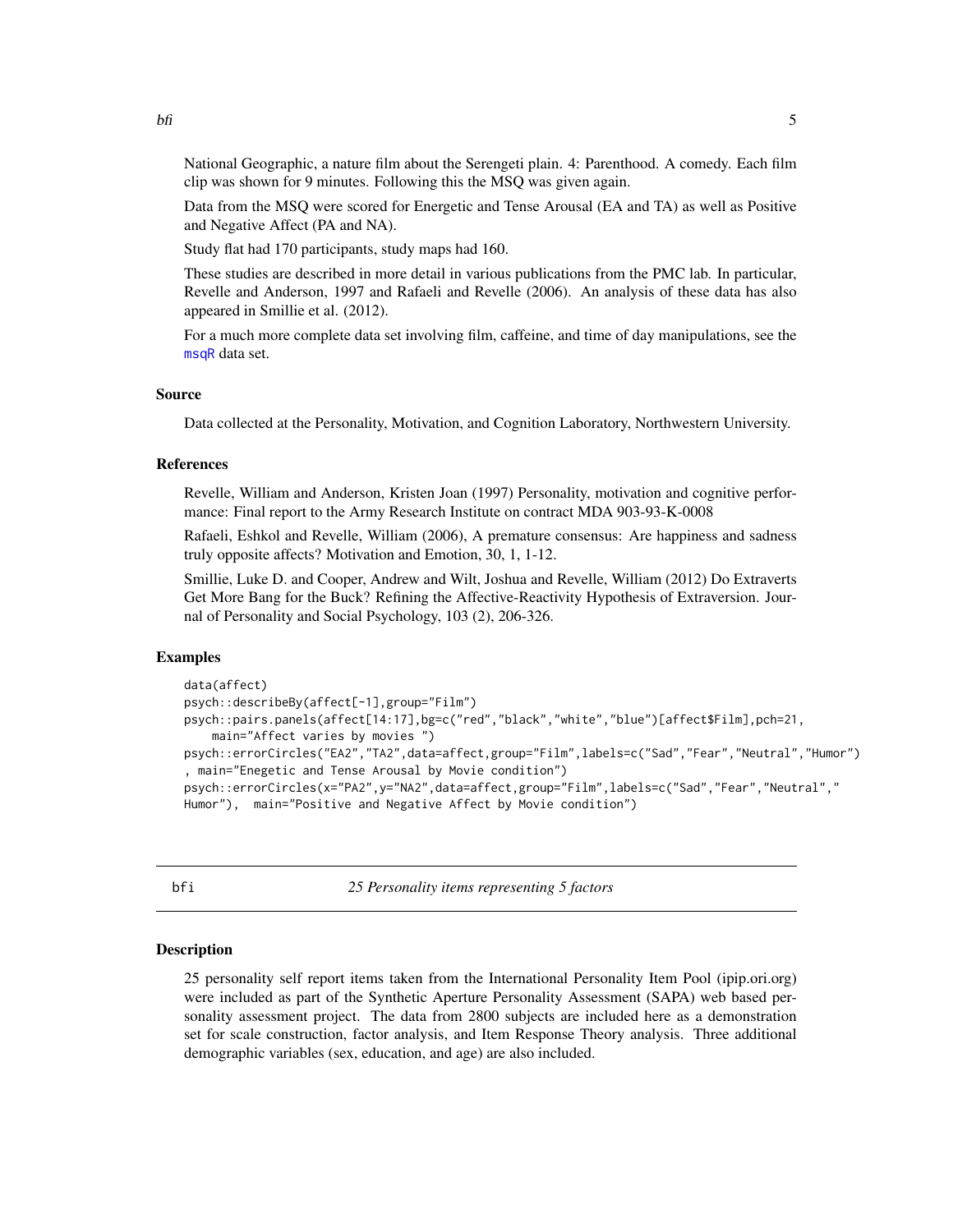#### Usage

```
data(bfi)
data(bfi.dictionary)
```
### Format

A data frame with 2800 observations on the following 28 variables. (The q numbers are the SAPA item numbers).

- A1 Am indifferent to the feelings of others. (q\_146)
- A2 Inquire about others' well-being. (q\_1162)
- A3 Know how to comfort others. (q\_1206)
- A4 Love children. (q\_1364)
- A5 Make people feel at ease. (q\_1419)
- C1 Am exacting in my work.  $(q_124)$
- C2 Continue until everything is perfect. (q\_530)
- C3 Do things according to a plan. (q\_619)
- C4 Do things in a half-way manner.  $(q_626)$
- C5 Waste my time. (q\_1949)
- E1 Don't talk a lot. (q\_712)
- E2 Find it difficult to approach others.  $(q_901)$
- E3 Know how to captivate people. (q\_1205)
- E4 Make friends easily. (q\_1410)
- E5 Take charge. (q\_1768)
- N1 Get angry easily. (q\_952)
- N2 Get irritated easily. (q\_974)
- N3 Have frequent mood swings. (q\_1099
- N4 Often feel blue. (q\_1479)
- N5 Panic easily. (q\_1505)
- O1 Am full of ideas. (q\_128)
- O2 Avoid difficult reading material.(q\_316)
- O3 Carry the conversation to a higher level. (q\_492)
- O4 Spend time reflecting on things. (q\_1738)
- O5 Will not probe deeply into a subject. (q\_1964)
- gender Males =  $1$ , Females =  $2$
- education  $1 = HS$ ,  $2 = finished HS$ ,  $3 = some college$ ,  $4 = college$  graduate  $5 = graduate$  degree

age age in years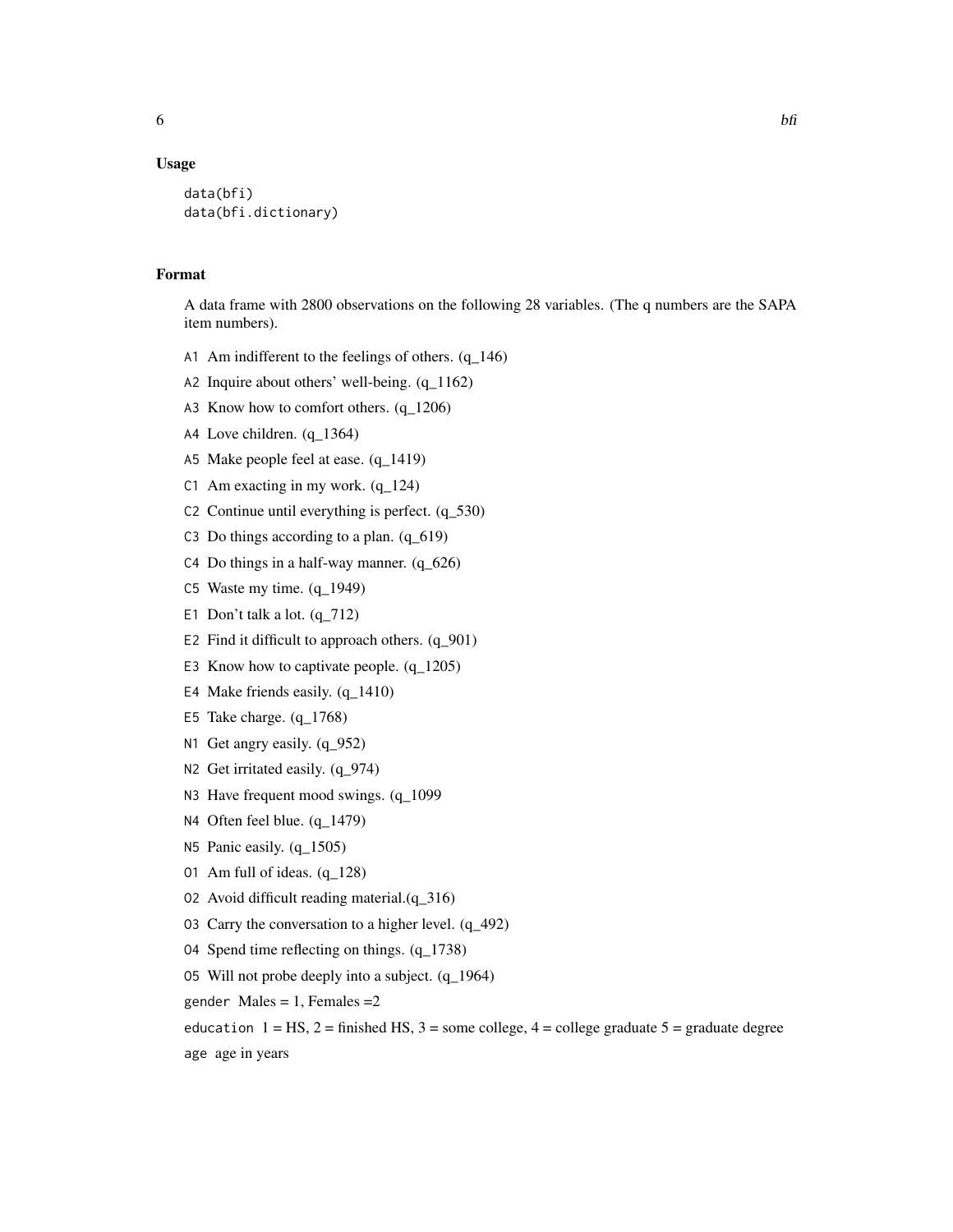#### <span id="page-6-0"></span>Details

The first 25 items are organized by five putative factors: Agreeableness, Conscientiousness, Extraversion, Neuroticism, and Opennness. The scoring key is created using [make.keys](#page-0-0), the scores are found using [score.items](#page-0-0).

These five factors are a useful example of using [irt.fa](#page-0-0) to do Item Response Theory based latent factor analysis of the [polychoric](#page-0-0) correlation matrix. The endorsement plots for each item, as well as the item information functions reveal that the items differ in their quality.

The item data were collected using a 6 point response scale: 1 Very Inaccurate 2 Moderately Inaccurate 3 Slightly Inaccurate 4 Slightly Accurate 5 Moderately Accurate 6 Very Accurate

as part of the Synthetic Apeture Personality Assessment (SAPA <https://sapa-project.org>) project. To see an example of the data collection technique, visit <https://SAPA-project.org> or the International Cognitive Ability Resource at <https://icar-project.org>. The items given were sampled from the International Personality Item Pool of Lewis Goldberg using the sampling technique of SAPA. This is a sample data set taken from the much larger SAPA data bank.

#### Note

The bfi data set and items should not be confused with the BFI (Big Five Inventory) of Oliver John and colleagues (John, O. P., Donahue, E. M., & Kentle, R. L. (1991). The Big Five Inventory– Versions 4a and 54. Berkeley, CA: University of California,Berkeley, Institute of Personality and Social Research.)

### Source

The items are from the ipip (Goldberg, 1999). The data are from the SAPA project (Revelle, Wilt and Rosenthal, 2010) , collected Spring, 2010 ( <https://sapa-project.org>).

#### References

Goldberg, L.R. (1999) A broad-bandwidth, public domain, personality inventory measuring the lower-level facets of several five-factor models. In Mervielde, I. and Deary, I. and De Fruyt, F. and Ostendorf, F. (eds) Personality psychology in Europe. 7. Tilburg University Press. Tilburg, The Netherlands.

Revelle, W., Wilt, J., and Rosenthal, A. (2010) Individual Differences in Cognition: New Methods for examining the Personality-Cognition Link In Gruszka, A. and Matthews, G. and Szymura, B. (Eds.) Handbook of Individual Differences in Cognition: Attention, Memory and Executive Control, Springer.

Revelle, W, Condon, D.M., Wilt, J., French, J.A., Brown, A., and Elleman, L.G. (2016) Web and phone based data collection using planned missing designs. In Fielding, N.G., Lee, R.M. and Blank, G. (Eds). SAGE Handbook of Online Research Methods (2nd Ed), Sage Publcations.

#### See Also

bi. bars to show the data by age and gender, irt. fa for item factor analysis applying the irt model.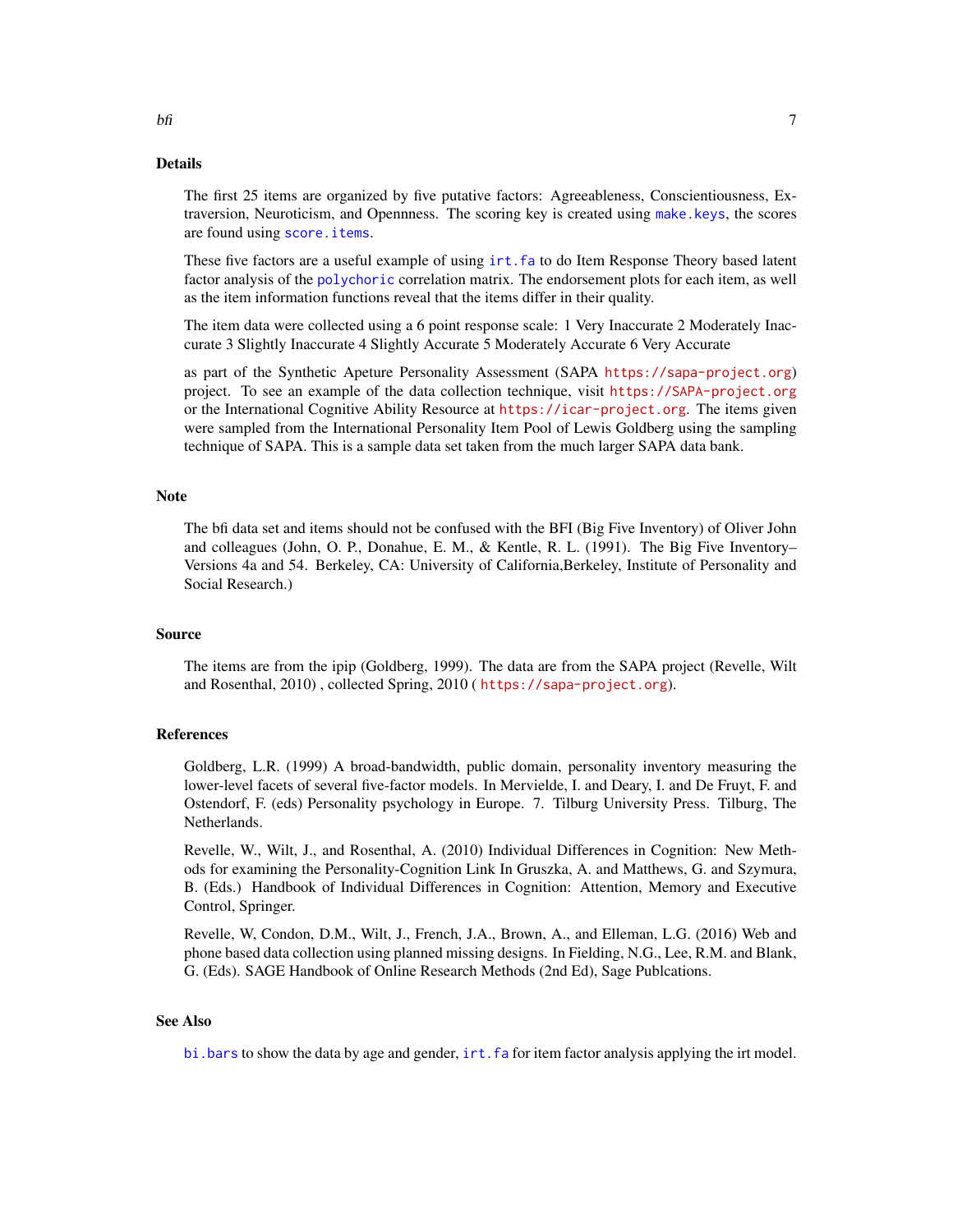#### <span id="page-7-0"></span>Examples

```
data(bfi)
psych::describe(bfi)
# create the bfi.keys (actually already saved in the data file)
bfi.keys <-
 list(agree=c("-A1","A2","A3","A4","A5"),conscientious=c("C1","C2","C3","-C4","-C5"),
extraversion=c("-E1","-E2","E3","E4","E5"),neuroticism=c("N1","N2","N3","N4","N5"),
openness = c("O1","-O2","O3","O4","-O5"))
scores <- psych::scoreItems(bfi.keys,bfi,min=1,max=6) #specify the minimum and maximum values
 scores
 #show the use of the keys.lookup with a dictionary
 psych::keys.lookup(bfi.keys,bfi.dictionary[,1:4])
```
<span id="page-7-1"></span>blant *A 29 x 29 matrix that produces weird factor analytic results*

#### **Description**

Normally, min.res factor analysis and maximum likelihood produce very similar results. This data set (from Alexandra Blant) does not. Warnings are given for the min.res solution, the pa solution, but not the old.min nor the mle solution. Included as a test case for the factor analysis function.

#### Usage

data("blant")

### Format

The format is: num [1:29, 1:29] 1 0.77 0.813 0.68 0.717 ... - attr(\*, "dimnames")=List of 2 ..\$ : NULL ..\$ : chr [1:29] "V1" "V2" "V3" "V4" ...

#### Details

This data matrix was sent by Alexandra Blant as an example of a problem with the minres solution in the [fa](#page-0-0) function. The default solution, using fm="minres" issues a warning that the solution has improper factor score weights. This is not the case for the fm="old.min" and fm="mle" options, but is for fm="pa", fm="ols".

The residuals are indeed smaller for fm="minres" than for fm="old.min" or fm="mle".

"old.min" attempts to find the minimum residual but uses the gradient for mle. This was the approach until version 1.7.5 but was changed (see the help page for fa) following extensive communication with Hao Wu.

The problem with this matrix is probably that it is almost singular, with some smcs approaching 1 and the smallest three eigenvalues of .006, .004 and .001.

This problem matrix was provided by Alexandra Blant.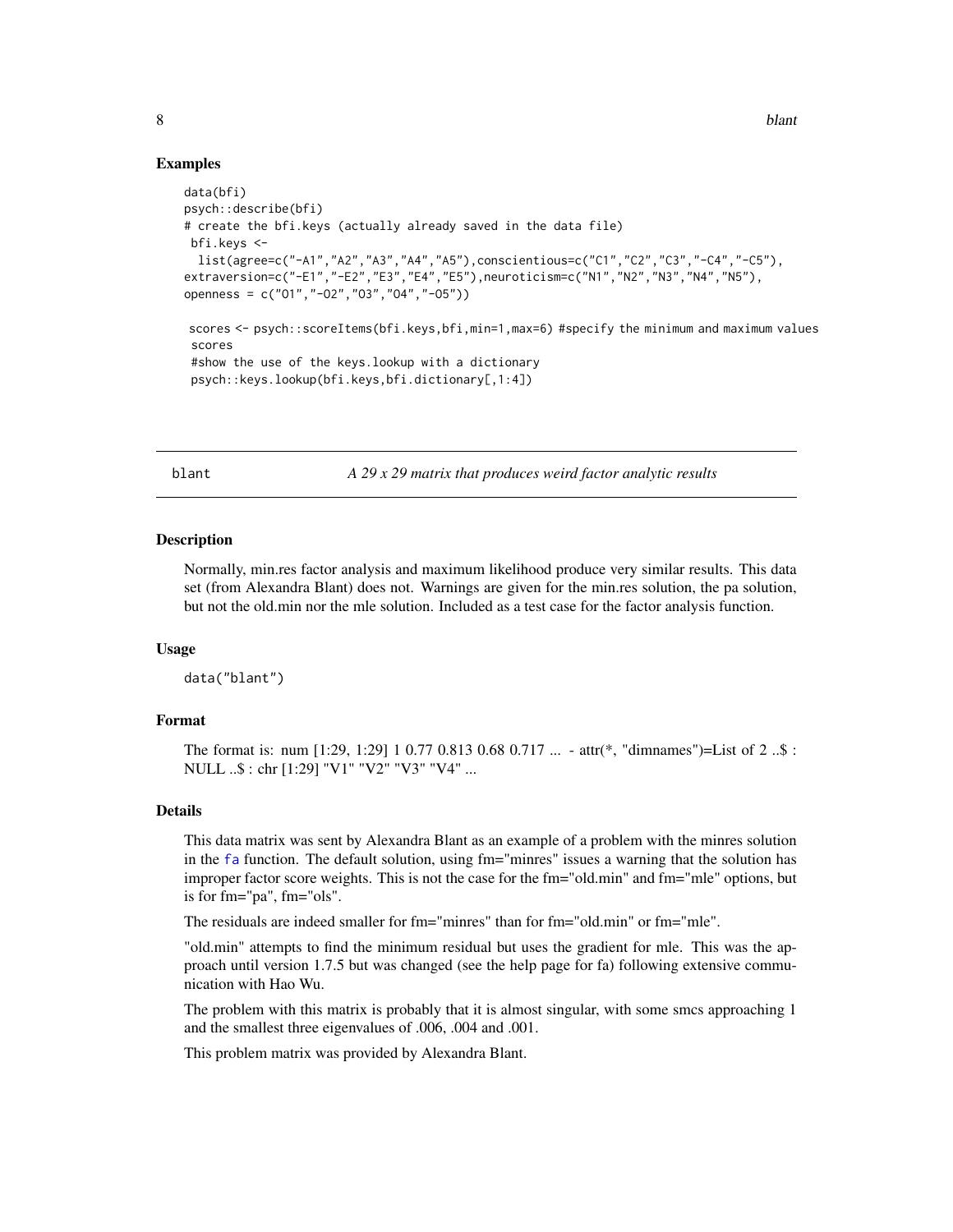<span id="page-8-0"></span>blot 9

### Source

Alexandra Blant, personal communication

#### Examples

```
data(blant)
#compare
f5 <- psych::fa(blant,5,rotate="none") #the default minres
f5.old <- psych::fa(blant,5, fm="old.min",rotate="none") #old version of minres
f5.mle <- psych::fa(blant,5,fm="mle",rotate= "none") #maximum likelihood
#compare solutions
psych::factor.congruence(list(f5,f5.old,f5.mle))
#compare sums of squared residuals
sum(residuals(f5,diag=FALSE)^2,na.rm=TRUE) # 1.355489
sum(residuals(f5.old,diag=FALSE)^2,na.rm=TRUE) # 1.539757
sum(residuals(f5.mle,diag=FALSE)^2,na.rm=TRUE) # 2.402092
#but, when we divide the squared residuals by the original (squared) correlations, we find
```

```
#a different ordering of fit
f5$fit # 0.9748177
f5.old$fit # 0.9752774
f5.mle$fit # 0.9603324
```
<span id="page-8-1"></span>

blot *Bond's Logical Operations Test – BLOT*

#### Description

35 items for 150 subjects from Bond's Logical Operations Test. A good example of Item Response Theory analysis using the Rasch model. One parameter (Rasch) analysis and two parameter IRT analyses produce somewhat different results.

### Usage

data(blot)

#### Format

A data frame with 150 observations on 35 variables. The BLOT was developed as a paper and pencil test for children to measure Logical Thinking as discussed by Piaget and Inhelder.

### Details

Bond and Fox apply Rasch modeling to a variety of data sets. This one, Bond's Logical Operations Test, is used as an example of Rasch modeling for dichotomous items. In their text (p 56), Bond and Fox report the results using WINSTEPS. Those results are consistent (up to a scaling parameter) with those found by the rasch function in the ltm package. The WINSTEPS seem to produce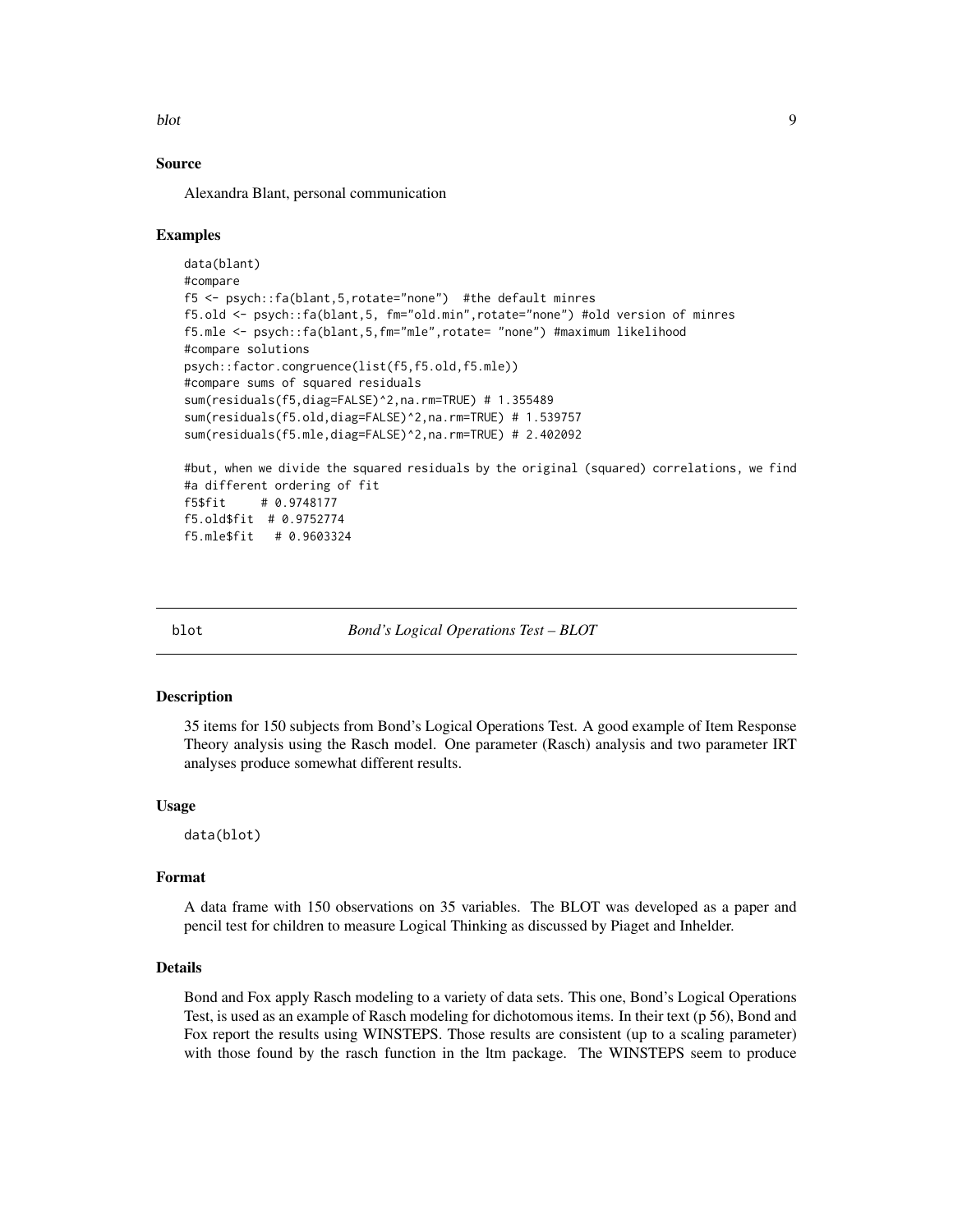<span id="page-9-0"></span>difficulty estimates with a mean item difficulty of 0, whereas rasch from ltm has a mean difficulty of -1.52. In addition, rasch seems to reverse the signs of the difficulty estimates when reporting the coefficients and is effectively reporting "easiness".

However, when using a two parameter model, one of the items (V12) behaves very differently.

This data set is useful when comparing 1PL, 2PL and 2PN IRT models.

#### Source

The data are taken (with kind permission from Trevor Bond) from the webpage https://www.winsteps.com/BF3/bondfox3.htm and read using read.fwf.

### References

T.G. Bond. BLOT:Bond's Logical Operations Test. Townsville, Australia: James Cook University. (Original work published 1976), 1995.

T. Bond and C. Fox. (2007) Applying the Rasch model: Fundamental measurement in the human sciences. Lawrence Erlbaum, Mahwah, NJ, US, 2 edition.

#### See Also

See also the irt. fa and associated plot functions.

#### Examples

data(blot)

#ltm is not required by psychTools, but if available, may be run to show a Rasch model

```
#do the same thing with functions in psych
blot.fa <- psych::irt.fa(blot) # a 2PN model
plot(blot.fa)
```
<span id="page-9-1"></span>

burt *11 emotional variables from Burt (1915)*

### Description

Cyril Burt reported an early factor analysis with a circumplex structure of 11 emotional variables in 1915. 8 of these were subsequently used by Harman in his text on factor analysis. Unfortunately, it seems as if Burt made a mistake for the matrix is not positive definite. With one change from .87 to .81 the matrix is positive definite.

#### Usage

data(burt)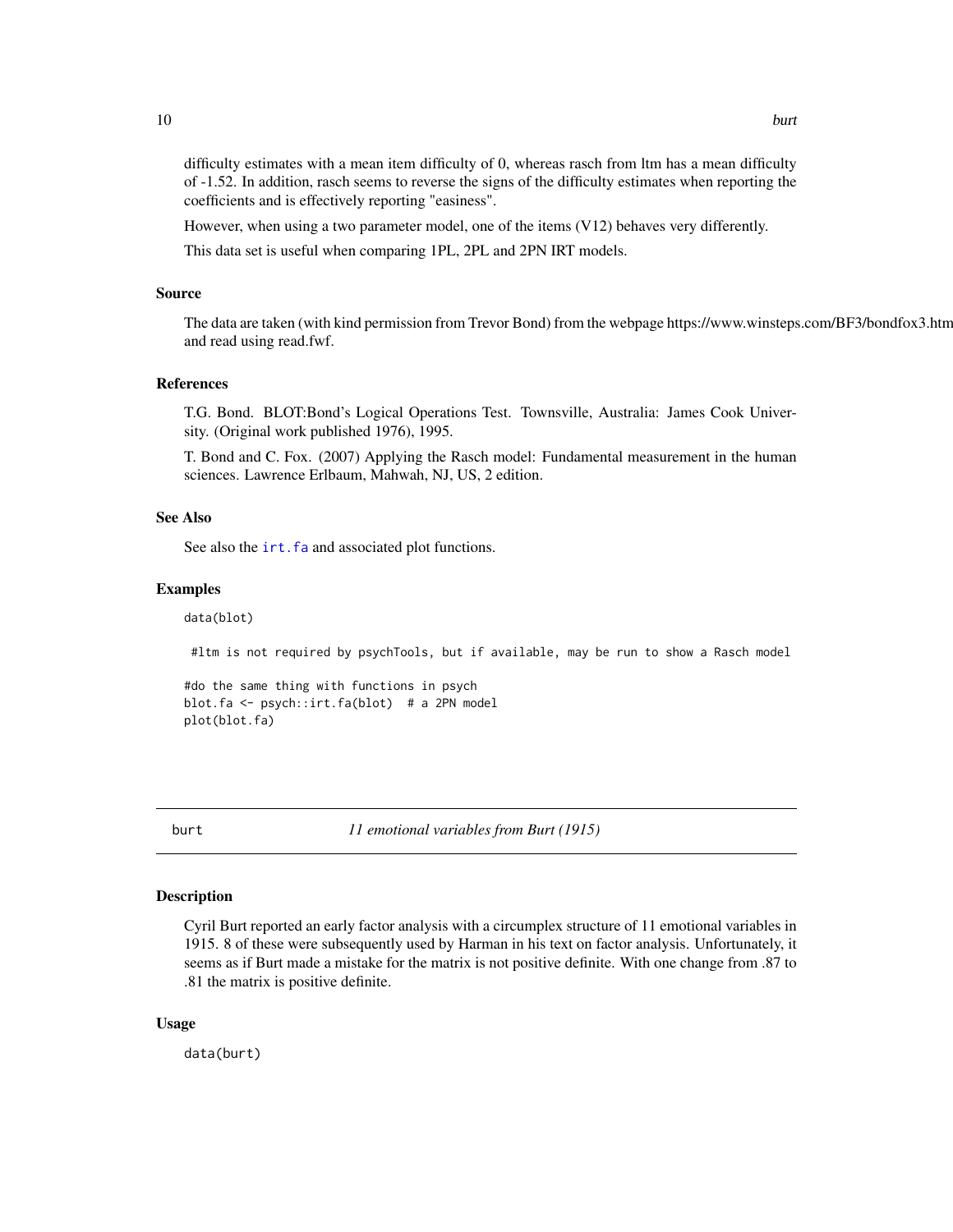<span id="page-10-0"></span>burt 11 metal and the set of the set of the set of the set of the set of the set of the set of the set of the set of the set of the set of the set of the set of the set of the set of the set of the set of the set of the se

### Format

A correlation matrix based upon 172 "normal school age children aged 9-12".

Sociality Sociality Sorrow Sorrow Tenderness Tenderness Joy Joy Wonder Wonder Elation Elation Disgust Disgust Anger Anger Sex Sex Fear Fear Subjection Subjection

#### Details

The Burt data set is interesting for several reasons. It seems to be an early example of the organizaton of emotions into an affective circumplex, a subset of it has been used for factor analysis examples (see [Harman.Burt](#page-0-0), and it is an example of how typos affect data. The original data matrix has one negative eigenvalue. With the replacement of the correlation between Sorrow and Tenderness from .87 to .81, the matrix is positive definite.

Alternatively, using [cor.smooth](#page-0-0), the matrix can be made positive definite as well, although cor.smooth makes more (but smaller) changes.

### Source

(retrieved from the web at https://www.biodiversitylibrary.org/item/95822#790) Following a suggestion by Jan DeLeeuw.

#### References

Burt, C.General and Specific Factors underlying the Primary Emotions. Reports of the British Association for the Advancement of Science, 85th meeting, held in Manchester, September 7-11, 1915. London, John Murray, 1916, p. 694-696 (retrieved from the web at https://www.biodiversitylibrary.org/item/95822#790)

### See Also

[Harman.Burt](#page-0-0) in the [Harman](#page-0-0) dataset and [cor.smooth](#page-0-0)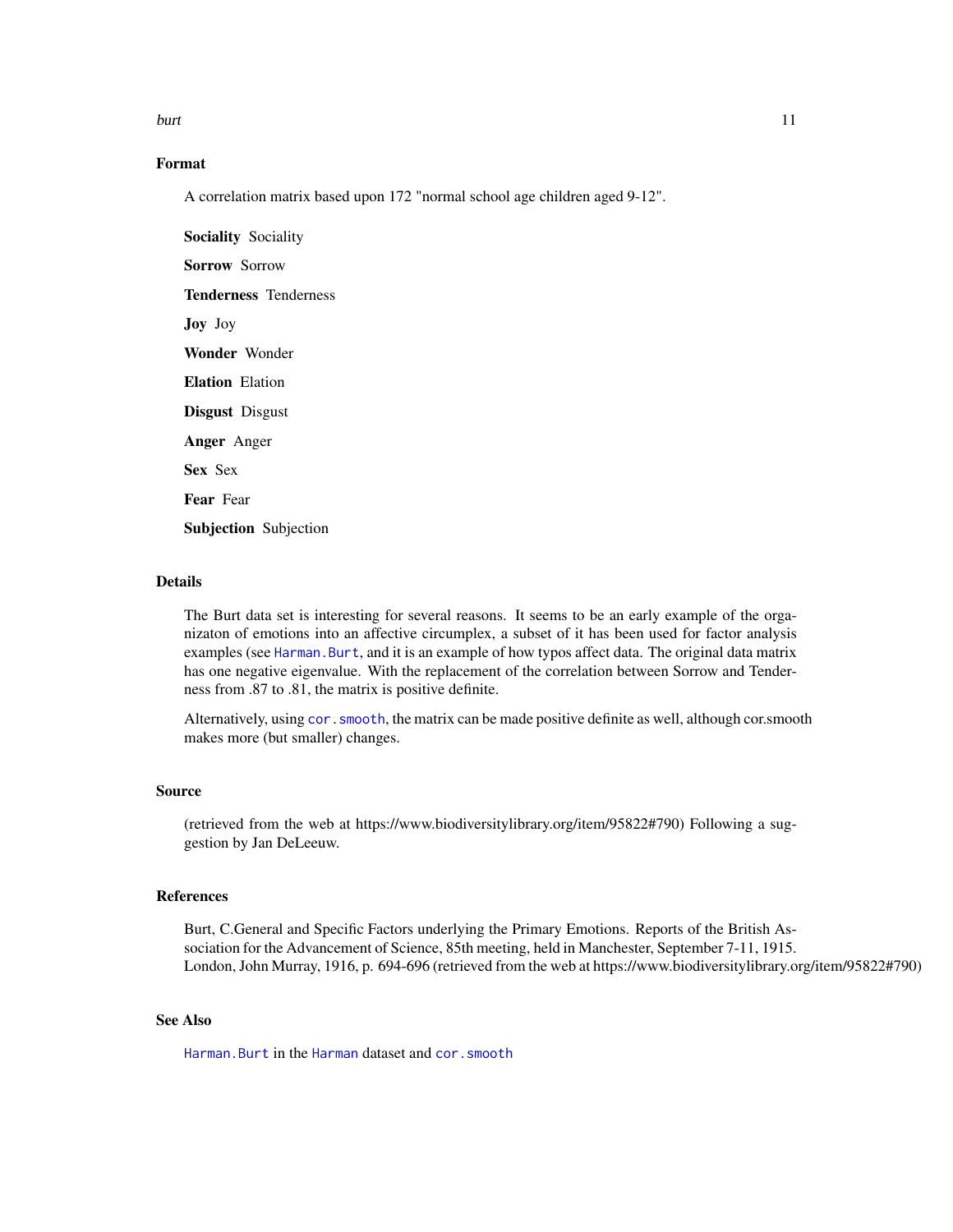<span id="page-11-0"></span>12 cities and the contract of the contract of the contract of the contract of the contract of the contract of the contract of the contract of the contract of the contract of the contract of the contract of the contract of

#### Examples

```
data(burt)
eigen(burt)$values #one is negative!
burt.new <- burt
burt.new[2,3] <- burt.new[3,2] <- .81
eigen(burt.new)$values #all are positive
bs <- psych::cor.smooth(burt)
round(burt.new - bs,3)
```
#### <span id="page-11-1"></span>cities *Distances between 11 US cities*

#### Description

Airline distances between 11 US cities may be used as an example for multidimensional scaling or cluster analysis.

#### Usage

data(cities)

### Format

A data frame with 11 observations on the following 11 variables.

- ATL Atlana, Georgia
- BOS Boston, Massachusetts
- ORD Chicago, Illinois
- DCA Washington, District of Columbia
- DEN Denver, Colorado
- LAX Los Angeles, California
- MIA Miami, Florida
- JFK New York, New York
- SEA Seattle, Washington
- SFO San Francisco, California
- MSY New Orleans, Lousianna

#### Details

An 11 x11 matrix of distances between major US airports. This is a useful demonstration of multiple dimensional scaling.

city.location is a dataframe of longitude and latitude for those cities.

Note that the 2 dimensional MDS solution does not perfectly capture the data from these city distances. Boston, New York and Washington, D.C. are located slightly too far west, and Seattle and LA are slightly too far south.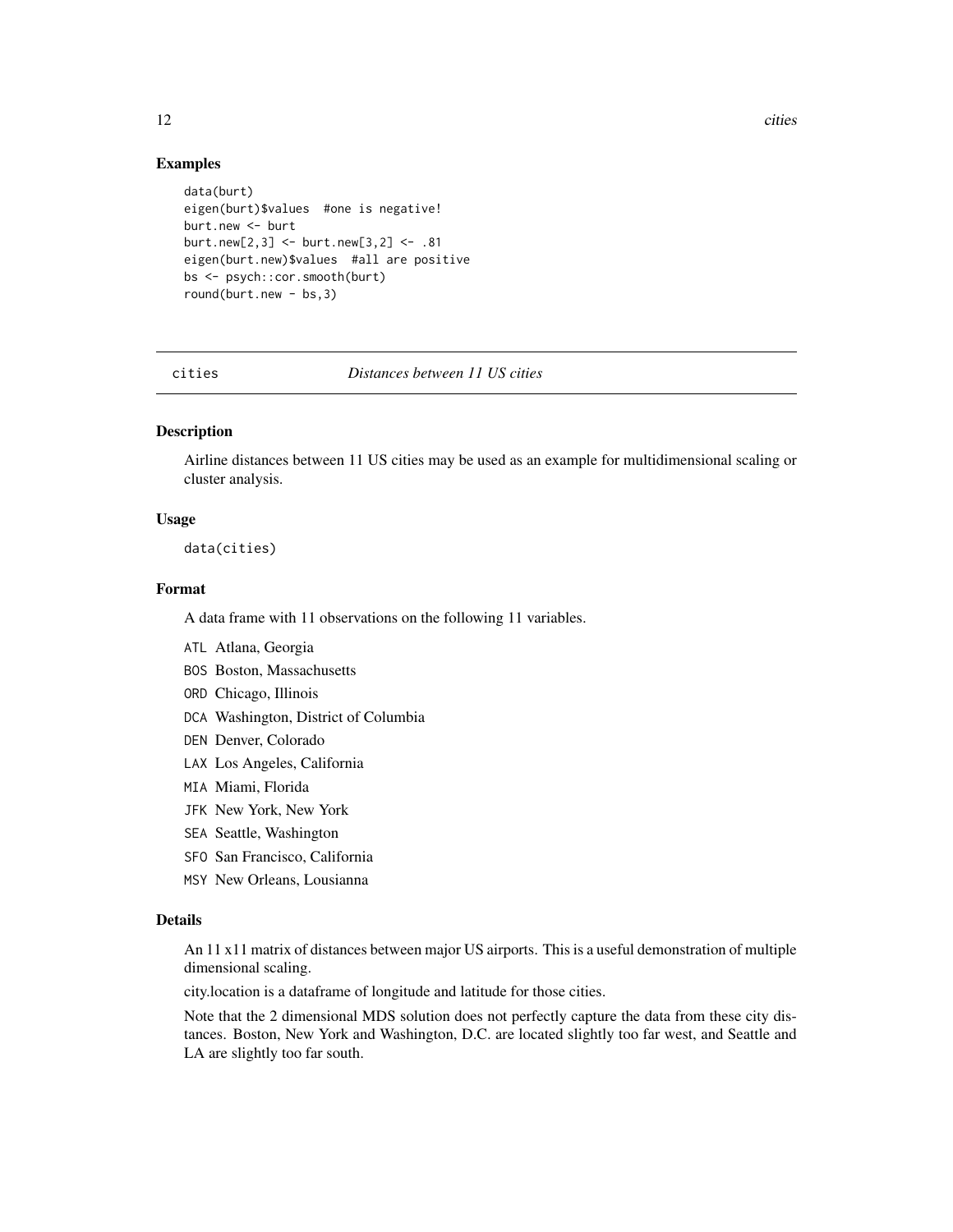#### <span id="page-12-0"></span>cubits and the contract of the contract of the contract of the contract of the contract of the contract of the contract of the contract of the contract of the contract of the contract of the contract of the contract of the

#### Source

<https://www.timeanddate.com/worldclock/distance.html>

#### Examples

```
data(cities)
city.location[,1] <- -city.location[,1] #included in the cities data set
plot(city.location, xlab="Dimension 1", ylab="Dimension 2",
  main ="Multidimensional scaling of US cities")
#do the mds
city.loc <- cmdscale(cities, k=2) #ask for a 2 dimensional solution round(city.loc,0)
city.loc <- -city.loc #flip the axes
city.loc <- psych::rescale(city.loc,apply(city.location,2,mean),apply(city.location,2,sd))
points(city.loc,type="n") #add the date point to the map
text(city.loc,labels=names(cities))
## Not run: #we need the maps package to be available
#an overlay map can be added if the package maps is available
if(require(maps)) {
 map("usa",add=TRUE)
}
## End(Not run)
```
<span id="page-12-1"></span>cubits *Galton's example of the relationship between height and 'cubit' or forearm length*

#### Description

Francis Galton introduced the 'co-relation' in 1888 with a paper discussing how to measure the relationship between two variables. His primary example was the relationship between height and forearm length. The data table (cubits) is taken from Galton (1888). Unfortunately, there seem to be some errors in the original data table in that the marginal totals do not match the table.

The data frame, [heights](#page-24-1), is converted from this table.

#### Usage

data(cubits)

#### Format

A data frame with 9 observations on the following 8 variables.

16.5 Cubit length < 16.5

16.75  $16.5 \leq$  Cubit length  $< 17.0$ 

17.25  $17.0 \leq$  Cubit length  $< 17.5$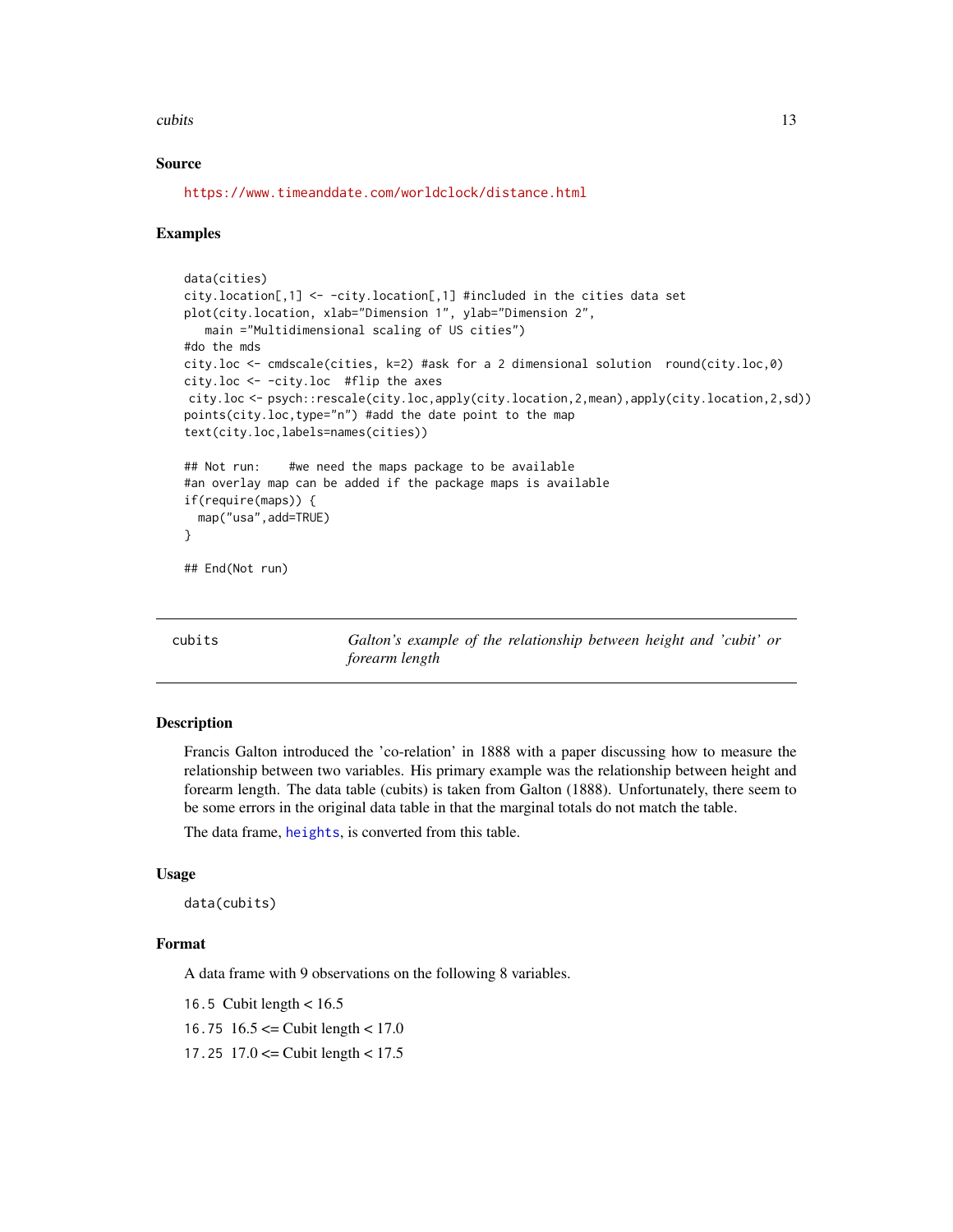<span id="page-13-0"></span>17.75  $17.5 \leq$  Cubit length  $< 18.0$ 18.25 18.0 <= Cubit length < 18.5

18.75  $18.5 \leq$  Cubit length  $< 19.0$ 

- 19.25  $19.0 \leq$  Cubit length  $< 19.5$
- 19.75  $19.5 \leq$  Cubit length

#### Details

Sir Francis Galton (1888) published the first demonstration of the correlation coefficient. The regression (or reversion to mediocrity) of the height to the length of the left forearm (a cubit) was found to .8. There seem to be some errors in the table as published in that the row sums do not agree with the actual row sums. These data are used to create a matrix using [table2matrix](#page-0-0) for demonstrations of analysis and displays of the data.

#### Source

Galton (1888)

#### References

Galton, Francis (1888) Co-relations and their measurement. Proceedings of the Royal Society. London Series,45,135-145,

#### See Also

[table2matrix](#page-0-0), [table2df](#page-0-0), [ellipses](#page-0-0), [heights](#page-24-1), [peas](#page-47-1),[galton](#page-23-1)

### Examples

```
data(cubits)
cubits
heights <- psych::table2df(cubits,labs = c("height","cubit"))
psych::ellipses(heights,n=1,main="Galton's co-relation data set")
psych::ellipses(jitter(heights$height,3),jitter(heights$cubit,3),pch=".",
     main="Galton's co-relation data set",xlab="height",
     ylab="Forearm (cubit)") #add in some noise to see the points
psych::pairs.panels(heights,jiggle=TRUE,main="Galton's cubits data set")
```
<span id="page-13-1"></span>cushny *A data set from Cushny and Peebles (1905) on the effect of three drugs on hours of sleep, used by Student (1908)*

#### Description

The classic data set used by Gossett (publishing as Student) for the introduction of the t-test. The design was a within subjects study with hours of sleep in a control condition compared to those in 3 drug conditions. Drug1 was 06mg of L Hscyamine, Drug 2L and Drug2R were said to be .6 mg of Left and Right isomers of Hyoscine. As discussed by Zabell (2008) these were not optical isomers. The detal1, delta2L and delta2R are changes from the baseline control.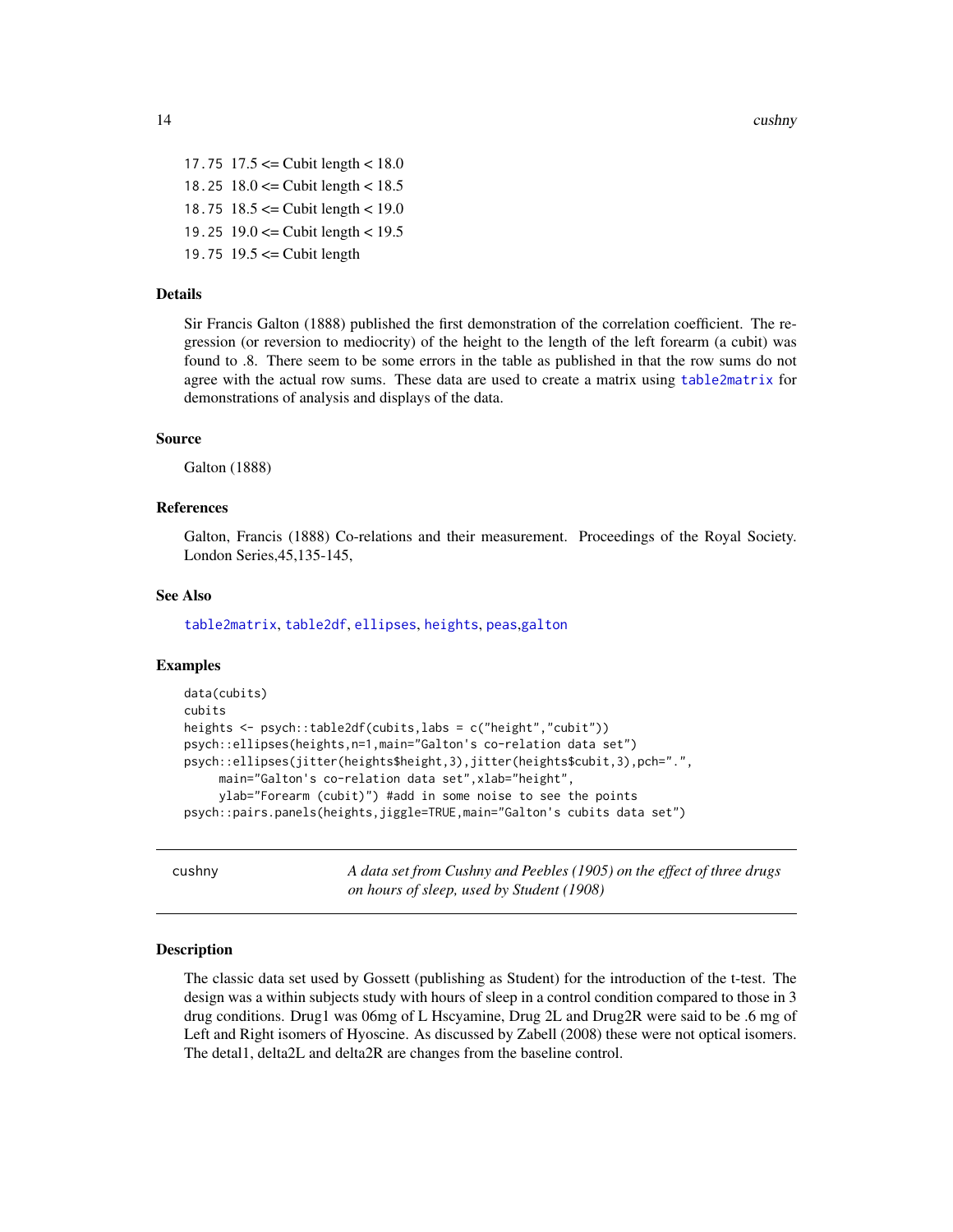#### cushny that the contract of the contract of the contract of the contract of the contract of the contract of the contract of the contract of the contract of the contract of the contract of the contract of the contract of th

#### Usage

data(cushny)

### Format

A data frame with 10 observations on the following 7 variables.

Control Hours of sleep in a control condition

drug1 Hours of sleep in Drug condition 1

drug2L Hours of sleep in Drug condition 2

drug2R Hours of sleep in Drug condition 3 (an isomer of the drug in condition 2

delta1 Change from control, drug 1

delta2L Change from control, drug 2L

delta2R Change from control, drug 2R

### Details

The original analysis by Student is used as an example for the t-test function, both as a paired t-test and a two group t-test. The data are also useful for a repeated measures analysis of variance.

#### Source

Cushny, A.R. and Peebles, A.R. (1905) The action of optical isomers: II hyoscines. The Journal of Physiology 32, 501-510.

Student (1908) The probable error of the mean. Biometrika, 6 (1) , 1-25.

#### References

See also the data set sleep and the examples for the t.test

S. L. Zabell. On Student's 1908 Article "The Probable Error of a Mean" Journal of the American Statistical Association, Vol. 103, No. 481 (Mar., 2008), pp. 1- 20

#### Examples

```
data(cushny)
with(cushny, t.test(drug1,drug2L,paired=TRUE)) #within subjects
psych::error.bars(cushny[1:4],within=TRUE,ylab="Hours of sleep",xlab="Drug condition",
      main="95% confidence of within subject effects")
```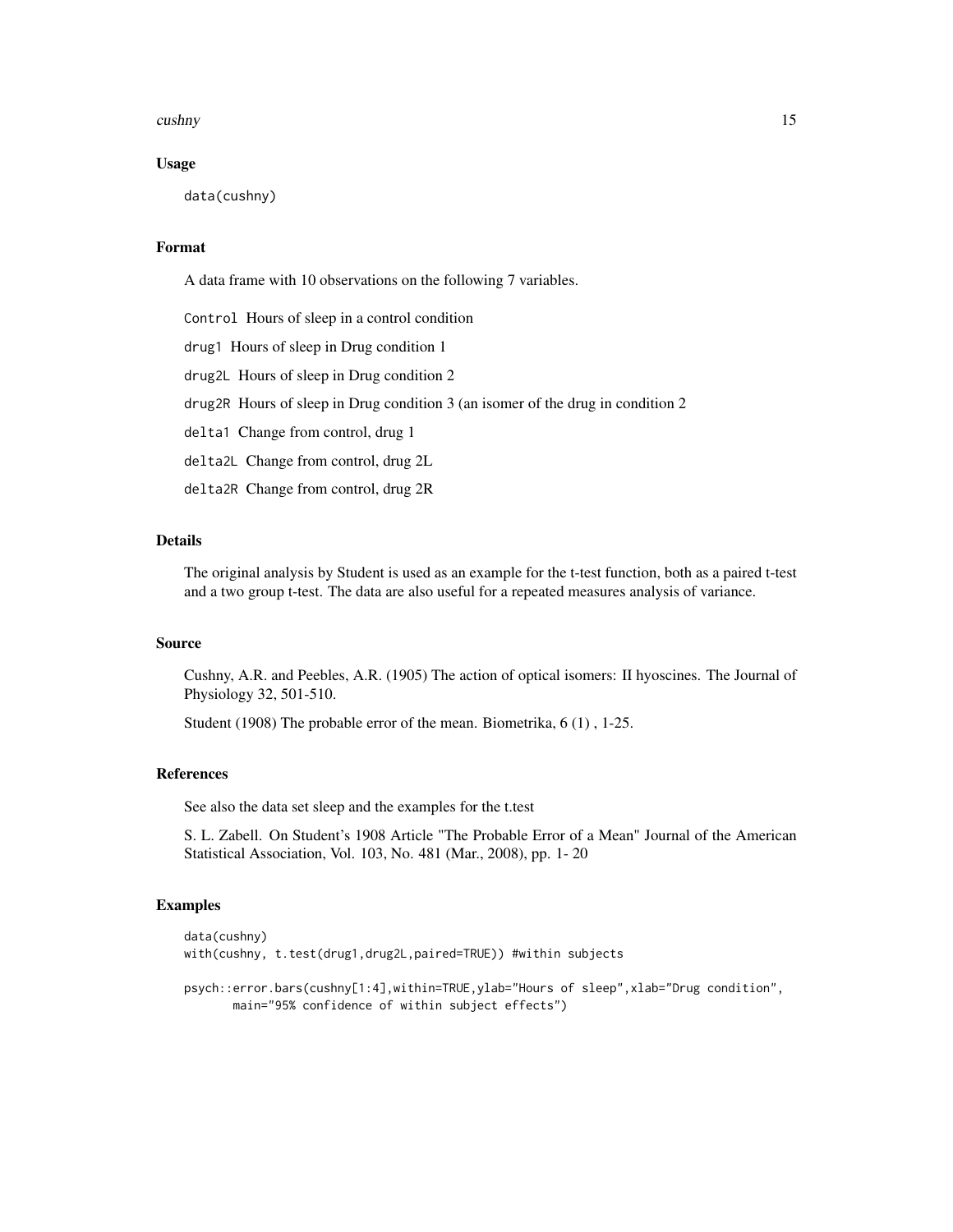<span id="page-15-2"></span><span id="page-15-0"></span>df2latex *Convert a data frame, correlation matrix, or factor analysis output to a LaTeX table*

### <span id="page-15-1"></span>Description

A set of handy helper functions to convert data frames or matrices to LaTeX tables. Although Sweave is the preferred means of converting R output to LaTeX, it is sometimes useful to go directly from a data.frame or matrix to a LaTeX table. cor2latex will find the correlations and then create a lower (or upper) triangular matrix for latex output. fa2latex will create the latex commands for showing the loadings and factor intercorrelations. As the default option, tables are prepared in an approximation of APA format.

#### Usage

```
df2latex(x,digits=2,rowlabels=TRUE,apa=TRUE,short.names=TRUE,font.size ="scriptsize",
      big.mark=NULL,drop.na=TRUE, heading="A table from the psych package in R",
   caption="df2latex",label="default", char=FALSE,
    stars=FALSE,silent=FALSE,file=NULL,append=FALSE,cut=0,big=0,abbrev=NULL)
cor2latex(x,use = "pairwise", method="pearson", adjust="holm",stars=FALSE,
       digits=2,rowlabels=TRUE,lower=TRUE,apa=TRUE,short.names=TRUE,
   font.size ="scriptsize", heading="A correlation table from the psych package in R.",
    caption="cor2latex",label="default",silent=FALSE,file=NULL,append=FALSE,cut=0,big=0)
fa2latex(f,digits=2,rowlabels=TRUE,apa=TRUE,short.names=FALSE,cumvar=FALSE,
       cut=0,big=.3,alpha=.05,font.size ="scriptsize",
       heading="A factor analysis table from the psych package in R",
       caption="fa2latex",label="default",silent=FALSE,file=NULL,append=FALSE)
omega2latex(f,digits=2,rowlabels=TRUE,apa=TRUE,short.names=FALSE,cumvar=FALSE,cut=.2,
       font.size ="scriptsize",
       heading="An omega analysis table from the psych package in R",
     caption="omega2latex",label="default",silent=FALSE,file=NULL,append=FALSE)
irt2latex(f,digits=2,rowlabels=TRUE,apa=TRUE,short.names=FALSE,
       font.size ="scriptsize", heading="An IRT factor analysis table from R",
       caption="fa2latex",label="default",silent=FALSE,file=NULL,append=FALSE)
ICC2latex(icc,digits=2,rowlabels=TRUE,apa=TRUE,ci=TRUE,
   font.size ="scriptsize",big.mark=NULL, drop.na=TRUE,
   heading="A table from the psych package in R",
  caption="ICC2latex",label="default",char=FALSE,silent=FALSE,file=NULL,append=FALSE)
```
#### **Arguments**

|        | A data frame or matrix to convert to LaTeX. If non-square, then correlations will    |
|--------|--------------------------------------------------------------------------------------|
|        | be found prior to printing in corclatex                                              |
| digits | Round the output to digits of accuracy. NULL for formatting character data           |
| abbrev | How many characters should be used in column names $-\text{defaults}$ to digits $+3$ |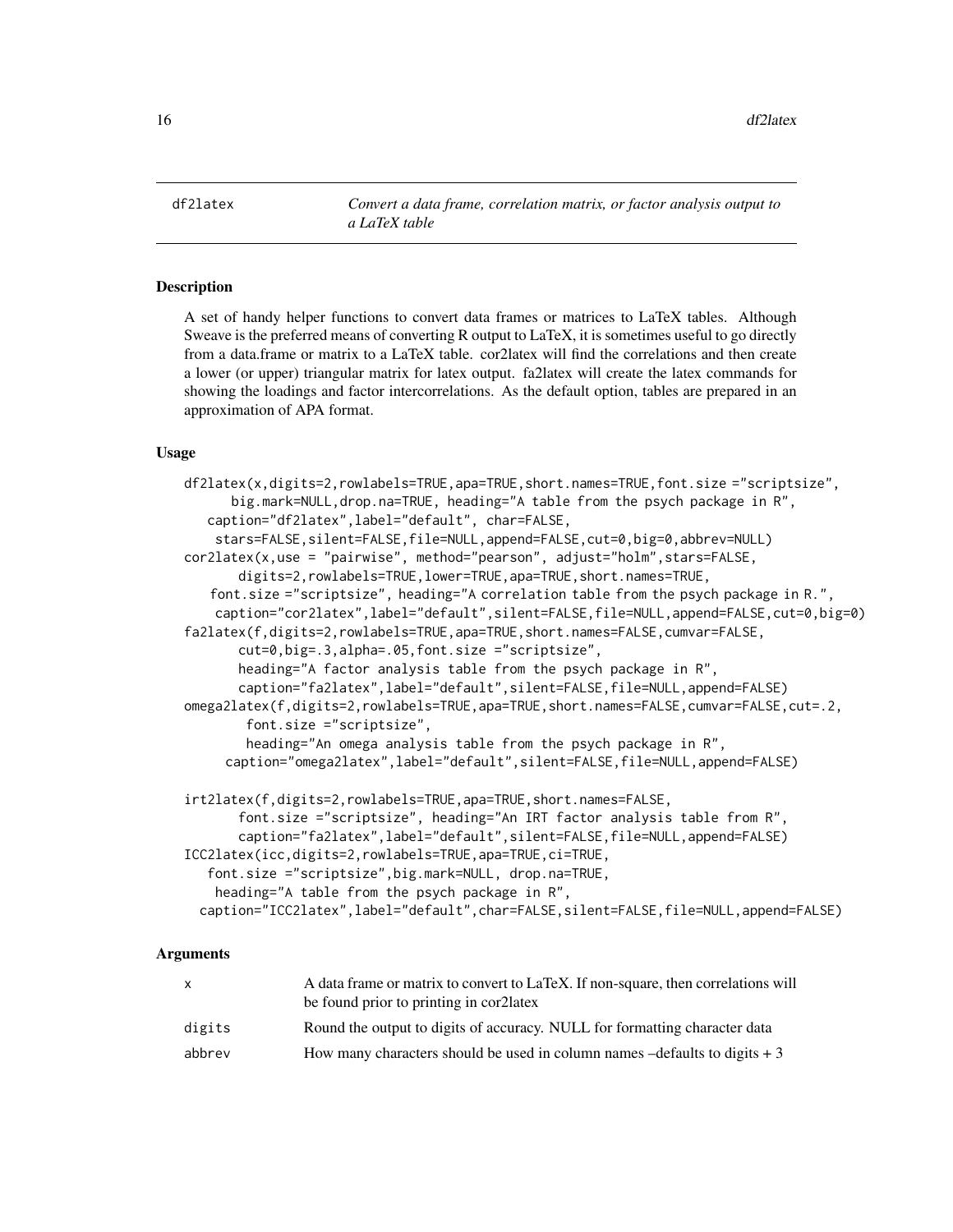#### <span id="page-16-0"></span>df2latex 17

| rowlabels   | If TRUE, use the row names from the matrix or data.frame                                                                |
|-------------|-------------------------------------------------------------------------------------------------------------------------|
| short.names | Name the columns with abbreviated rownames to save space                                                                |
| apa         | If TRUE formats table in APA style                                                                                      |
| cumvar      | For factor analyses, should we show the cumulative variance accounted for?                                              |
| font.size   | e.g., "scriptsize", "tiny" or anyother acceptable LaTeX font size.                                                      |
| heading     | The label appearing at the top of the table                                                                             |
| caption     | The table caption                                                                                                       |
| lower       | in cor2latex, just show the lower triangular matrix                                                                     |
| f           | The object returned from a factor analysis using fa or irt.fa.                                                          |
| label       | The label for the table                                                                                                 |
| big.mark    | Comma separate numbers large numbers (big.mark=",")                                                                     |
| drop.na     | Do not print NA values                                                                                                  |
| method      | When finding correlations, which method should be used (pearson)                                                        |
| use         | use="pairwise" is the default when finding correlations in cor2latex                                                    |
| adjust      | If showing probabilities, which adjustment should be used (holm)                                                        |
| stars       | Should probability 'magic astericks' be displayed in cor2latex (FALSE)                                                  |
| char        | char=TRUE allows printing tables with character information, but does not al-<br>low for putting in commas into numbers |
| cut         | In omega2latex, df2latex and fa2latex, do not print abs(values) < cut                                                   |
| big         | In fa2latex and df2latex boldface those abs(values) $>$ big                                                             |
| alpha       | If fa has returned confidence intervals, then what values of loadings should be<br>boldfaced?                           |
| icc         | Either the output of an ICC, or the data to be analyzed.                                                                |
| сi          | Should confidence intervals of the ICC be displayed                                                                     |
| silent      | If TRUE, do not print any output, just return silently – useful if using Sweave                                         |
| file        | If specified, write the output to this file                                                                             |
| append      | If file is specified, then should we append (append=TRUE) or just write to the<br>file                                  |

### Value

A LaTeX table. Note that if showing "stars" for correlations, then one needs to use the siunitx package in LaTex. The entire LaTeX output is also returned invisibly. If using Sweave to create tables, then the silent option should be set to TRUE and the returned object saved as a file. See the last example.

### Author(s)

William Revelle with suggestions from Jason French and David Condon and Davide Morselli

### See Also

The many LaTeX conversion routines in Hmisc.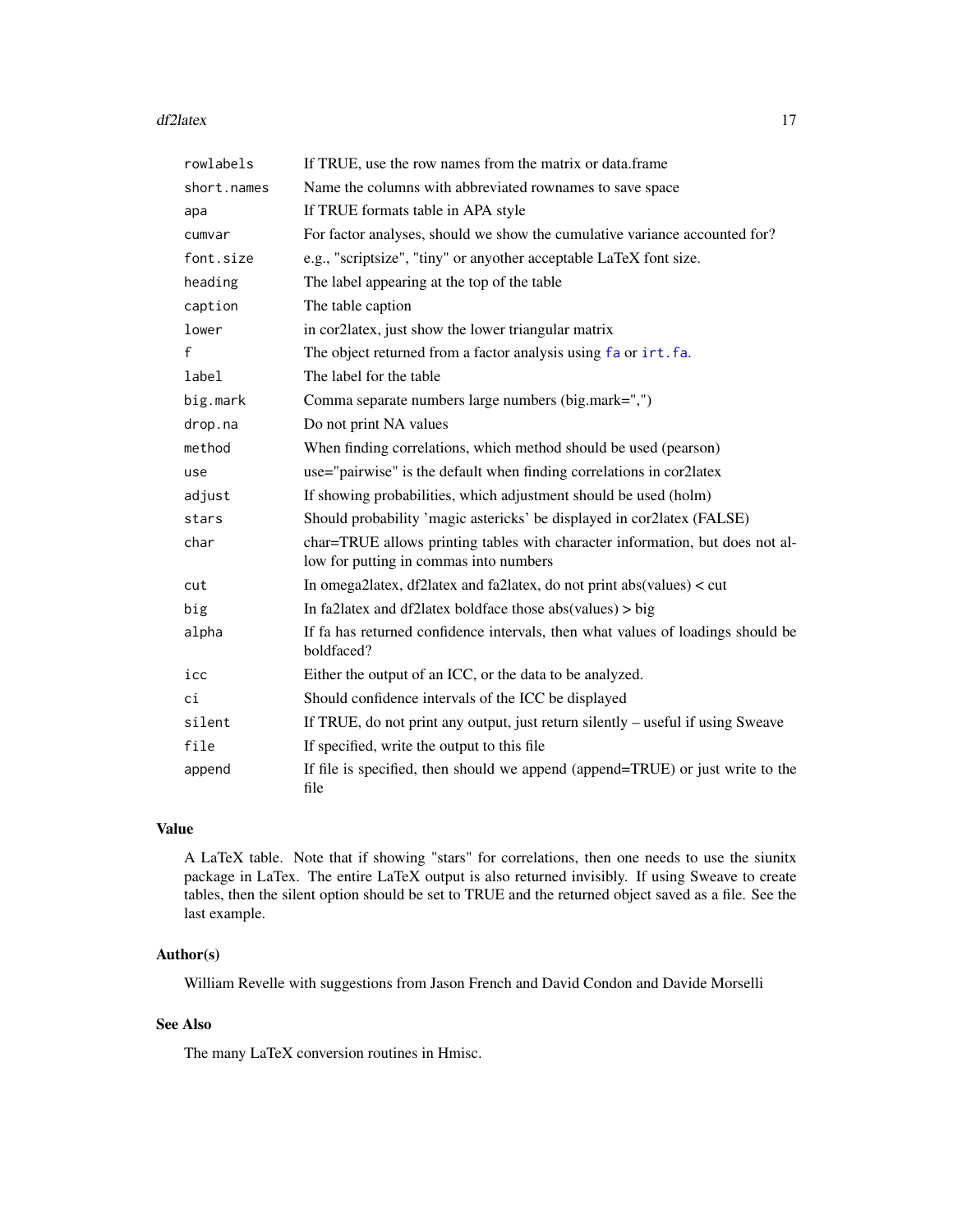### Examples

```
df2latex(psych::Thurstone,rowlabels=FALSE,apa=FALSE,short.names=FALSE,
       caption="Thurstone Correlation matrix")
df2latex(psych::Thurstone,heading="Thurstone Correlation matrix in APA style")
df2latex(psych::describe(psych::sat.act)[2:10],short.names=FALSE)
cor2latex(psych::Thurstone)
cor2latex(psych::sat.act,short.names=FALSE)
fa2latex(psych::fa(psych::Thurstone,3),heading="Factor analysis from R in quasi APA style")
#If using Sweave to create a LateX table as a separate file then set silent=TRUE
#e.g.,#LaTex preamble
#....
#<<print=FALSE,echo=FALSE>>=
#f3 <- fa(Thurstone,3)
#fa2latex(f3,silent=TRUE,file='testoutput.tex')
#@
#
#\input{testoutput.tex}
```
<span id="page-17-1"></span>

dfOrder *Sort (order) a dataframe or matrix by multiple columns*

#### Description

Although [order](#page-0-0) will order a vector, and it is possible to order several columns of a data.frame by specifying each column individually in the call to order, [dfOrder](#page-17-1) will order a dataframe or matrix by as many columns as desired.

#### Usage

```
dfOrder(object, columns,absolute=FALSE,ascending=TRUE)
```
#### Arguments

| object    | The data.frame to be sorted                                                                                                              |
|-----------|------------------------------------------------------------------------------------------------------------------------------------------|
| columns   | Column numbers to use for sorting. If positive, then they will be sorted in in-<br>creasing order. If negative, then in decreasing order |
| absolute  | If TRUE, then sort the absolute values                                                                                                   |
| ascending | By default, order from smallest to largest.                                                                                              |

<span id="page-17-0"></span>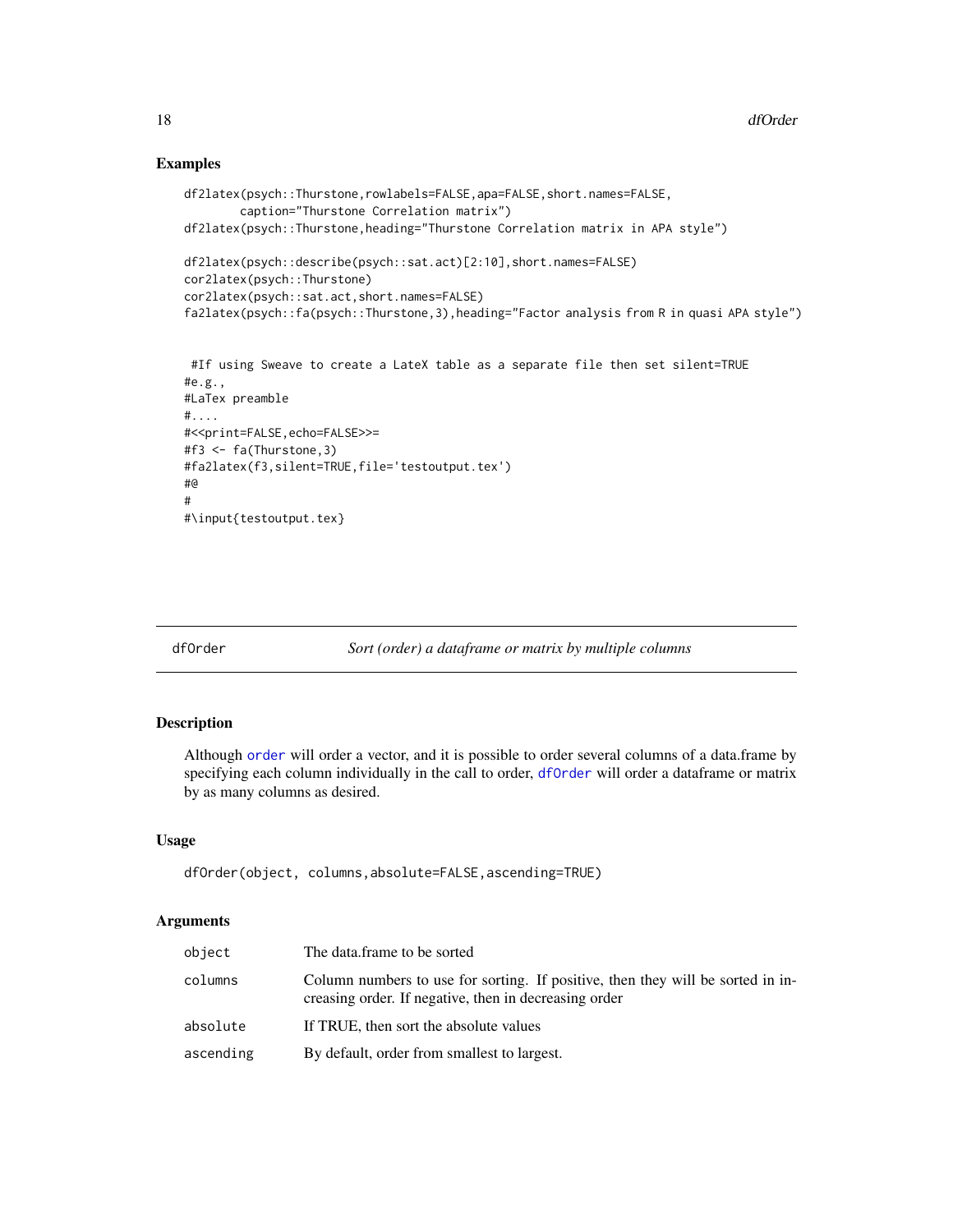### <span id="page-18-0"></span>Details

This is just a simple helper function to reorder data.frames. Originally developed to organize IRT output from the ltm package. It is a basic add on to the order function.

(Completely rewritten for version 1.8.1.)

### Value

The original data frame is now in sorted order.

#### Author(s)

William Revelle

#### See Also

Other useful file manipulation functions include read. file to read in data from a file or read. clipboard from the clipboard, [fileScan](#page-64-1), [filesList](#page-64-1), [filesInfo](#page-64-1), and [fileCreate](#page-64-1)

[dfOrder](#page-17-1) code is used in the [test.irt](#page-0-0) function to combine ltm and [sim.irt](#page-0-0) output.

#### Examples

```
set.seed(42)
x <- matrix(sample(1:4,64,replace=TRUE),ncol=4)
dfOrder(x) # sort by all columns
dfOrder(x,c(1,4)) #sort by the first and 4th column
x.df \leftarrow data.frame(x)dfOrder(x.df, c(1, -2)) #sort by the first in increasing order,
  #the second in decreasing order
```
<span id="page-18-2"></span>epi *Eysenck Personality Inventory (EPI) data for 3570 participants*

### <span id="page-18-1"></span>Description

The EPI is and has been a very frequently administered personality test with 57 measuring two broad dimensions, Extraversion-Introversion and Stability-Neuroticism, with an additional Lie scale. Developed by Eysenck and Eysenck, 1964. Eventually replaced with the EPQ which measures three broad dimensions. This data set represents 3570 observations collected in the early 1990s at the Personality, Motivation and Cognition lab at Northwestern. An additional data set (epiR) has test and retest information for 474 participants. The data are included here as demonstration of scale construction and test-retest reliability.

#### Usage

```
data(epi)
data(epi.dictionary)
data(epiR)
```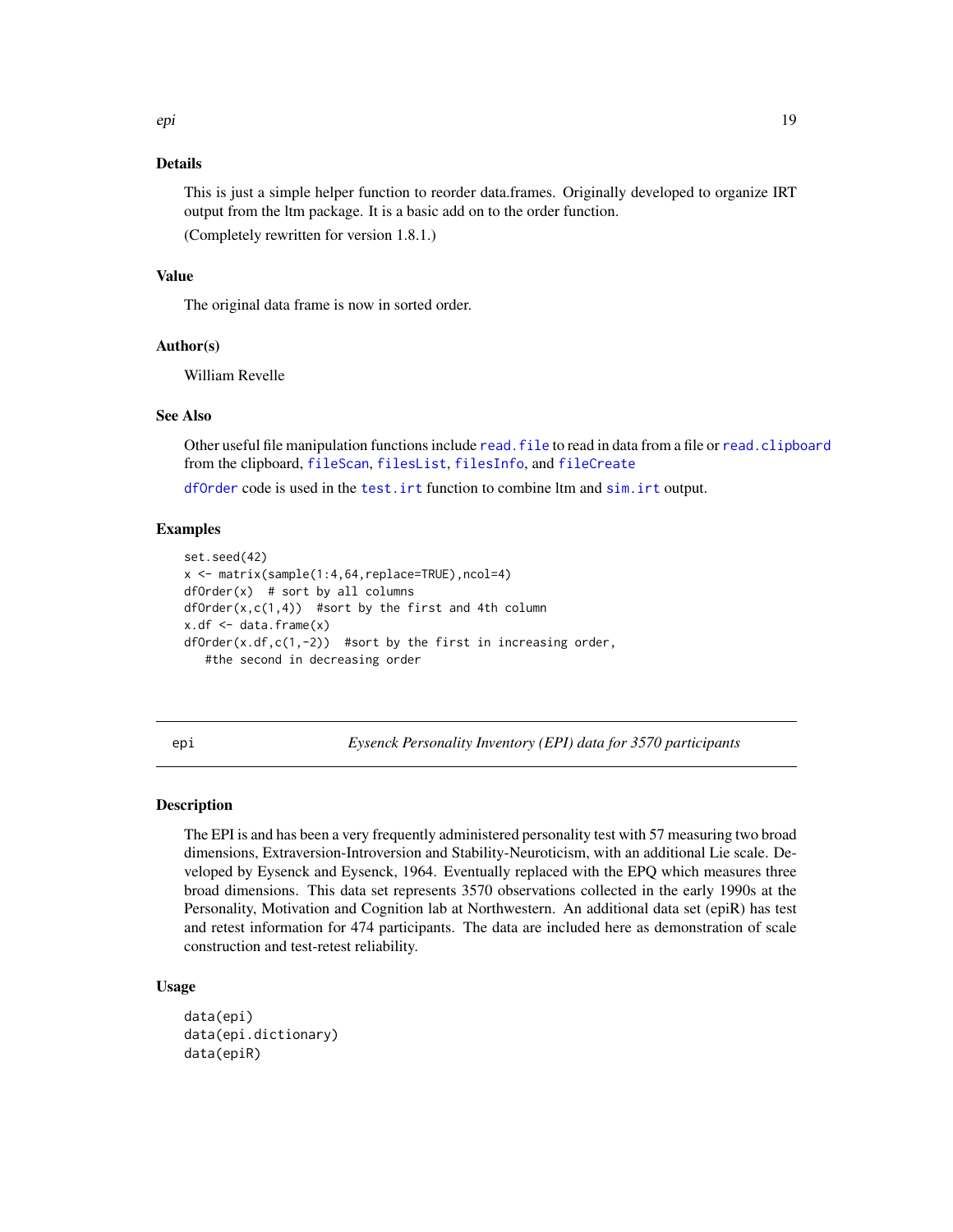### Format

A data frame with 3570 observations on the following 57 variables.

id The identification number within the study

time First (group testing) or 2nd time (before a lab experiment) for the epiR data set.

study Four lab based studies and their pretest data

V1 a numeric vector

- V2 a numeric vector
- V3 a numeric vector
- V4 a numeric vector
- V5 a numeric vector

V6 a numeric vector

V7 a numeric vector

V8 a numeric vector

- V9 a numeric vector
- V10 a numeric vector
- V11 a numeric vector
- V12 a numeric vector
- V13 a numeric vector
- V14 a numeric vector
- V15 a numeric vector
- V16 a numeric vector
- V17 a numeric vector
- V18 a numeric vector
- V19 a numeric vector
- V20 a numeric vector
- V21 a numeric vector
- V22 a numeric vector
- V23 a numeric vector
- V24 a numeric vector
- V25 a numeric vector
- V26 a numeric vector
- V27 a numeric vector
- V28 a numeric vector
- V29 a numeric vector
- V30 a numeric vector
- V31 a numeric vector
- 
- 

V32 a numeric vector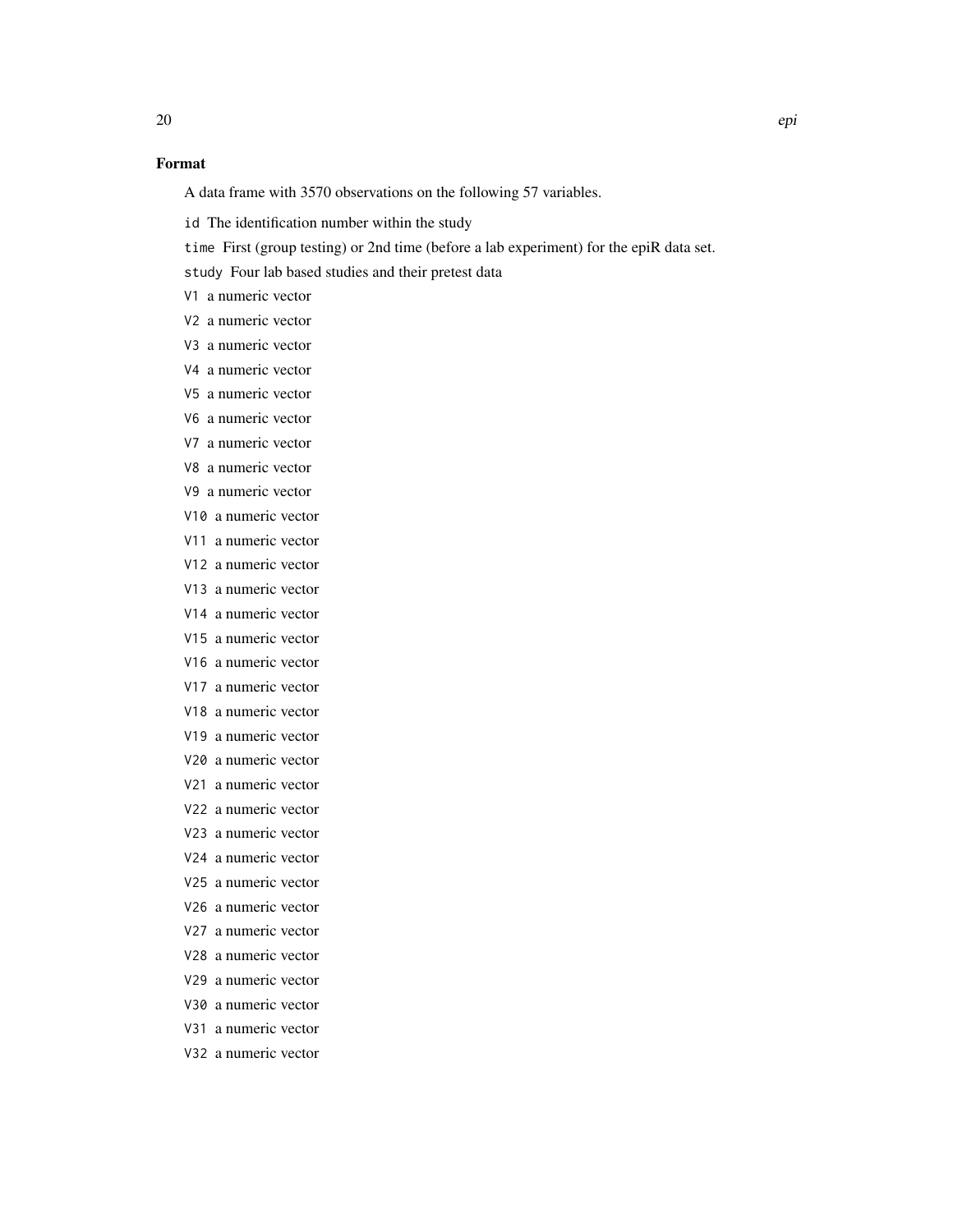- <span id="page-20-0"></span>V33 a numeric vector
- V34 a numeric vector
- V35 a numeric vector
- V36 a numeric vector
- V37 a numeric vector
- V38 a numeric vector
- V39 a numeric vector
- V40 a numeric vector
- V41 a numeric vector
- V42 a numeric vector
- V43 a numeric vector
- V44 a numeric vector
- V45 a numeric vector V46 a numeric vector
- 
- V47 a numeric vector
- V48 a numeric vector
- V49 a numeric vector
- V50 a numeric vector
- V51 a numeric vector
- V52 a numeric vector
- V53 a numeric vector
- V54 a numeric vector
- V55 a numeric vector
- V56 a numeric vector
- V57 a numeric vector

#### Details

The original data were collected in a group testing framework for screening participants for subsequent studies. The participants were enrolled in an introductory psychology class between Fall, 1991 and Spring, 1995.

The actual items may be found in the [epi.dictionary](#page-18-1).

The structure of the E scale has been shown by Rocklin and Revelle (1981) to have two subcomponents, Impulsivity and Sociability. These were subsequently used by Revelle, Humphreys, Simon and Gilliland to examine the relationship between personality, caffeine induced arousal, and cognitive performance.

The epiR data include the original group testing data and matched data for 474 participants collected several weeks later. This is useful for showing that internal consistency estimates (e.g. [alpha](#page-0-0) or [omega](#page-0-0)) can be low even though the test is stable across time. For more demonstrations of the distinction between immediate internal consistency and delayed test-retest reliability see the [msqR](#page-37-1) and [sai](#page-54-1) data sets and [testRetest](#page-0-0).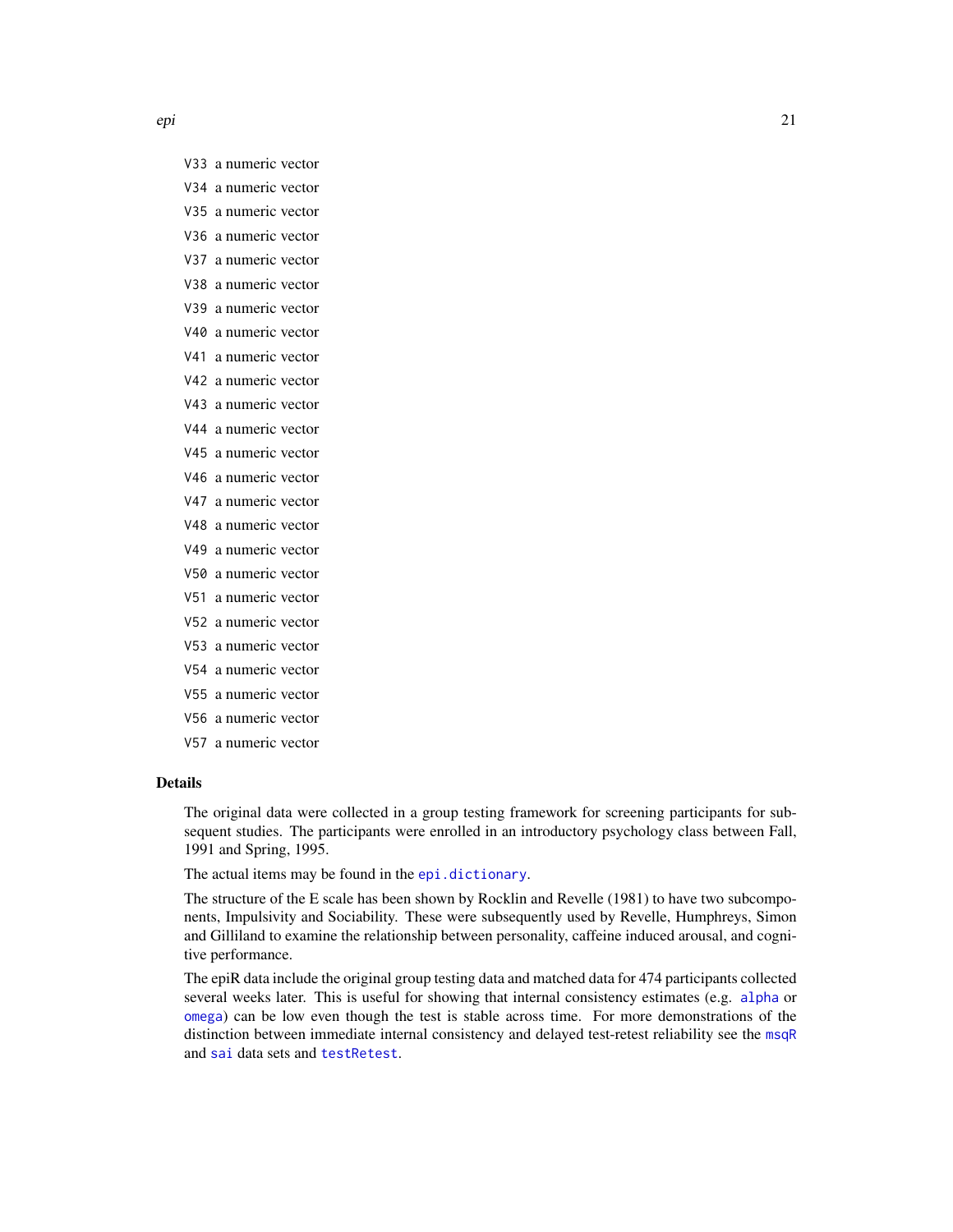#### <span id="page-21-0"></span>Source

Data from the PMC laboratory at Northwestern.

#### References

Eysenck, H.J. and Eysenck, S. B.G. (1968). Manual for the Eysenck Personality Inventory.Educational and Industrial Testing Service, San Diego, CA.

Rocklin, T. and Revelle, W. (1981). The measurement of extraversion: A comparison of the Eysenck Personality Inventory and the Eysenck Personality Questionnaire. British Journal of Social Psychology, 20(4):279-284.

### Examples

```
data(epi)
epi.keys <- list(E = c("V1", "V3", "V8", "V10", "V13", "V17", "V22", "V25", "V27", "V39",
 "V44", "V46", "V49", "V53", "V56", "-V5", "-V15", "-V20", "-V29", "-V32", "-V34","-V37",
   "-V41", "-V51"),
N = c( "V2", "V4", "V7", "V9", "V11", "V14", "V16", "V19", "V21", "V23", "V26", "V28",
"V31", "V33", "V35", "V38", "V40","V43", "V45", "V47", "V50", "V52","V55", "V57"),
L = c("V6", "V24", "V36", "–V12", "–V18", "–V30", "–V42", "–V48", "–V54"),Imp = c( "V1", "V3", "V8", "V10", "V13", "V22", "V39", "-V5", "-V41"),
Soc = c( "V17", "V25", "V27", "V44", "V46", "V53", "-V11", "-V15", "-V20",
"-V29", "-V32", "-V37", "-V51")
)
scores <- psych::scoreItems(epi.keys,epi)
psych::keys.lookup(epi.keys[1:3],epi.dictionary) #show the items and keying information
#a variety of demonstrations (not run) of test retest reliability versus alpha versus omega
E <- psych::selectFromKeys(epi.keys$E)
#look at the testRetest help file for more examples
```
<span id="page-21-1"></span>

| epi.bfi | 13 personality scales from the Eysenck Personality Inventory and Big |
|---------|----------------------------------------------------------------------|
|         | 5 <i>inventory</i>                                                   |

### **Description**

A small data set of 5 scales from the Eysenck Personality Inventory, 5 from a Big 5 inventory, a Beck Depression Inventory, and State and Trait Anxiety measures. Used for demonstrations of correlations, regressions, graphic displays.

#### Usage

data(epi.bfi)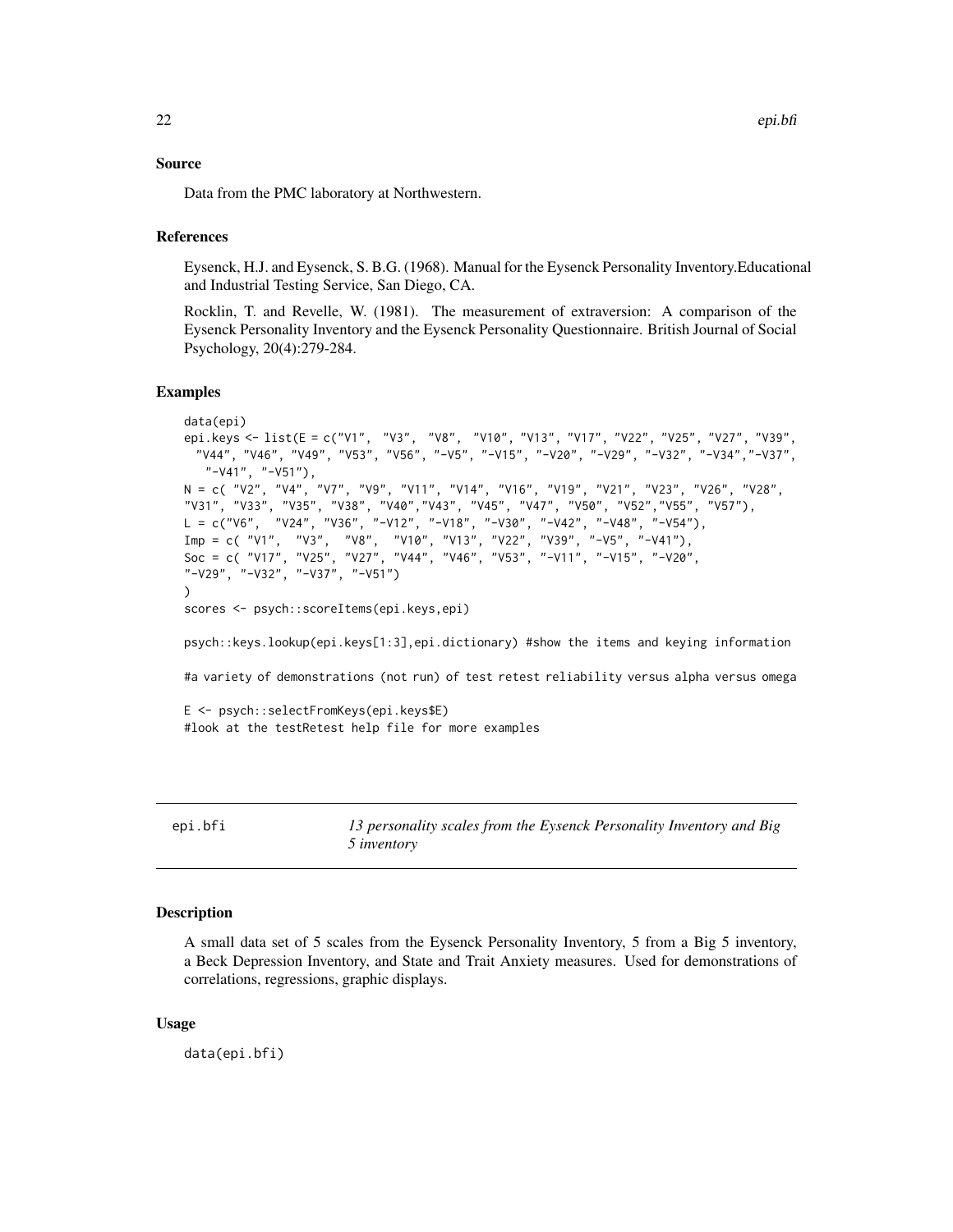#### epi.bfi 23

### Format

A data frame with 231 observations on the following 13 variables.

epiE EPI Extraversion epiS EPI Sociability (a subset of Extraversion items epiImp EPI Impulsivity (a subset of Extraversion items epilie EPI Lie scale epiNeur EPI neuroticism bfagree Big 5 inventory (from the IPIP) measure of Agreeableness bfcon Big 5 Conscientiousness bfext Big 5 Extraversion bfneur Big 5 Neuroticism bfopen Big 5 Openness bdi Beck Depression scale traitanx Trait Anxiety stateanx State Anxiety

#### Details

Self report personality scales tend to measure the "Giant 2" of Extraversion and Neuroticism or the "Big 5" of Extraversion, Neuroticism, Agreeableness, Conscientiousness, and Openness. Here is a small data set from Northwestern University undergraduates with scores on the Eysenck Personality Inventory (EPI) and a Big 5 inventory taken from the International Personality Item Pool.

#### Source

Data were collected at the Personality, Motivation, and Cognition Lab (PMCLab) at Northwestern by William Revelle)

### References

<https://personality-project.org/pmc.html>

### Examples

```
data(epi.bfi)
psych::pairs.panels(epi.bfi[,1:5])
psych::describe(epi.bfi)
```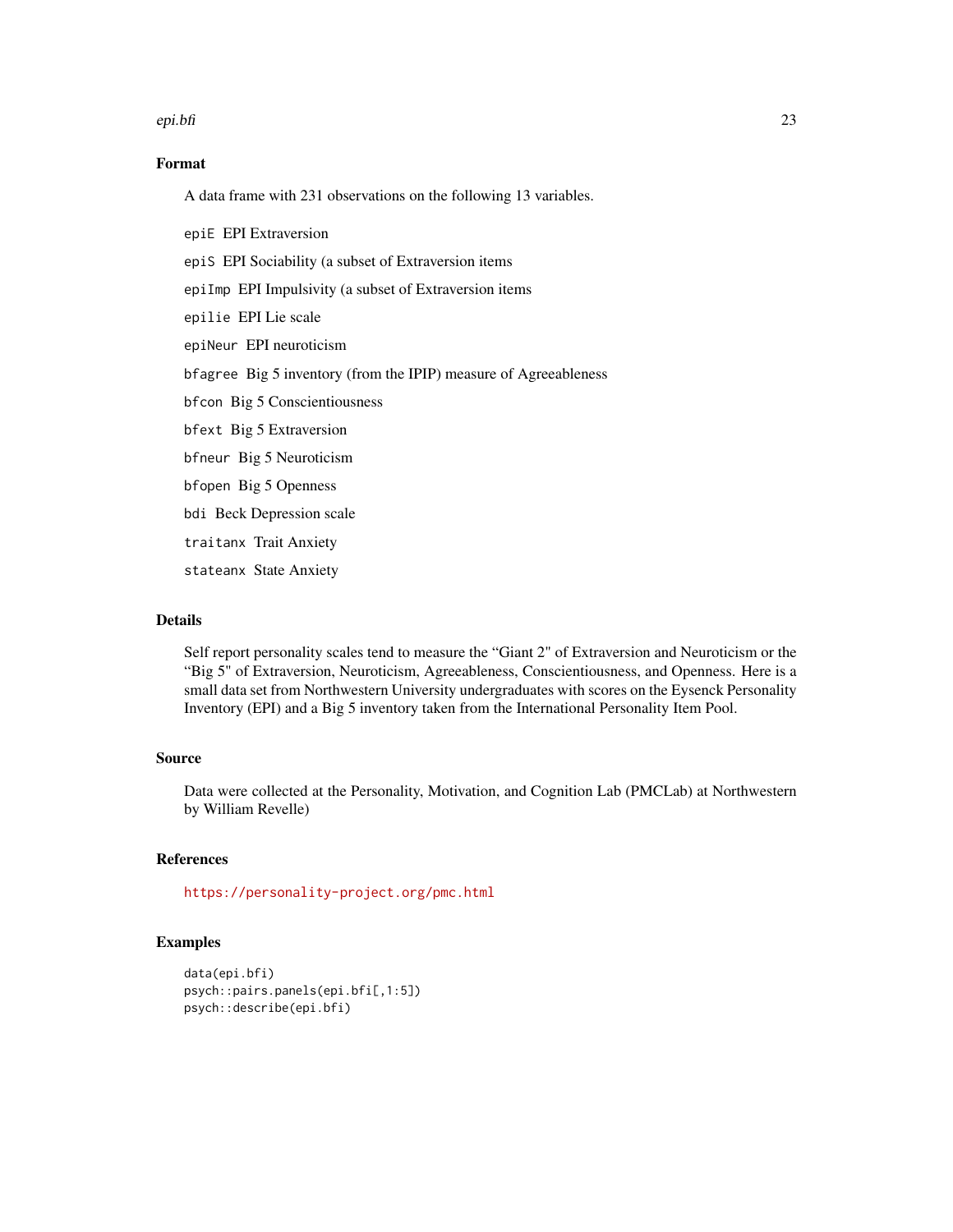<span id="page-23-1"></span><span id="page-23-0"></span>

#### Description

Two of the earliest examples of the correlation coefficient were Francis Galton's data sets on the relationship between mid parent and child height and the similarity of parent generation peas with child peas. This is the data set for the Galton height.

#### Usage

data(galton)

#### Format

A data frame with 928 observations on the following 2 variables.

parent Mid Parent heights (in inches)

child Child Height

#### Details

Female heights were adjusted by 1.08 to compensate for sex differences. (This was done in the original data set)

#### Source

This is just the galton data set from UsingR, slightly rearranged.

#### References

Stigler, S. M. (1999). Statistics on the Table: The History of Statistical Concepts and Methods. Harvard University Press. Galton, F. (1886). Regression towards mediocrity in hereditary stature. Journal of the Anthropological Institute of Great Britain and Ireland, 15:246-263. Galton, F. (1869). Hereditary Genius: An Inquiry into its Laws and Consequences. London: Macmillan.

Wachsmuth, A.W., Wilkinson L., Dallal G.E. (2003). Galton's bend: A previously undiscovered nonlinearity in Galton's family stature regression data. The American Statistician, 57, 190-192.

### See Also

The other Galton data sets: [heights](#page-24-1), [peas](#page-47-1),[cubits](#page-12-1)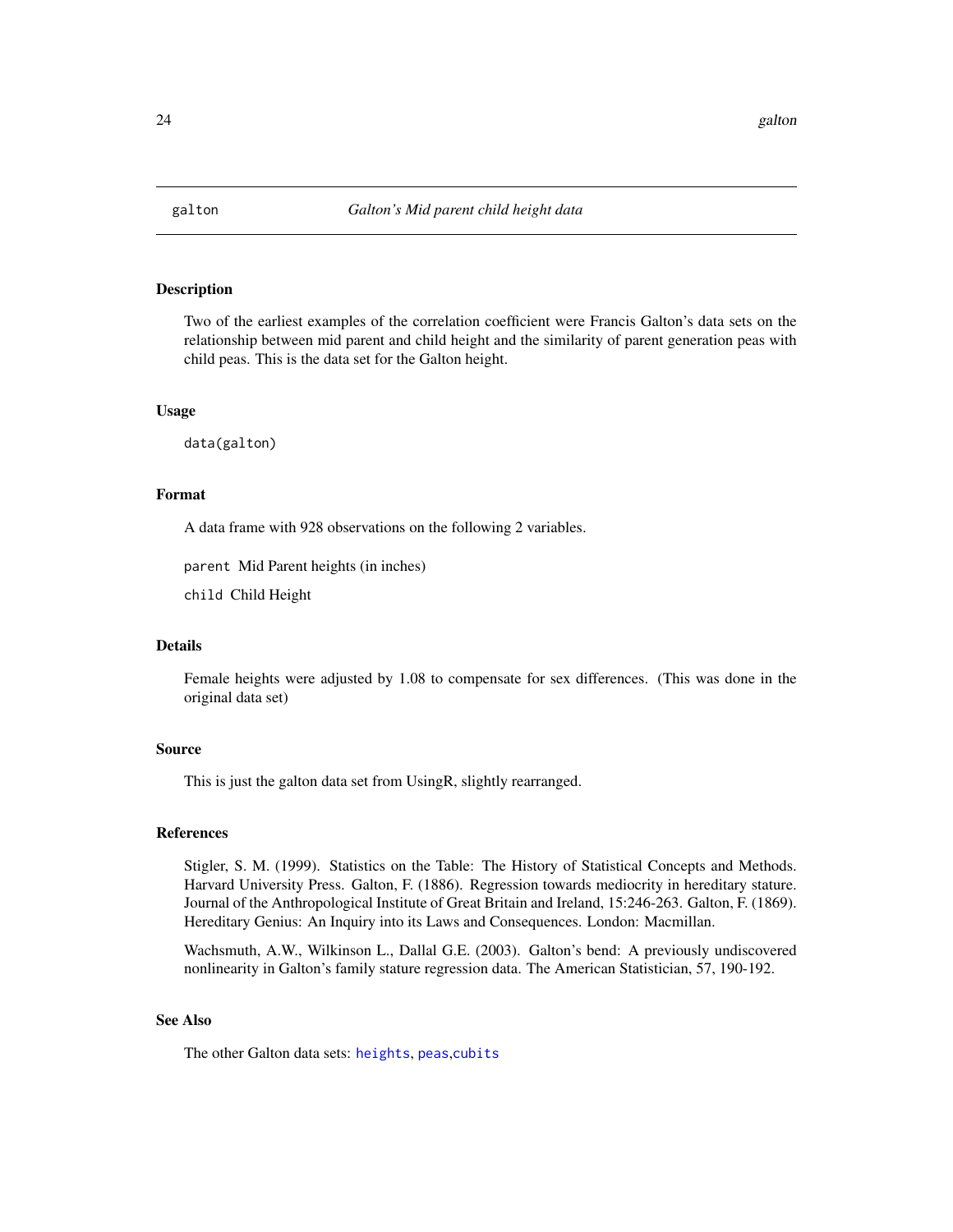#### <span id="page-24-0"></span>heights 25

#### Examples

```
data(galton)
psych::describe(galton)
#show the scatter plot and the lowess fit
psych::pairs.panels(galton,main="Galton's Parent child heights")
#but this makes the regression lines look the same
psych::pairs.panels(galton,lm=TRUE,main="Galton's Parent child heights")
#better is to scale them
psych::pairs.panels(galton,lm=TRUE,xlim=c(62,74),ylim=c(62,74),
             main="Galton's Parent child heights")
```
<span id="page-24-1"></span>heights *A data.frame of the Galton (1888) height and cubit data set.*

### Description

Francis Galton introduced the 'co-relation' in 1888 with a paper discussing how to measure the relationship between two variables. His primary example was the relationship between height and forearm length. The data table ([cubits](#page-12-1)) is taken from Galton (1888). Unfortunately, there seem to be some errors in the original data table in that the marginal totals do not match the table.

The data frame, [heights](#page-24-1), is converted from this table using [table2df](#page-0-0).

#### Usage

data(heights)

#### Format

A data frame with 348 observations on the following 2 variables.

height Height in inches

cubit Forearm length in inches

#### Details

Sir Francis Galton (1888) published the first demonstration of the correlation coefficient. The regression (or reversion to mediocrity) of the height to the length of the left forearm (a cubit) was found to .8. The original table [cubits](#page-12-1) is taken from Galton (1888). There seem to be some errors in the table as published in that the row sums do not agree with the actual row sums. These data are used to create a matrix using [table2matrix](#page-0-0) for demonstrations of analysis and displays of the data.

### Source

Galton (1888)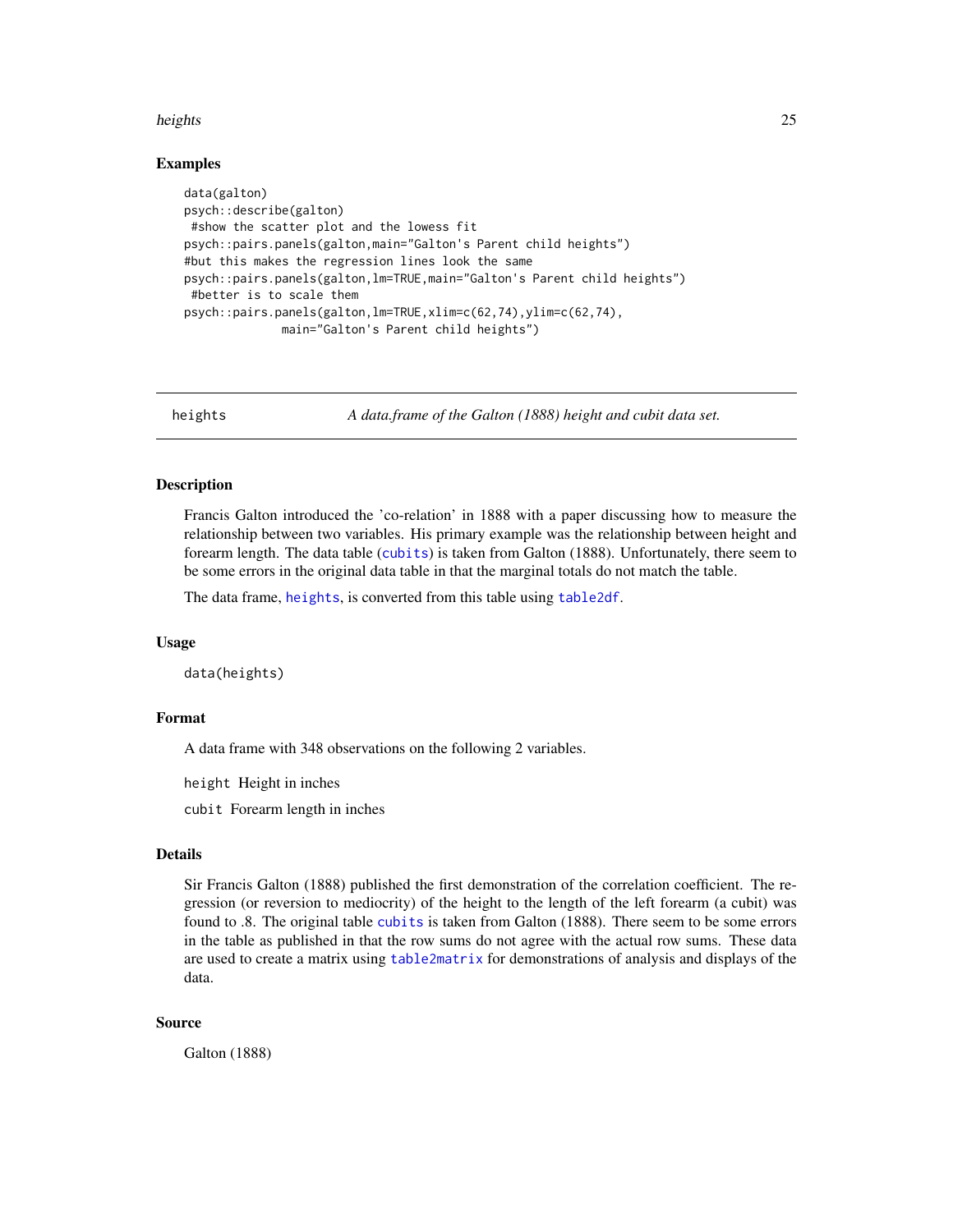### <span id="page-25-0"></span>References

Galton, Francis (1888) Co-relations and their measurement. Proceedings of the Royal Society. London Series,45,135-145,

#### See Also

[table2matrix](#page-0-0), [table2df](#page-0-0), [cubits](#page-12-1), [ellipses](#page-0-0), [galton](#page-23-1)

#### Examples

```
data(heights)
psych::ellipses(heights,n=1,main="Galton's co-relation data set")
```
<span id="page-25-2"></span>holzinger.swineford *The raw and transformed data from Holzinger and Swineford, 1939*

#### <span id="page-25-1"></span>Description

A classic data set in psychometrics is that from Holzinger and Swineford (1939). A 4 and 5 factor solution to 24 of these variables problem is presented by Harman (1976), and 9 of these are used by the lavaan package. The two data sets were supplied by Keith Widaman.

#### Usage

```
data(holzinger.swineford)
     data(holzinger.raw)
     data(holzinger.dictionary)
```
### Format

A data frame with 301 observations on the following 33 variables. Longer descriptions taken from Thompson, (1998).

case a numeric vector

school School Pasteur or Grant-White

grade Grade (7 or 8)

```
female male = 1, female = 2
```
ageyr age in years

mo months over year

agemo Age in months

t01\_visperc Visual perception test from Spearman VPT Part I

t02\_cubes Cubes, Simplification of Brighams Spatial Relations Test

t03\_frmbord Paper formboard-Shapes that can be combined to form a target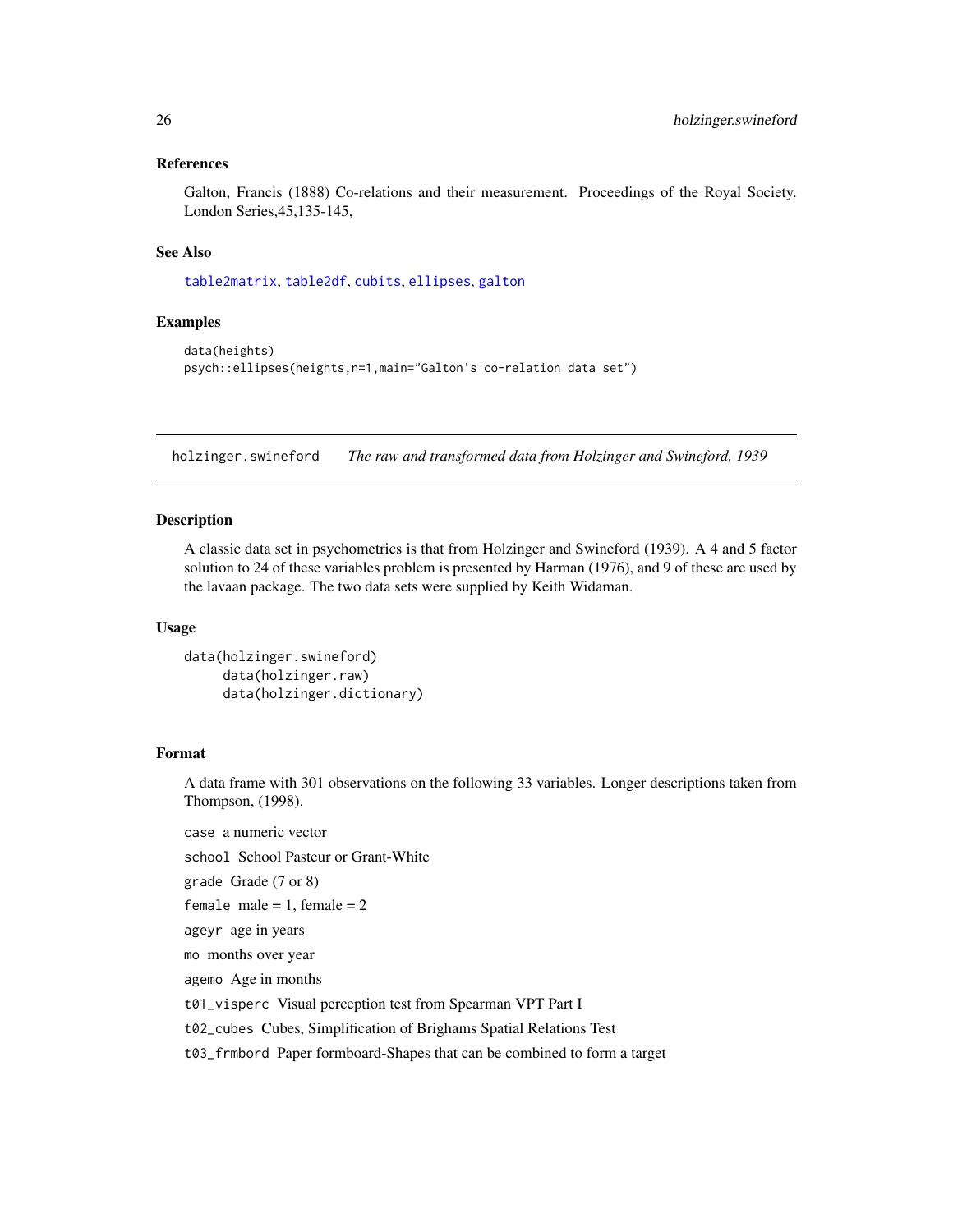- t04\_lozenges Lozenges from Thorndike-Shapes flipped over then identify target
- t05\_geninfo General Information Verbal Test
- t06\_paracomp Paragraph Comprehension Test
- t07\_sentcomp Sentence Completion Test
- t08\_wordclas Word clasification-Which word not belong in set
- t09\_wordmean Word Meaning Test
- t10\_addition Speeded addition test
- t11\_code Speeded codetest-Transform shapes into alpha with code
- t12\_countdot Speeded counting of dots in shap
- t13\_sccaps Speeded discrimation of straight and curved caps
- t14\_wordrecg Memory of Target Words
- t15\_numbrecg Memory of Target Numbers
- t16\_figrrecg Memory of Target Shapes
- t17\_objnumb Memory of object-Number association targets
- t18\_numbfig Memory of number-Object association targets
- t19\_figword Memory of figure-Word association target
- t20\_deduction Deductive Math Ability
- t21\_numbpuzz Math number puzzles
- t22\_probreas Math word problem reasoning
- t23\_series Completion of a Math Number Series
- t24\_woody Woody-McCall mixed math fundamentals test
- t25\_frmbord2 Revision of t3-Paper form board
- t26\_flags Flags-possible substitute for t4 lozenges

#### Details

The following commentary was provided by Keith Widaman:

"The Holzinger and Swineford (1939) data have been used as a model data set by many investigators. For example, Harman (1976) used the "24 Psychological Variables" example prominently in his authoritative text on multiple factor analysis, and the data presented under this rubric consisted of 24 of the variables from the Grant-White school ( $N = 145$ ). Meredith (1964a, 1964b) used several variables from the Holzinger and Swineford study in his work on factorial invariance under selection. Joreskog (1971) based his work on multiple-group confirmatory factor analysis using the Holzinger and Swineford data, subsetting the data into four groups.

Rosseel, who developed the 'lavaan' package for R , included 9 of the manifest variables from Holzinger and Swineford (1939) as a "resident" data set when one downloads the 'lavaan' package. Several background variables are included in this "resident" data set in addition to 9 of the psychological tests (which are named  $x1 - x9$  in the data set). When analyzing these data, I found the distributions of the variables (means, SDs) did not match the sample statistics from the original article. For example, in the "resident" data set in 'lavaan', scores on all manifest variables ranged between 0 and 10, sample means varied between 3 and 6, and sample SDs varied between 1.0 and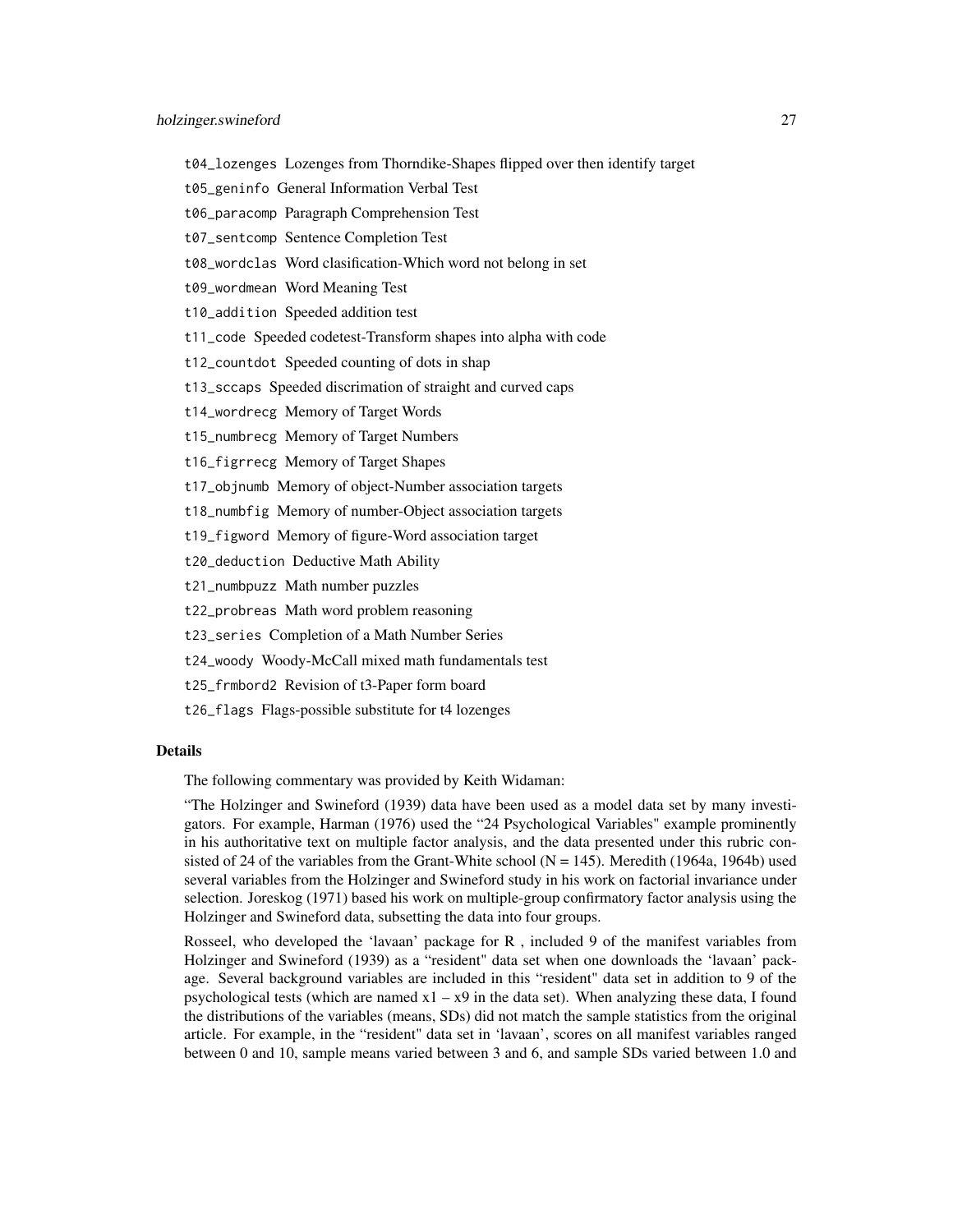<span id="page-27-0"></span>1.5. In the original data set, scores ranges were rather different across tests, with some variables having scores that ranged between 0 and 20, but other manifest variables having scores ranging from 50 to over 300 – with obvious attendant differences in sample means and SDs.

After a bit of snooping (i.e., data analysis), I discovered that the 9 variables in the "resident" data set in 'lavaan' had been rescored through ratio transformations. The ratio transformations involved dividing the raw score for each person on a given test by a particular constant for that test that transformed scores on the test to have the desired range.

I decided to perform transformations of all 26 variables so that two data sets could be available to interested researchers:"

holzinger.raw are the raws scores on all variables from Holzinger & Swineford (1939)

holzinger.swineford are rescaled scores on all variables from Holzinger & Swineford.

holzinger.dictionary is a list of the variable names in short and long form.

... Widaman continues:

"As several persons have noted, Harman (1976) used data only from the Grant-White school ( $N =$ 145) for his 24 Psychological Variables data set. In doing so, Harman replaced t03\_frmbord and t04 lozenges with t25 frmbord2 and t26 flags, because the latter two tests were experimental tests that were designed to be more appropriate for this age level. This substitution is fine, as long as one analyzes data from only the Grant- White school. If one wishes to perform multiple-group analyses and uses school as a grouping variable (as Meredith, 1964a, 1964b, and Joreskog, 1971, did), then tests 25 and 26 should not be used."

"As have others, Gorsuch (1983) mentioned that analyses based on the raw data reported by Holzinger and Swineford (1939) will not produce statistics (means, SDs, correlations) that match precisely the values reported by Holzinger and Swineford or Harman (1976). Following Gorsuch, I have assumed that the raw data are correct. Applying factor analytic techniques to the raw data from the Grant-White school and to the summary data reported by Harman (1976) will produce slightly different results, but results that differ in only minor, unimportant details."

These data are interesting not just for the historical completeness of having the orinal data, but also as an example of suppressor variables. Age and grade are positively correlated, and scores are higher in the 8th grade than in the 7th grade. But age (particularly in months) is negatively correlated with many of the cognitive tasks, and when grade and age are both entered into regression, this negative correlation is enhanced. That is, although increasing grade increases cognitive perforamnce, younger children in both grades do better than the older children.

#### Note

As discussed by Widaman, the descriptive values reported in Harman (1967) (p 124) do not quite match the descriptive statistics in [holzinger.raw](#page-25-1). Further note that the correlation matrix and factor loadings are trivially different from the Harman.24 factor loadings in the GPA rotation package.

The purpose behind presenting both the raw and transformed data is to show that the fit statistics from factor analysis are identical for these two data sets.

#### Source

Keith Widaman (2019, personal communication). Original data from Holzinger and Swineford (1939).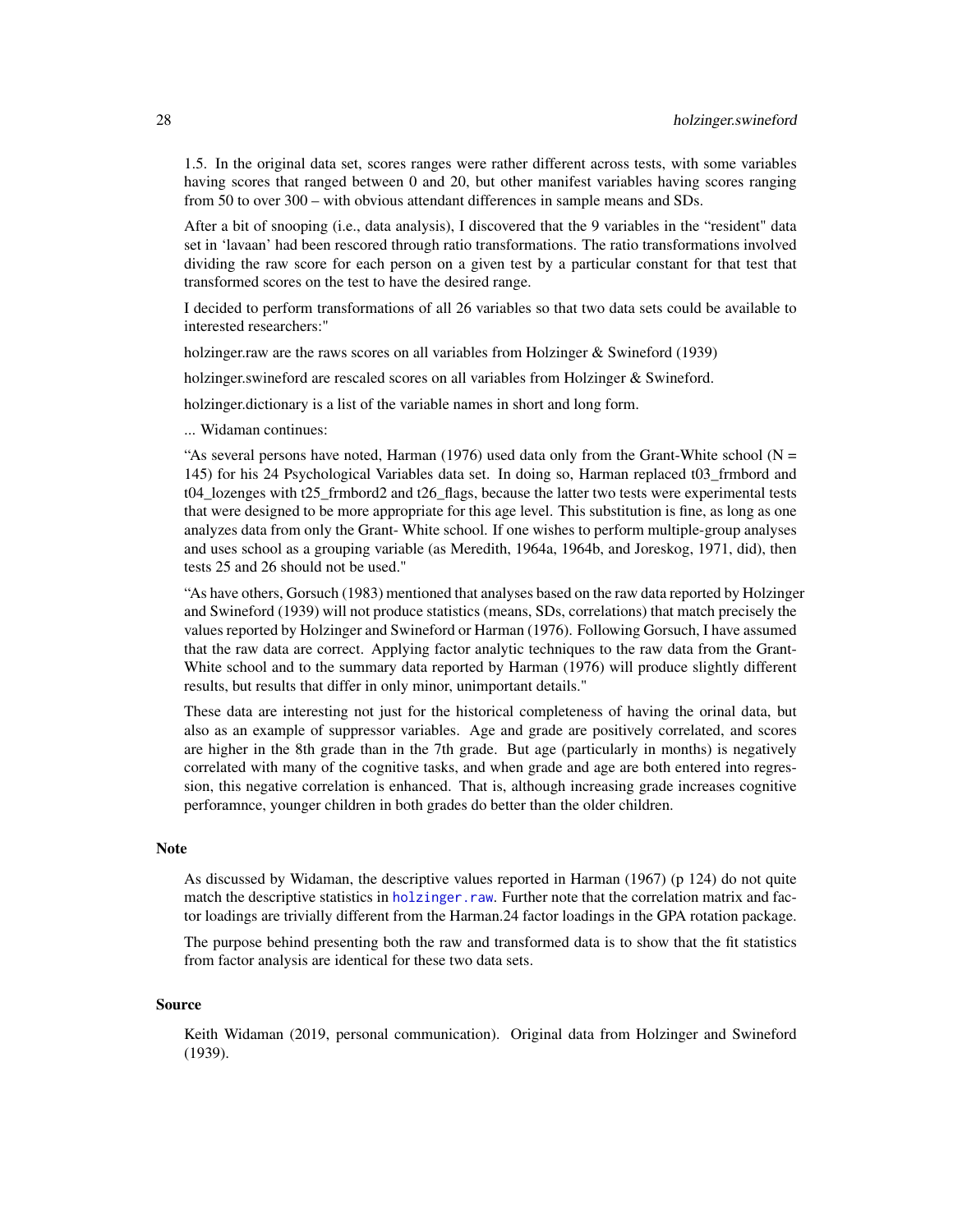#### <span id="page-28-0"></span>income 29

#### References

Gorsuch, R. L. (1983). Factor analysis (2nd ed.). Hillsdale, NJ: Erlbaum.

Harman, Harry Horace (1967), Modern factor analysis. Chicago, University of Chicago Press.

Holzinger, K. J., & Swineford, F. (1939). A study in factor analysis: The stability of a bi-factor solution. Supplementary Educational Monographs, no. 48. Chicago: University of Chicago, Department of Education.

Joreskog, K. G. (1971). Simultaneous factor analysis in several populations. Psychometrika, 36, 409-426.

Meredith, W. (1964a). Notes on factorial invariance. Psychometrika, 29, 177-185.

Meredith, W. (1964b). Rotation to achieve factorial invariance. Psychometrika, 29, 177-206.

Meredith, W. (1977). On weighted Procrustes and hyperplane fitting in factor analytic rotation. Psychometrika, 42, 491-522.

Thompson, Bruce. Five Methodology Errors in Educational Research:The Pantheon of Statistical Significance and Other Faux Pas. Paper presented at the Annual Meeting of the American Educational Research Association(San Diego, CA, April 13-17,1998)

### Examples

```
data(holzinger.raw)
psych::describe(holzinger.raw)
data(holzinger.dictionary)
holzinger.dictionary #to see the longer names for these data (taken from Thompson)
#show suppression effects
```

```
psych::setCor(t01_visperc + t05_geninfo + t08_wordclas ~ grade + agemo,data = holzinger.raw)
psych::mediate(t01_visperc ~ grade + (agemo),data = holzinger.raw,std=TRUE)
```
<span id="page-28-1"></span>income *US family income from US census 2008*

#### **Description**

US census data on family income from 2008

#### Usage

data(income)

### Format

A data frame with 44 observations on the following 4 variables.

value lower boundary of the income group

count Number of families within that income group

mean Mean of the category

prop proportion of families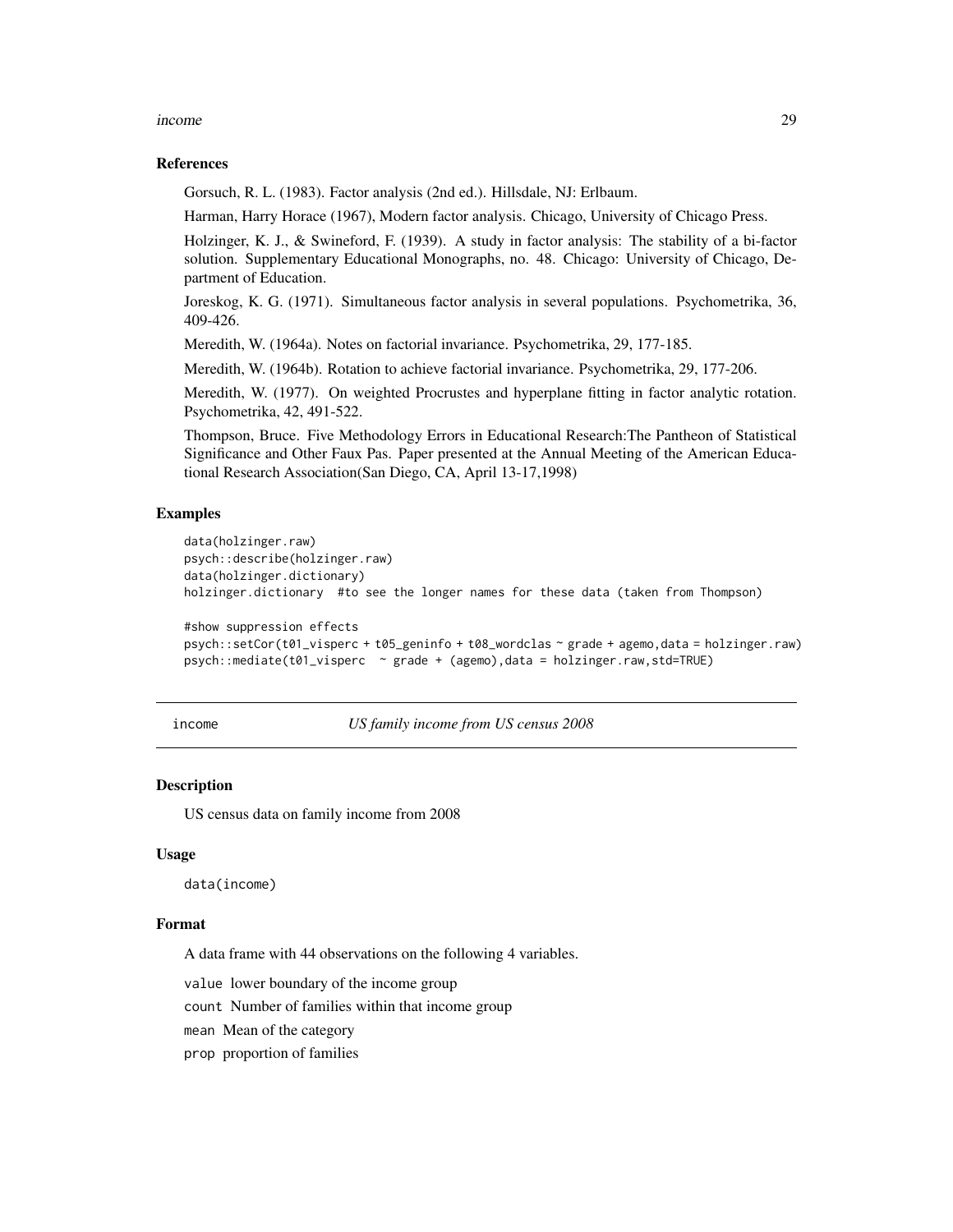#### <span id="page-29-0"></span>Details

The distribution of income is a nice example of a log normal distribution. It is also an interesting example of the power of graphics. It is quite clear when graphing the data that income statistics are bunched to the nearest 5K. That is, there is a clear sawtooth pattern in the data.

The all.income set is interpolates intervening values for 100-150K, 150-200K and 200-250K

#### Source

US Census: Table HINC-06. Income Distribution to \$250,000 or More for Households: 2008 https://www.census.gov/hhes/www/cpstables/032009/hhinc/new06\_000.htm

#### Examples

```
data(income)
with(income[1:40,], plot(mean,prop, main="US family income for 2008",xlab="income",
        ylab="Proportion of families",xlim=c(0,100000)))
with (income[1:40,], points(lowess(mean,prop,f=.3),typ="l"))
psych::describe(income)
```

```
with(all.income, plot(mean,prop, main="US family income for 2008", xlab="income",
                ylab="Proportion of families",xlim=c(0,250000)))
with (all.income[1:50,], points(lowess(mean,prop,f=.25),typ="l"))
```
<span id="page-29-1"></span>iqitems *16 multiple choice IQ items*

### Description

16 multiple choice ability items taken from the Synthetic Aperture Personality Assessment (SAPA) web based personality assessment project. The data from 1525 subjects are included here as a demonstration set for scoring multiple choice inventories and doing basic item statistics. For more information on the development of an open source measure of cognitive ability, consult the readings available at the <https://personality-project.org>.

#### Usage

data(iqitems)

### Format

A data frame with 1525 observations on the following 16 variables. The number following the name is the item number from SAPA.

reason.4 Basic reasoning questions

reason.16 Basic reasoning question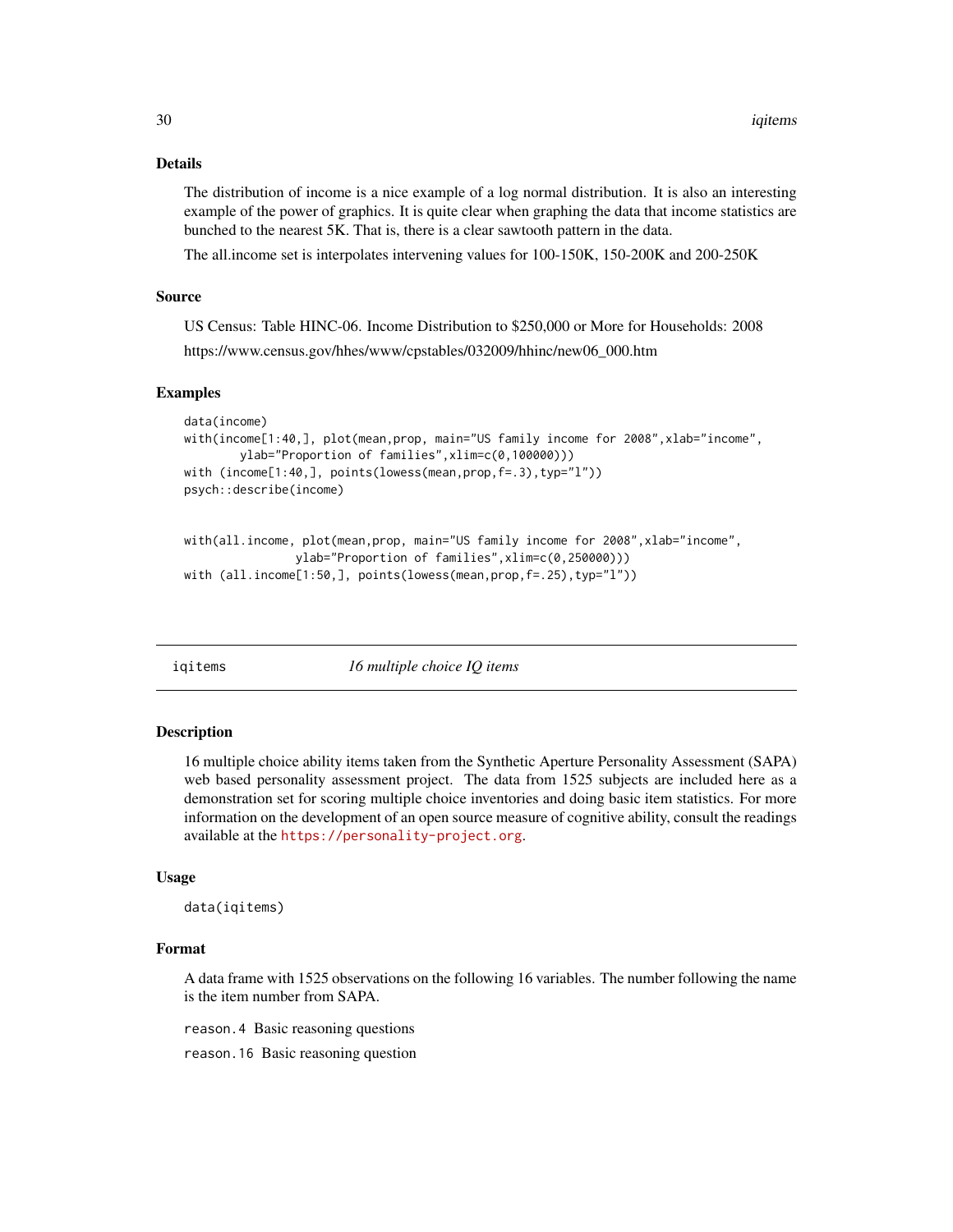#### <span id="page-30-0"></span>iqitems 31

reason.17 Basic reasoning question reason.19 Basic reasoning question letter.7 In the following alphanumeric series, what letter comes next? letter.33 In the following alphanumeric series, what letter comes next? letter.34 In the following alphanumeric series, what letter comes next letter.58 In the following alphanumeric series, what letter comes next? matrix.45 A matrix reasoning task matrix.46 A matrix reasoning task matrix.47 A matrix reasoning task matrix.55 A matrix reasoning task rotate.3 Spatial Rotation of type 1.2 rotate.4 Spatial Rotation of type 1.2 rotate.6 Spatial Rotation of type 1.1

rotate.8 Spatial Rotation of type 2.3

#### Details

16 items were sampled from 80 items given as part of the SAPA (<https://sapa-project.org>) project (Revelle, Wilt and Rosenthal, 2009; Condon and Revelle, 2014) to develop online measures of ability. These 16 items reflect four lower order factors (verbal reasoning, letter series, matrix reasoning, and spatial rotations. These lower level factors all share a higher level factor ('g'). Similar data are available from the International Cognitive Abiity Resource at [https:](https://icar-project.org) [//icar-project.org](https://icar-project.org) .

This data set and the associated data set ([ability](#page-1-1) based upon scoring these multiple choice items and converting them to correct/incorrect may be used to demonstrate item response functions, [tetrachoric](#page-0-0) correlations, or [irt.fa](#page-0-0) as well as [omega](#page-0-0) estimates of of reliability and hierarchical structure.

In addition, the data set is a good example of doing item analysis to examine the empirical response probabilities of each item alternative as a function of the underlying latent trait. When doing this, it appears that two of the matrix reasoning problems do not have monotonically increasing trace lines for the probability correct. At moderately high ability (theta  $= 1$ ) there is a decrease in the probability correct from theta  $= 0$  and theta  $= 2$ .

#### Source

The example data set is taken from the Synthetic Aperture Personality Assessment personality and ability test at <https://sapa-project.org>. The data were collected with David Condon from 8/08/12 to 8/31/12.

#### References

Condon, David and Revelle, William, (2014) The International Cognitive Ability Resource: Development and initial validation of a public-domain measure. Intelligence, 43, 52-64.

Revelle, W., Wilt, J., and Rosenthal, A. (2010) Individual Differences in Cognition: New Methods for examining the Personality-Cognition Link In Gruszka, A. and Matthews, G. and Szymura,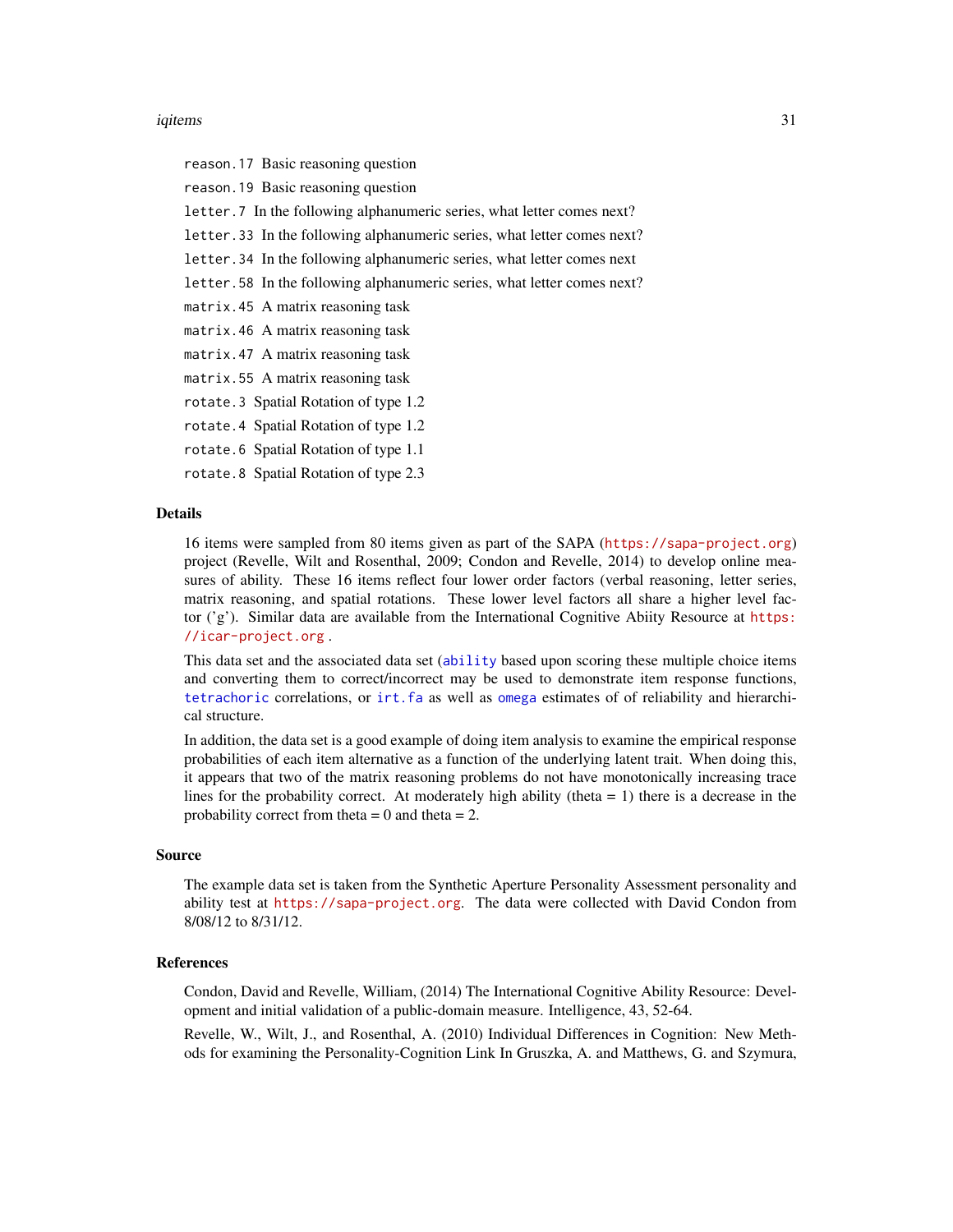<span id="page-31-0"></span>B. (Eds.) Handbook of Individual Differences in Cognition: Attention, Memory and Executive Control, Springer.

Revelle, W, Condon, D.M., Wilt, J., French, J.A., Brown, A., and Elleman, L.G. (2016) Web and phone based data collection using planned missing designs. In Fielding, N.G., Lee, R.M. and Blank, G. (Eds). SAGE Handbook of Online Research Methods (2nd Ed), Sage Publcations.

#### Examples

```
data(iqitems)
iq.keys \leftarrow c(4,4,4,6, 6,3,4,4, 5,2,2,4, 3,2,6,7)psych::score.multiple.choice(iq.keys,iqitems) #this just gives summary statisics
#convert them to true false
iq.scrub <- psych::scrub(iqitems,isvalue=0) #first get rid of the zero responses
iq.tf <- psych::score.multiple.choice(iq.keys,iq.scrub,score=FALSE)
              #convert to wrong (0) and correct (1) for analysis
psych::describe(iq.tf)
#see the ability data set for these analyses
#now, for some item analysis
iq.irt <- psych::irt.fa(iq.tf) #do a basic irt
iq.sc <- psych::scoreIrt(iq.irt,iq.tf) #find the scores
op \leq par(mfrow=c(4,4))
psych::irt.responses(iq.sc[,1], iq.tf)
op \leq par(mfrow=c(1,1))
```
<span id="page-31-1"></span>msq *75 mood items from the Motivational State Questionnaire for 3896 participants*

### Description

Emotions may be described either as discrete emotions or in dimensional terms. The Motivational State Questionnaire (MSQ) was developed to study emotions in laboratory and field settings. The data can be well described in terms of a two dimensional solution of energy vs tiredness and tension versus calmness. Additional items include what time of day the data were collected and a few personality questionnaire scores.

#### Usage

data(msq)

### Format

A data frame with 3896 observations on the following 92 variables.

active a numeric vector

afraid a numeric vector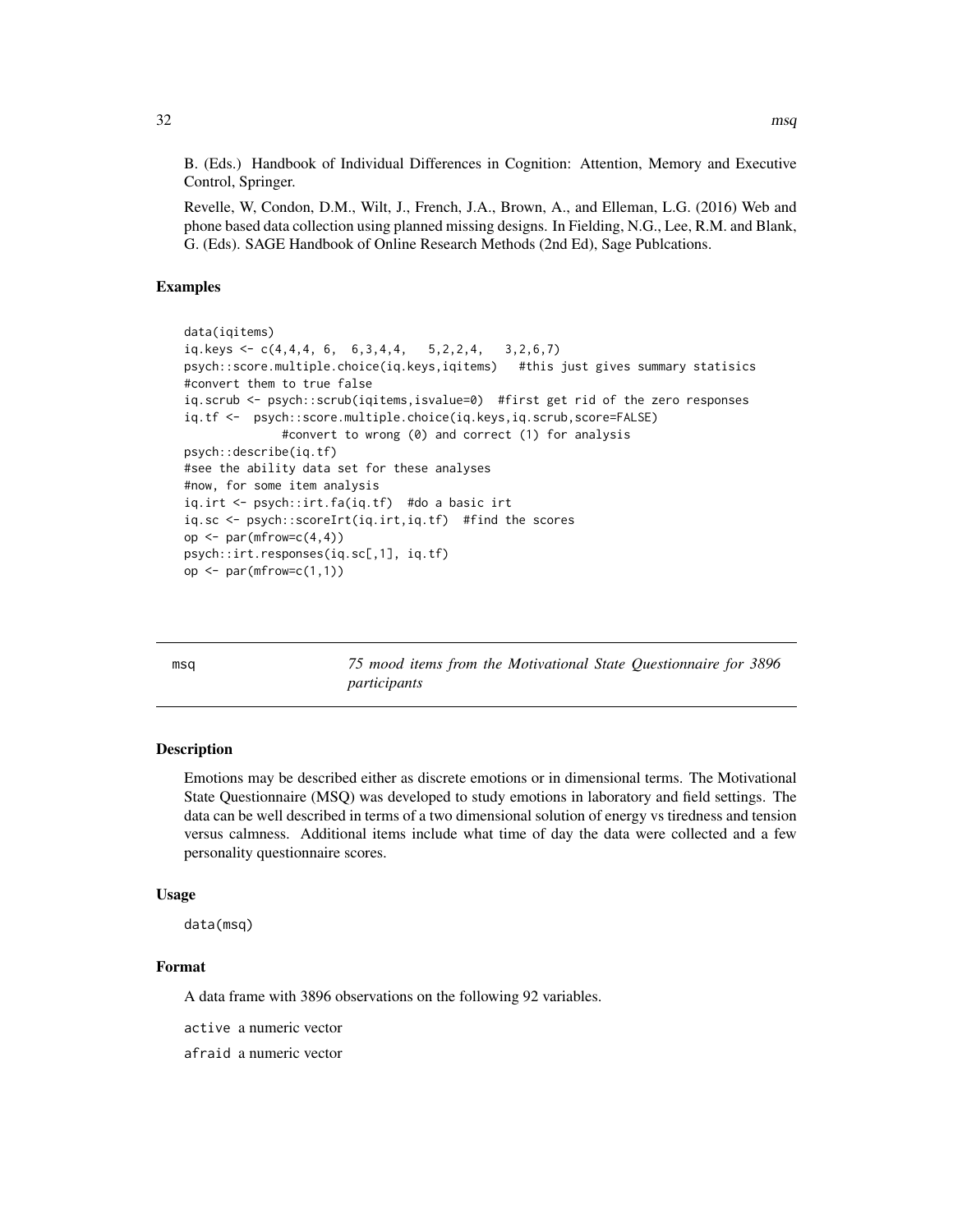$\log$  33

alert a numeric vector angry a numeric vector anxious a numeric vector aroused a numeric vector ashamed a numeric vector astonished a numeric vector at.ease a numeric vector at.rest a numeric vector attentive a numeric vector blue a numeric vector bored a numeric vector calm a numeric vector cheerful a numeric vector clutched.up a numeric vector confident a numeric vector content a numeric vector delighted a numeric vector depressed a numeric vector determined a numeric vector distressed a numeric vector drowsy a numeric vector dull a numeric vector elated a numeric vector energetic a numeric vector enthusiastic a numeric vector excited a numeric vector fearful a numeric vector frustrated a numeric vector full.of.pep a numeric vector gloomy a numeric vector grouchy a numeric vector guilty a numeric vector happy a numeric vector hostile a numeric vector idle a numeric vector inactive a numeric vector inspired a numeric vector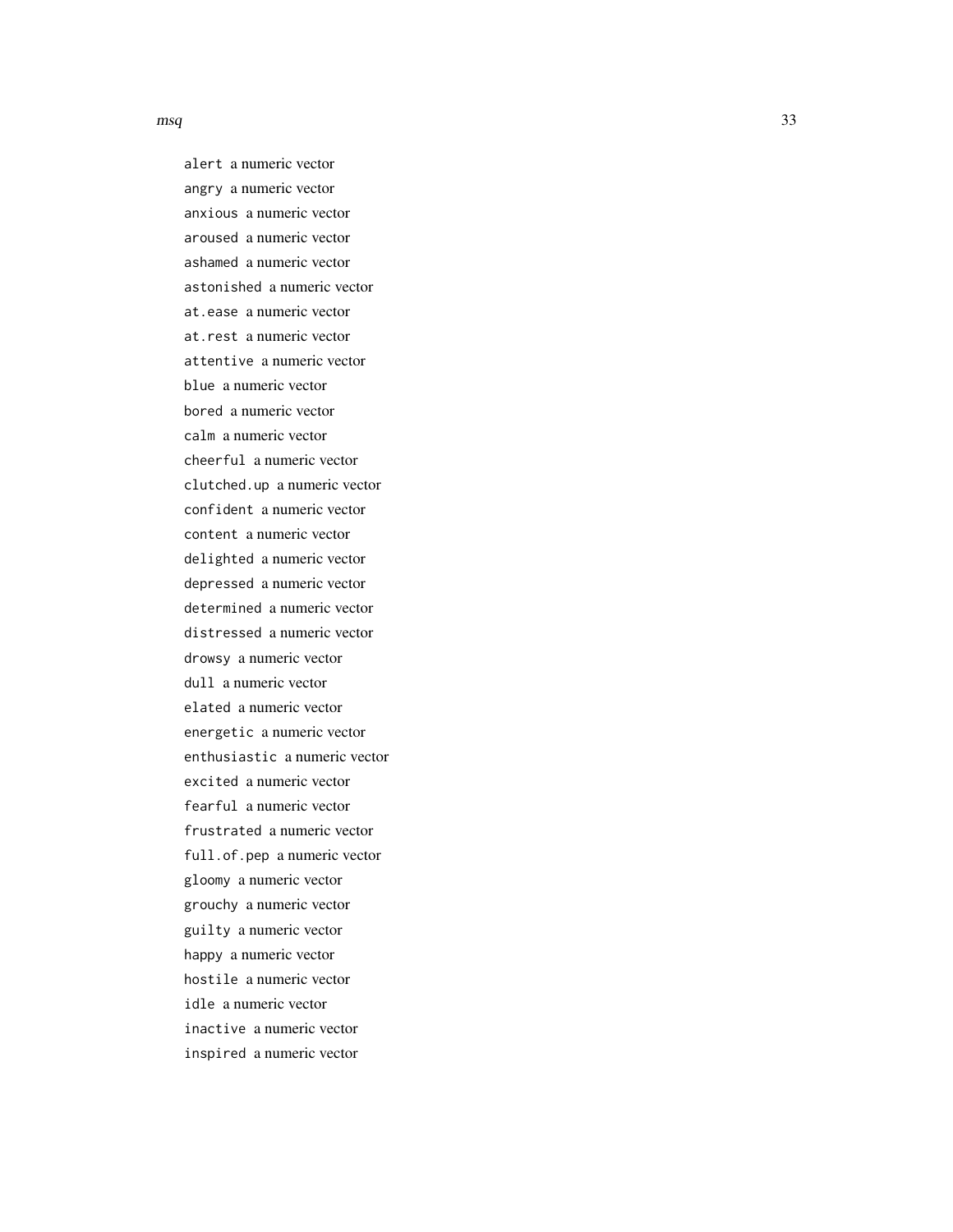intense a numeric vector interested a numeric vector irritable a numeric vector jittery a numeric vector lively a numeric vector lonely a numeric vector nervous a numeric vector placid a numeric vector pleased a numeric vector proud a numeric vector quiescent a numeric vector quiet a numeric vector relaxed a numeric vector sad a numeric vector satisfied a numeric vector scared a numeric vector serene a numeric vector sleepy a numeric vector sluggish a numeric vector sociable a numeric vector sorry a numeric vector still a numeric vector strong a numeric vector surprised a numeric vector tense a numeric vector tired a numeric vector tranquil a numeric vector unhappy a numeric vector upset a numeric vector vigorous a numeric vector wakeful a numeric vector warmhearted a numeric vector wide.awake a numeric vector alone a numeric vector kindly a numeric vector scornful a numeric vector EA Thayer's Energetic Arousal Scale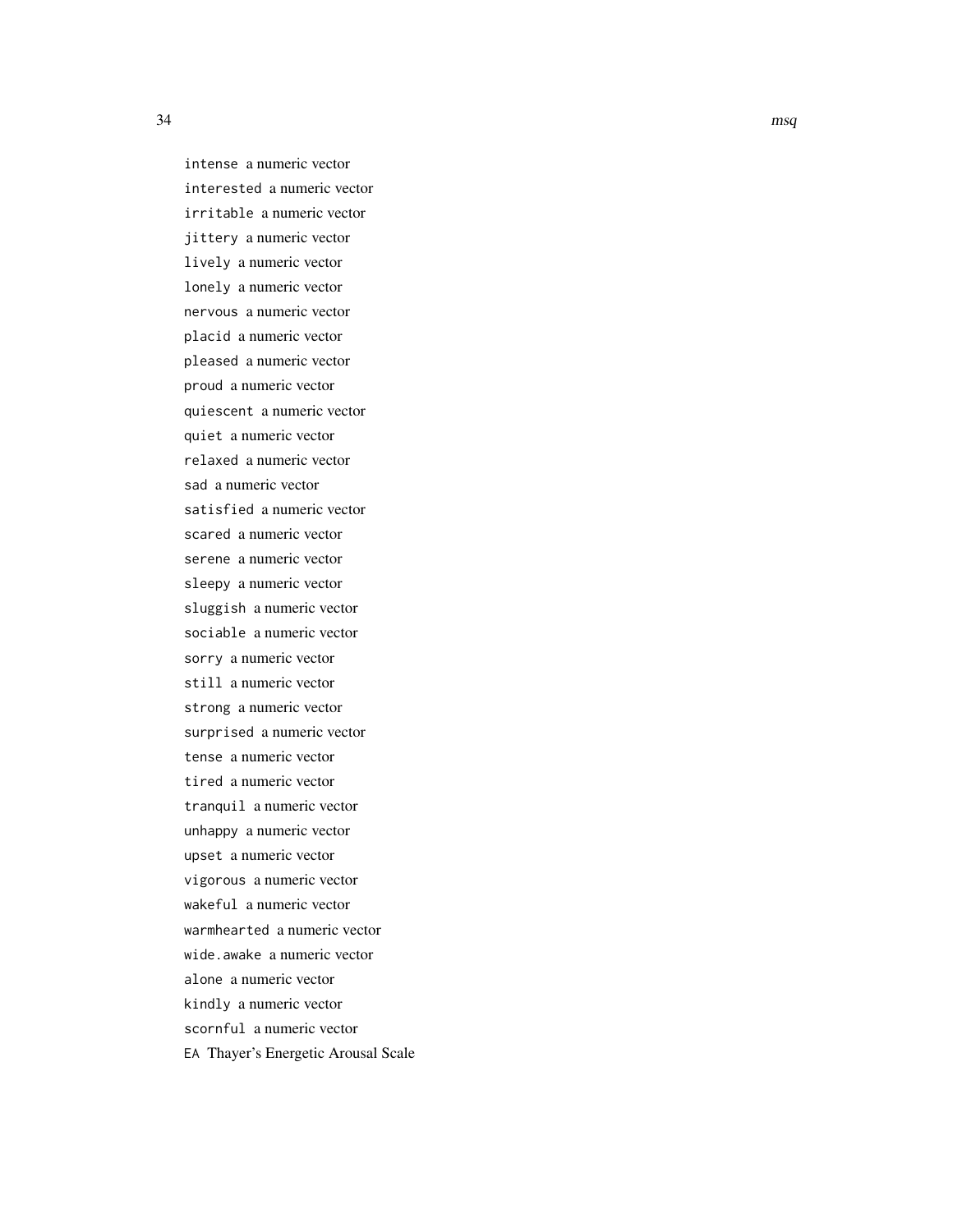<span id="page-34-0"></span>TA Thayer's Tense Arousal Scale

PA Positive Affect scale

NegAff Negative Affect scale

Extraversion Extraversion from the Eysenck Personality Inventory

Neuroticism Neuroticism from the Eysenck Personality Inventory

Lie Lie from the EPI

Sociability The sociability subset of the Extraversion Scale

Impulsivity The impulsivity subset of the Extraversions Scale

MSQ\_Time Time of day the data were collected

MSQ\_Round Rounded time of day

TOD a numeric vector

TOD24 a numeric vector

ID subject ID

condition What was the experimental condition after the msq was given

scale a factor with levels msq r original or revised msq

exper Which study were the data collected: a factor with levels AGES BING BORN CART CITY COPE EMIT FAST Fern FILM FLAT Gray imps item knob MAPS mite pat-1 pat-2 PATS post RAFT Rim.1 Rim.2 rob-1 rob-2 ROG1 ROG2 SALT sam-1 sam-2 SAVE/PATS sett swam swam-2 TIME VALE-1 VALE-2 VIEW

#### **Details**

The Motivational States Questionnaire (MSQ) is composed of 72 items, which represent the full affective space (Revelle & Anderson, 1998). The MSQ consists of 20 items taken from the Activation-Deactivation Adjective Check List (Thayer, 1986), 18 from the Positive and Negative Affect Schedule (PANAS, Watson, Clark, & Tellegen, 1988) along with the items used by Larsen and Diener (1992). The response format was a four-point scale that corresponds to Russell and Carroll's (1999) "ambiguous–likely-unipolar format" and that asks the respondents to indicate their current standing ("at this moment") with the following rating scale:

0—————-1—————-2—————-3

Not at all A little Moderately Very much

The original version of the MSQ included 70 items. Intermediate analyses (done with 1840 subjects) demonstrated a concentration of items in some sections of the two dimensional space, and a paucity of items in others. To begin correcting this, 3 items from redundantly measured sections (alone, kindly, scornful) were removed, and 5 new ones (anxious, cheerful, idle, inactive, and tranquil) were added. Thus, the correlation matrix is missing the correlations between items anxious, cheerful, idle, inactive, and tranquil with alone, kindly, and scornful.

Procedure. The data were collected over nine years, as part of a series of studies examining the effects of personality and situational factors on motivational state and subsequent cognitive performance. In each of 38 studies, prior to any manipulation of motivational state, participants signed a consent form and filled out the MSQ. (The procedures of the individual studies are irrelevant to this data set and could not affect the responses to the MSQ, since this instrument was completed before any further instructions or tasks). Some MSQ post test (after manipulations) is available in [affect](#page-3-1).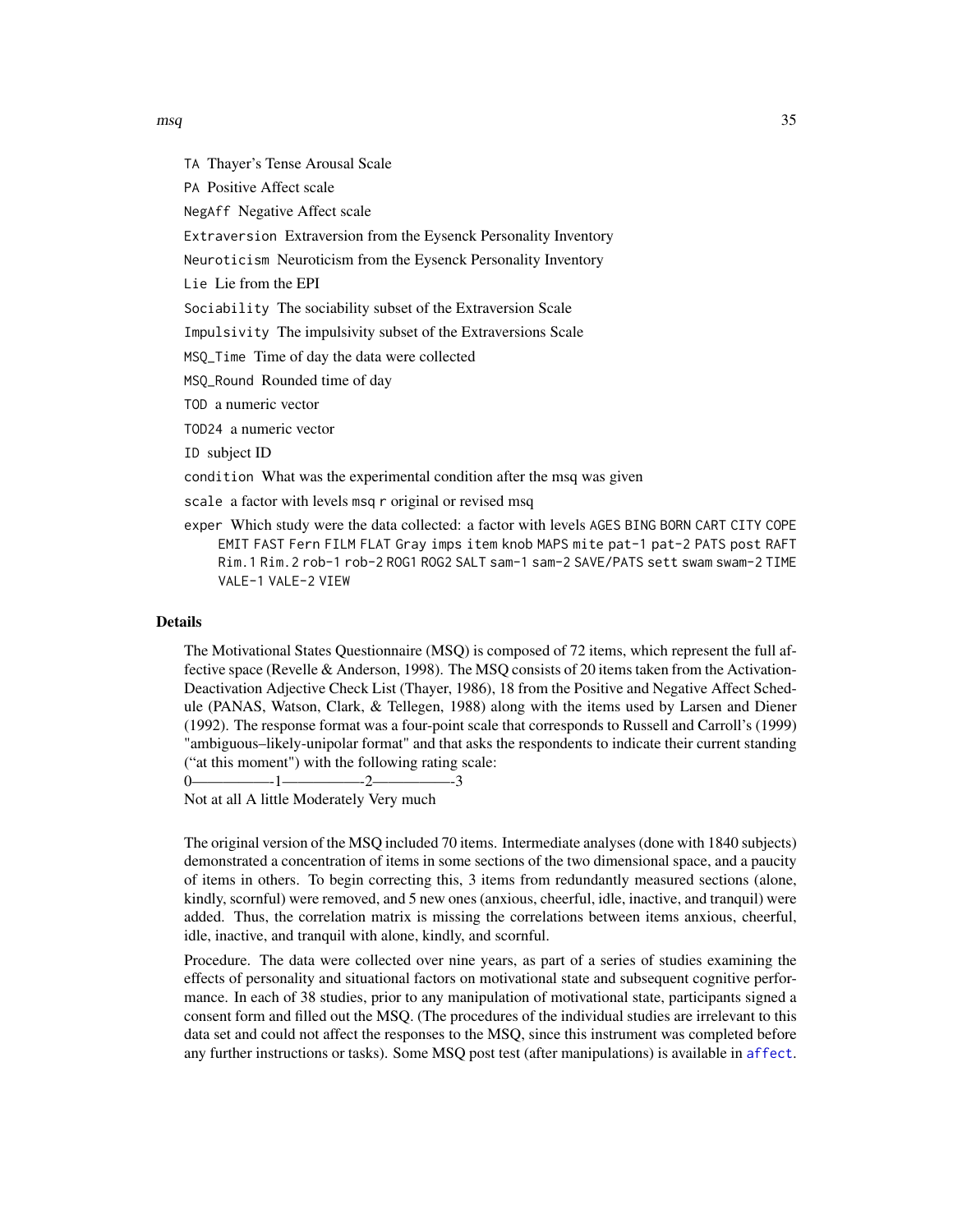The EA and TA scales are from Thayer, the PA and NA scales are from Watson et al. (1988). Scales and items:

Energetic Arousal: active, energetic, vigorous, wakeful, wide.awake, full.of.pep, lively, -sleepy, -tired, - drowsy (ADACL)

Tense Arousal: Intense, Jittery, fearful, tense, clutched up, -quiet, -still, - placid, - calm, -at rest (ADACL)

Positive Affect: active, alert, attentive, determined, enthusiastic, excited, inspired, interested, proud, strong (PANAS)

Negative Affect: afraid, ashamed, distressed, guilty, hostile, irritable , jittery, nervous, scared, upset (PANAS)

The PA and NA scales can in turn can be thought of as having subscales: (See the PANAS-X) Fear: afraid, scared, nervous, jittery (not included frightened, shaky) Hostility: angry, hostile, irritable, (not included: scornful, disgusted, loathing guilt: ashamed, guilty, (not included: blameworthy, angry at self, disgusted with self, dissatisfied with self) sadness: alone, blue, lonely, sad, (not included: downhearted) joviality: cheerful, delighted, energetic, enthusiastic, excited, happy, lively, (not included: joyful) self-assurance: proud, strong, confident, (not included: bold, daring, fearless ) attentiveness: alert, attentive, determined (not included: concentrating)

The next set of circumplex scales were taken (I think) from Larsen and Diener (1992). High activation: active, aroused, surprised, intense, astonished Activated PA: elated, excited, enthusiastic, lively Unactivated NA : calm, serene, relaxed, at rest, content, at ease PA: happy, warmhearted, pleased, cheerful, delighted Low Activation: quiet, inactive, idle, still, tranquil Unactivated PA: dull, bored, sluggish, tired, drowsy NA: sad, blue, unhappy, gloomy, grouchy Activated NA: jittery, anxious, nervous, fearful, distressed.

Keys for these separate scales are shown in the examples.

In addition to the MSQ, there are 5 scales from the Eysenck Personality Inventory (Extraversion, Impulsivity, Sociability, Neuroticism, Lie). The Imp and Soc are subsets of the the total extraversion scale.

#### Source

Data collected at the Personality, Motivation, and Cognition Laboratory, Northwestern University.

### References

Larsen, R. J., & Diener, E. (1992). Promises and problems with the circumplex model of emotion. In M. S. Clark (Ed.), Review of personality and social psychology, No. 13. Emotion (pp. 25-59). Thousand Oaks, CA, US: Sage Publications, Inc.

Rafaeli, Eshkol and Revelle, William (2006), A premature consensus: Are happiness and sadness truly opposite affects? Motivation and Emotion, 30, 1, 1-12.

Revelle, W. and Anderson, K.J. (1998) Personality, motivation and cognitive performance: Final report to the Army Research Institute on contract MDA 903-93-K-0008. ([https://www.personality](https://www.personality-project.org/revelle/publications/ra.ari.98.pdf)-project. [org/revelle/publications/ra.ari.98.pdf](https://www.personality-project.org/revelle/publications/ra.ari.98.pdf)).

Thayer, R.E. (1989) The biopsychology of mood and arousal. Oxford University Press. New York, NY.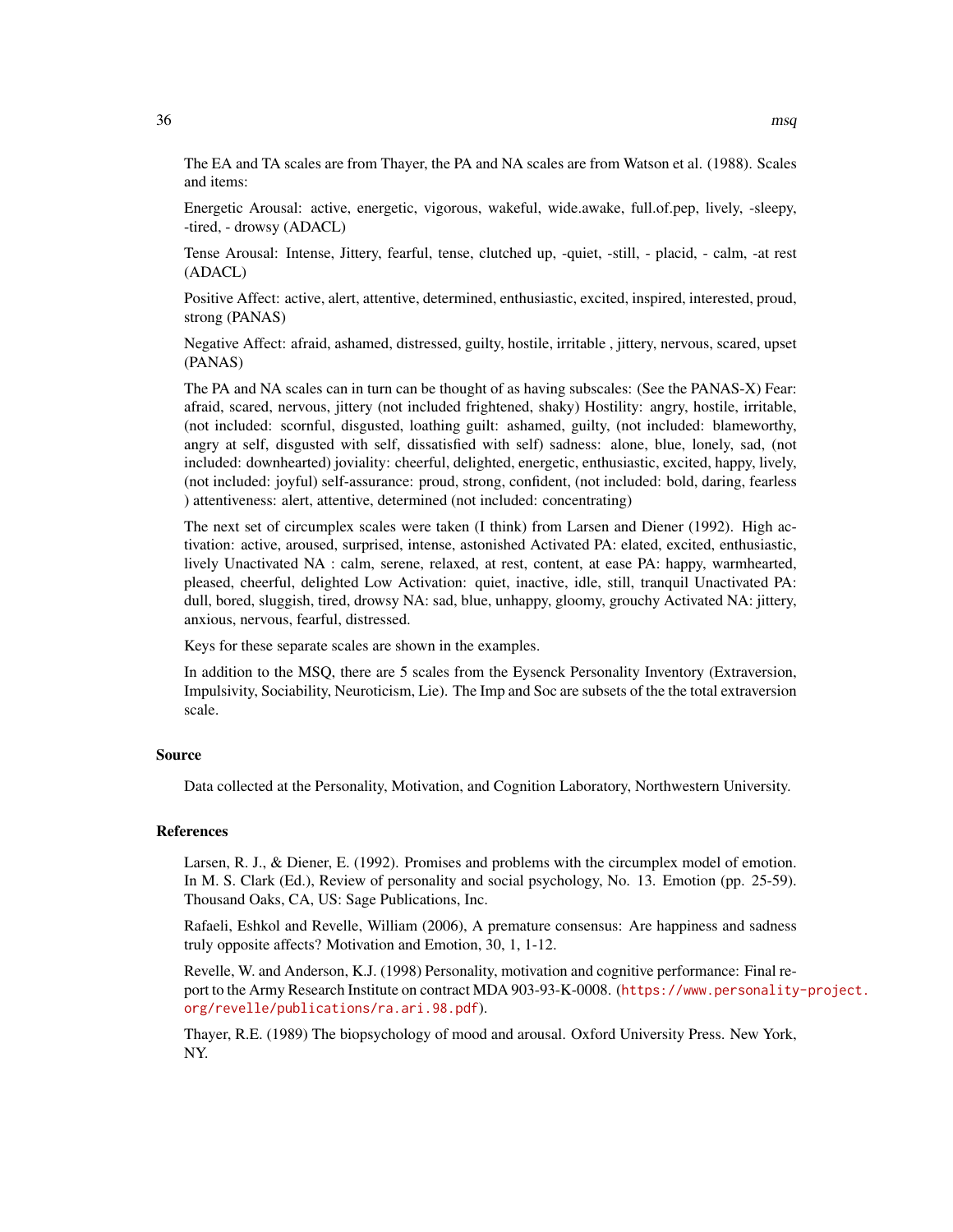<span id="page-36-0"></span>Watson,D., Clark, L.A. and Tellegen, A. (1988) Development and validation of brief measures of positive and negative affect: The PANAS scales. Journal of Personality and Social Psychology, 54(6):1063-1070.

### See Also

[msqR](#page-37-1) for a larger data set with repeated measures for 3032 participants measured at least once, 2753 measured twice, 446 three times and 181 four times. [affect](#page-3-1) for an example of the use of some of these adjectives in a mood manipulation study.

[make.keys](#page-0-0), [scoreItems](#page-0-0) and [scoreOverlap](#page-0-0) for instructions on how to score multiple scales with and without item overlap. Also see [fa](#page-0-0) and [fa.extension](#page-0-0) for instructions on how to do factor analyses or factor extension.

#### Examples

```
data(msq)
  #in in the interests of time
#basic descriptive statistics
psych::describe(msq)
```

```
#score them for 20 short scales -- note that these have item overlap
#The first 2 are from Thayer
#The next 2 are classic positive and negative affect
#The next 9 are circumplex scales
#the last 7 are msq estimates of PANASX scales (missing some items)
keys.list <- list(
EA = c("active", "energetic", "vigorous", "wakeful", "wide.awake", "full.of.pep",
       "lively", "-sleepy", "-tired", "-drowsy"),
TA =c("intense", "jittery", "fearful", "tense", "clutched.up", "-quiet", "-still",
       "-placid", "-calm", "-at.rest") ,
PA =c("active", "excited", "strong", "inspired", "determined", "attentive",
          "interested", "enthusiastic", "proud", "alert"),
NAf =c("jittery", "nervous", "scared", "afraid", "guilty", "ashamed", "distressed",
         "upset", "hostile", "irritable" ),
HAct = c("active", "aroused", "surprised", "intense", "astonished"),
aPA = c("elated", "excited", "enthusiastic", "lively"),
uNA = c("calm", "serene", "relaxed", "at.rest", "content", "at.ease"),
pa = c("happy", "warmhearted", "pleased", "cheerful", "delighted" ),
LAct = c("quiet", "inactive", "idle", "still", "tranquil"),
uPA =c( "dull", "bored", "sluggish", "tired", "drowsy"),
naf = c( "sad", "blue", "unhappy", "gloomy", "grouchy"),
aNA = c("jittery", "anxious", "nervous", "fearful", "distressed"),
Fear = c("afraid", "scared", "nervous", "jittery")
Hostility = c("angry" , "hostile", "irritable", "scornful" ),
Guilt = c("guilty" , "ashamed" ),
Sadness = c( "sad" , "blue" , "lonely", "alone" ),
Joviality =c("happy","delighted", "cheerful", "excited", "enthusiastic", "lively", "energetic"),
Self.Assurance=c( "proud","strong" , "confident" , "-fearful" ),
Attentiveness = c("alert" , "determined" , "attentive" )
#, acquiscence = c("sleepy" , "wakeful" , "relaxed","tense")
#dropped because it has a negative alpha and throws warnings
   )
```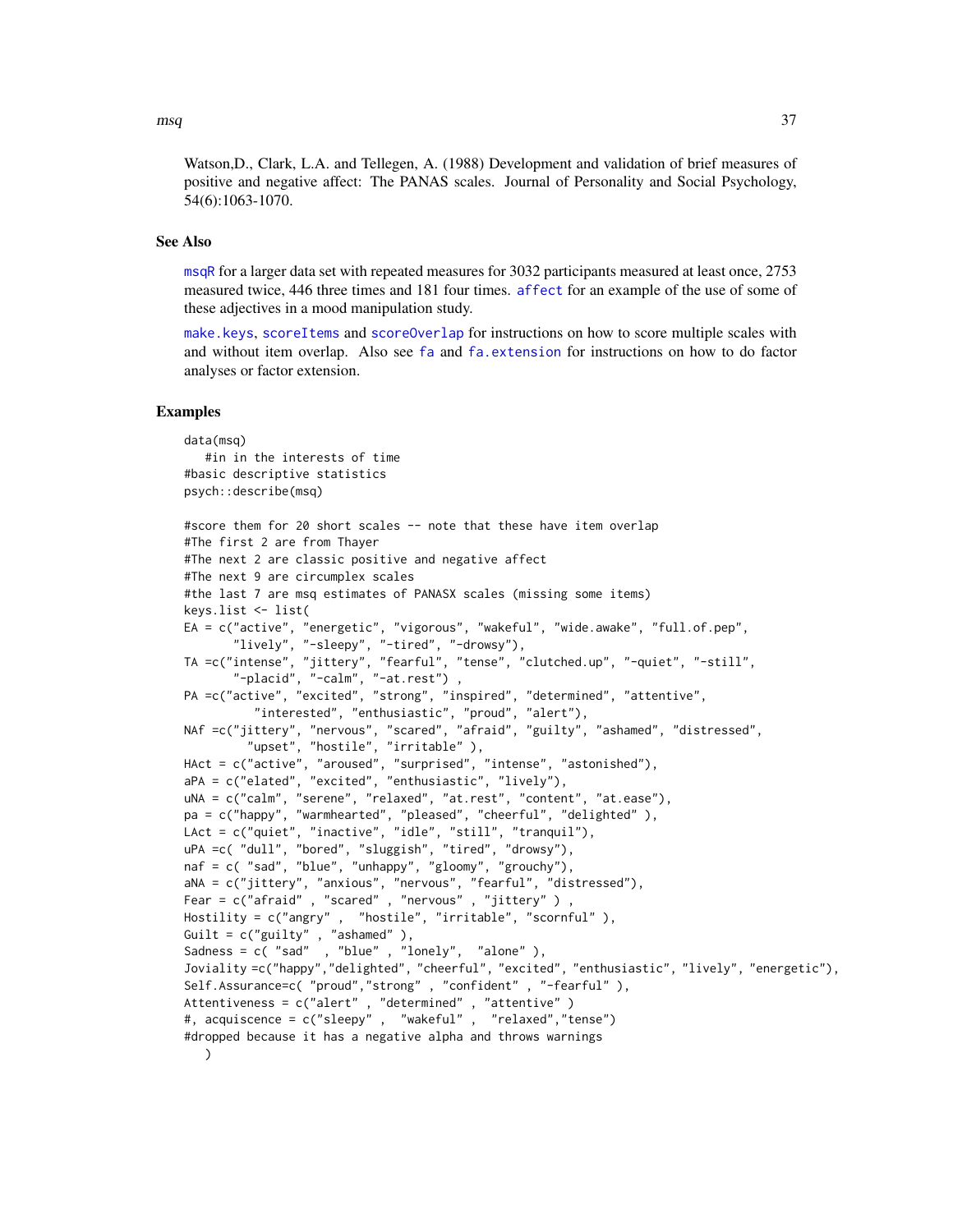```
msq.scores <- psych::scoreItems(keys.list,msq)
#show a circumplex structure for the non-overlapping items
fcirc <- psych::fa(msq.scores$scores[,5:12],2)
psych::fa.plot(fcirc,labels=colnames(msq.scores$scores)[5:12])
#now, find the correlations corrected for item overlap
msq.overlap <- psych::scoreOverlap(keys.list,msq)
#a warning is thrown by smc because of some NAs in the matrix
f2 <- psych::fa(msq.overlap$cor,2)
psych::fa.plot(f2,labels=colnames(msq.overlap$cor),
      title="2 dimensions of affect, corrected for overlap")
#extend this solution to EA/TA NA/PA space
fe <- psych::fa.extension(cor(msq.scores$scores[,5:12],msq.scores$scores[,1:4]),fcirc)
psych::fa.diagram(fcirc,fe=fe,
          main="Extending the circumplex structure to EA/TA and PA/NA ")
#show the 2 dimensional structure
f2 \leq -psych::fa(msq[1:72],2)psych::fa.plot(f2,labels=colnames(msq)[1:72],
     title="2 dimensions of affect at the item level",cex=.5)
#sort them by polar coordinates
round(psych::polar(f2),2)
```
<span id="page-37-1"></span>

msqR *75 mood items from the Motivational State Questionnaire for 3032 unique participants*

### **Description**

Emotions may be described either as discrete emotions or in dimensional terms. The Motivational State Questionnaire (MSQ) was developed to study emotions in laboratory and field settings. The data can be well described in terms of a two dimensional solution of energy vs tiredness and tension versus calmness. Alternatively, this space can be organized by the two dimensions of Positive Affect and Negative Affect. Additional items include what time of day the data were collected and a few personality questionnaire scores. 3032 unique participants took the MSQ at least once, 2753 at least twice, 446 three times, and 181 four times. The 3032 participants also took the [sai](#page-54-1) state anxiety inventory at the same time. Some studies manipulated arousal by caffeine, others manipulations included affect inducing movies.

#### Usage

data("msqR")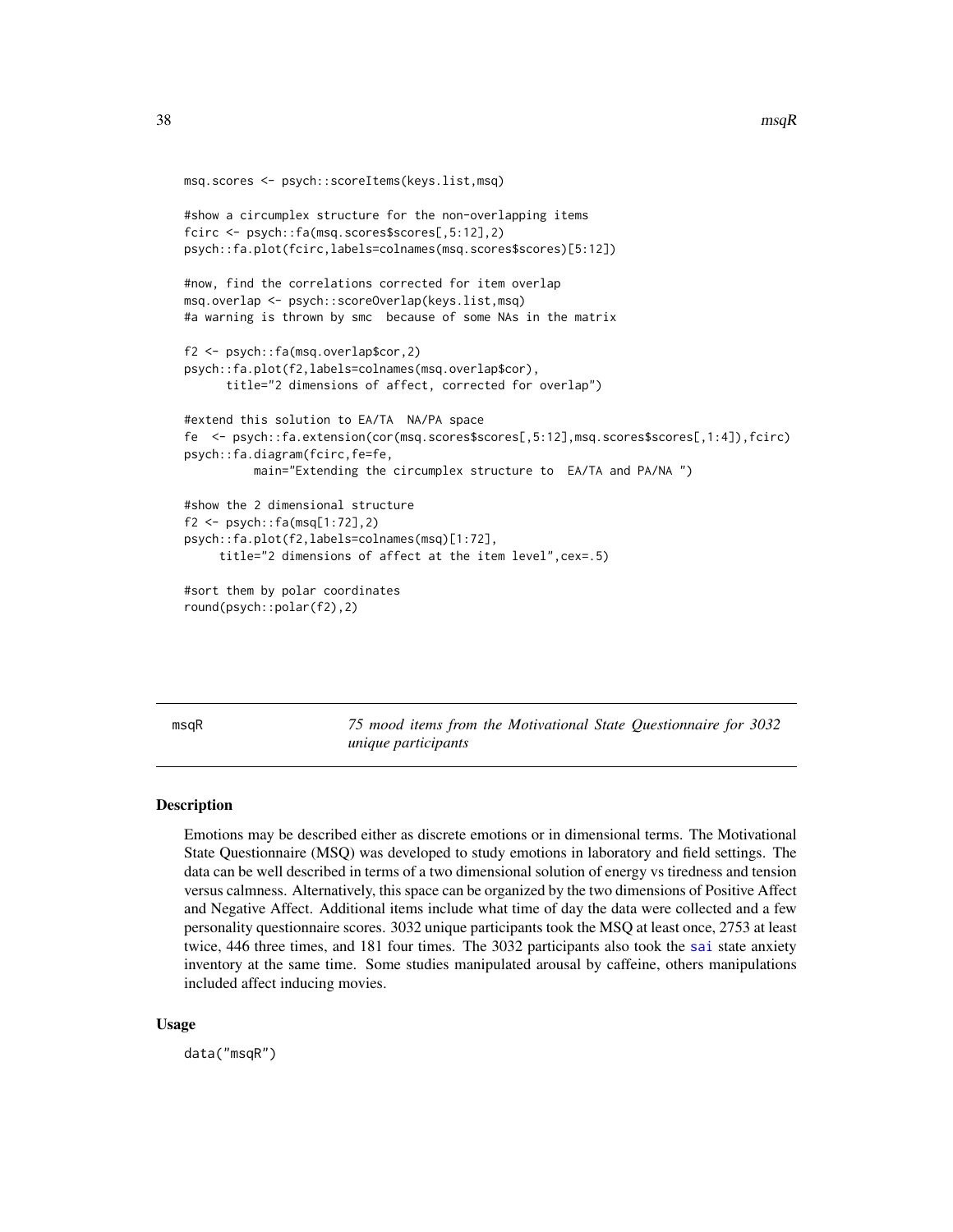#### $\text{magR}$  39

### Format

A data frame with 6411 observations on the following 88 variables.

active a numeric vector afraid a numeric vector alert a numeric vector alone a numeric vector angry a numeric vector aroused a numeric vector ashamed a numeric vector astonished a numeric vector at.ease a numeric vector at.rest a numeric vector attentive a numeric vector blue a numeric vector bored a numeric vector calm a numeric vector clutched.up a numeric vector confident a numeric vector content a numeric vector delighted a numeric vector depressed a numeric vector determined a numeric vector distressed a numeric vector drowsy a numeric vector dull a numeric vector elated a numeric vector energetic a numeric vector enthusiastic a numeric vector excited a numeric vector fearful a numeric vector frustrated a numeric vector full.of.pep a numeric vector gloomy a numeric vector grouchy a numeric vector guilty a numeric vector happy a numeric vector hostile a numeric vector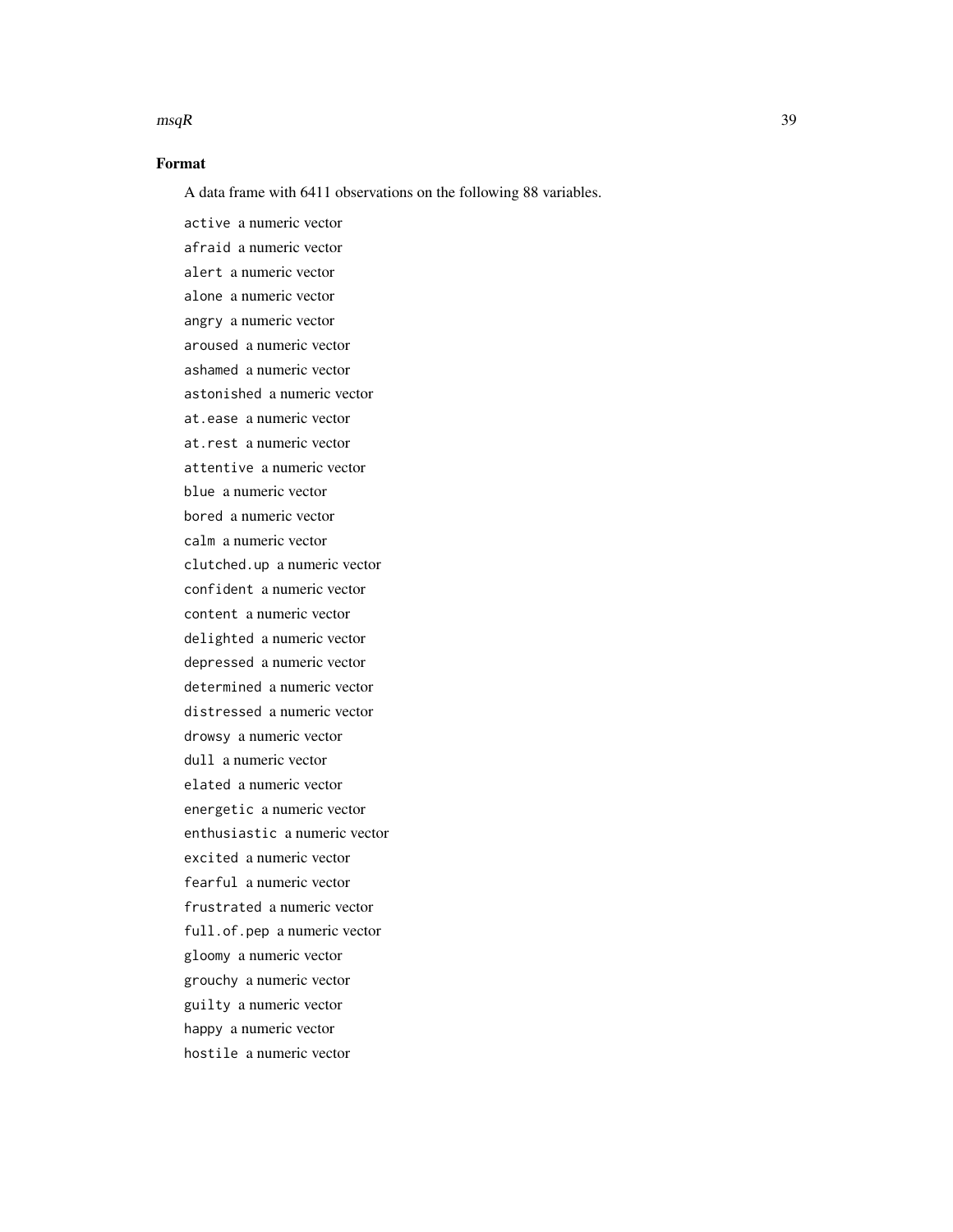inspired a numeric vector intense a numeric vector interested a numeric vector irritable a numeric vector jittery a numeric vector lively a numeric vector lonely a numeric vector nervous a numeric vector placid a numeric vector pleased a numeric vector proud a numeric vector quiescent a numeric vector quiet a numeric vector relaxed a numeric vector sad a numeric vector satisfied a numeric vector scared a numeric vector serene a numeric vector sleepy a numeric vector sluggish a numeric vector sociable a numeric vector sorry a numeric vector still a numeric vector strong a numeric vector surprised a numeric vector tense a numeric vector tired a numeric vector unhappy a numeric vector upset a numeric vector vigorous a numeric vector wakeful a numeric vector warmhearted a numeric vector wide.awake a numeric vector anxious a numeric vector cheerful a numeric vector idle a numeric vector inactive a numeric vector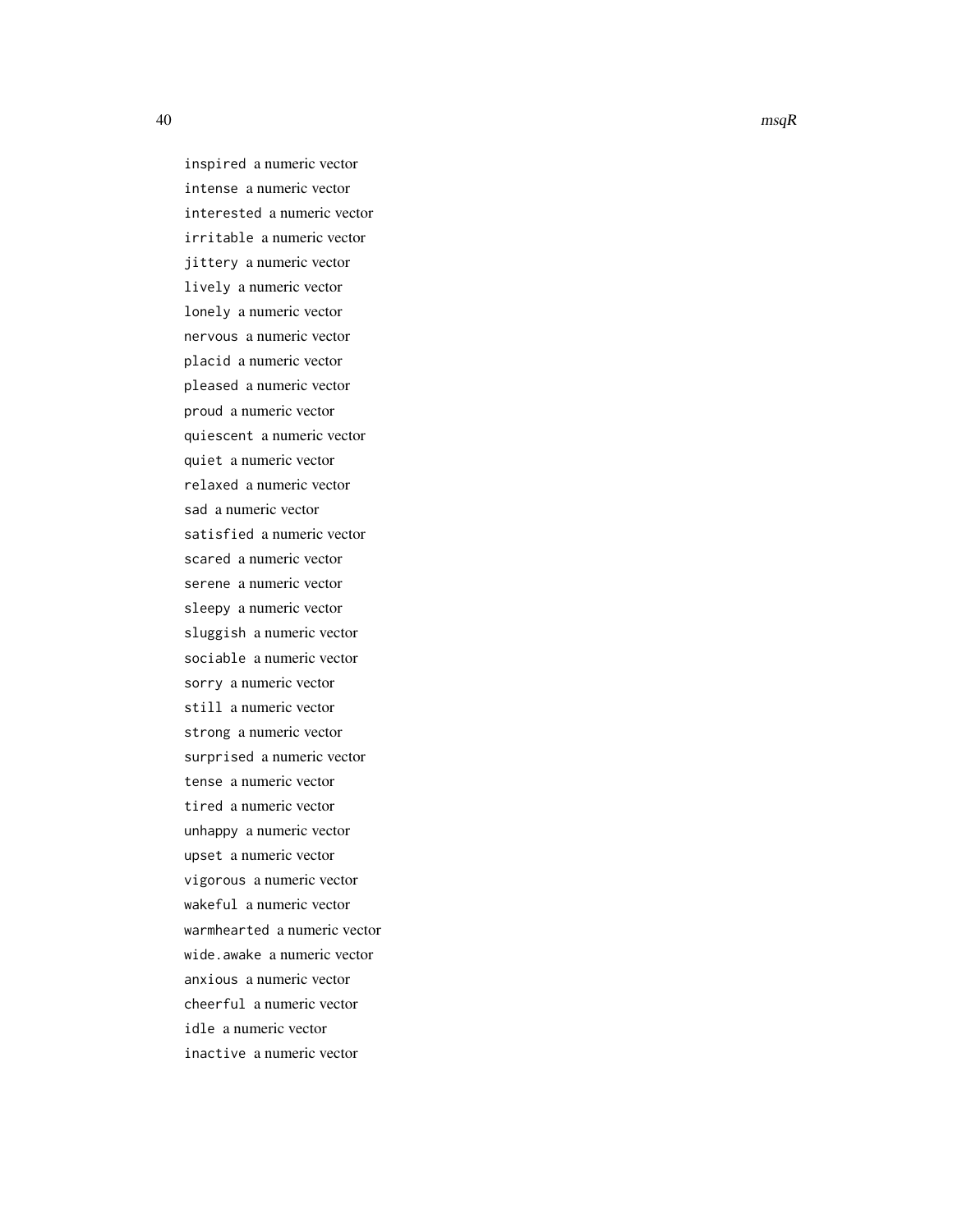#### $\text{magR}$  and the set of the set of the set of the set of the set of the set of the set of the set of the set of the set of the set of the set of the set of the set of the set of the set of the set of the set of the set of

tranquil a numeric vector

kindly a numeric vector

scornful a numeric vector

Extraversion Extraversion from the EPI

Neuroticism Neuroticism from the EPI

Lie Lie from the EPI

Sociability Sociability from the EPI

Impulsivity Impulsivity from the EPI

gender  $1=$  male,  $2=$  female (coded on presumed x chromosome). Slowly being added to the data set.

TOD Time of day that the study was run

drug 1 if given placebo, 2 if given caffeine

film 1-4 if given a film: 1=Frontline, 2= Halloween, 3=Serengeti,  $4 =$  Parenthood

time Measurement occasion (1 and 2 are same session, 3 and 4 are the same, but a later session)

id a numeric vector

form msq versus msqR

study a character vector of the experiment name

#### Details

The Motivational States Questionnaire (MSQ) is composed of 75 items, which represent the full affective space (Revelle & Anderson, 1998). The MSQ consists of 20 items taken from the Activation-Deactivation Adjective Check List (Thayer, 1986), 18 from the Positive and Negative Affect Schedule (PANAS, Watson, Clark, & Tellegen, 1988) along with the affective circumplex items used by Larsen and Diener (1992). The response format was a four-point scale that corresponds to Russell and Carroll's (1999) "ambiguous–likely-unipolar format" and that asks the respondents to indicate their current standing ("at this moment") with the following rating scale:

0—————-1—————-2—————-3

Not at all A little Moderately Very much

The original version of the MSQ included 70 items. Intermediate analyses (done with 1840 subjects) demonstrated a concentration of items in some sections of the two dimensional space, and a paucity of items in others. To begin correcting this, 3 items from redundantly measured sections (alone, kindly, scornful) were removed, and 5 new ones (anxious, cheerful, idle, inactive, and tranquil) were added. Thus, the correlation matrix is missing the correlations between items anxious, cheerful, idle, inactive, and tranquil with alone, kindly, and scornful.

2605 individuals took Form 1 version, 3806 the Form 2 version. 3032 people (1218 form 1, 1814 form 2) took the MSQ at least once. 2086 at least twice, 1112 three times, and 181 four times.

To see the relative frequencies by time and form, see the first example.

Procedure. The data were collected over nine years in the Personality, Motivation and Cognition laboratory at Northwestern, as part of a series of studies examining the effects of personality and situational factors on motivational state and subsequent cognitive performance. In each of 38 studies, prior to any manipulation of motivational state, participants signed a consent form and in some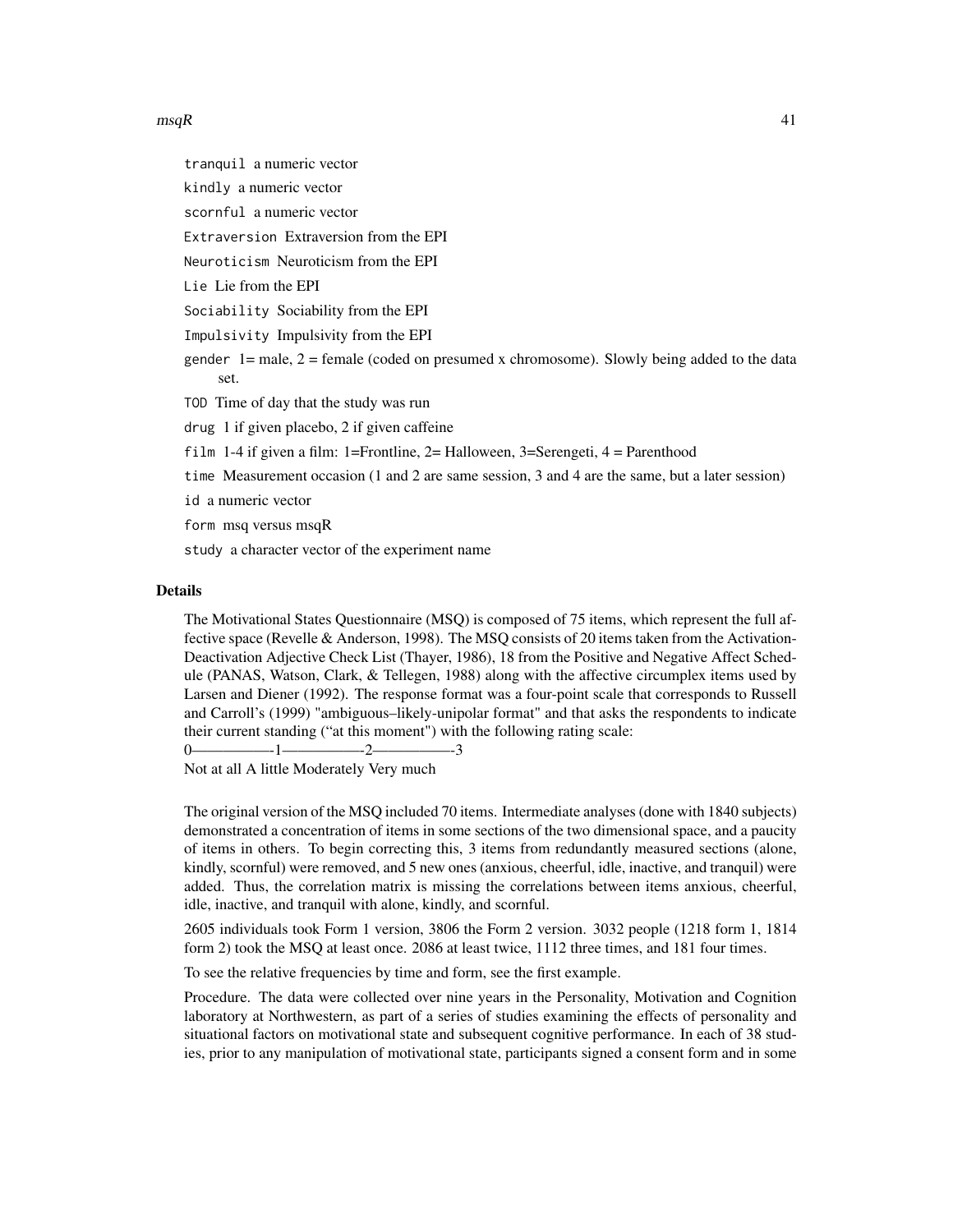studies, consumed 0 or 4mg/kg of caffeine. In caffeine studies, they waited 30 minutes and then filled out the MSQ. (Normally, the procedures of the individual studies are irrelevant to this data set and could not affect the responses to the MSQ at time 1, since this instrument was completed before any further instructions or tasks. However, caffeine does have an effect.) The MSQ post test following a movie manipulation) is available in [affect](#page-3-1) as well as here.

The XRAY study crossed four movie conditions with caffeine. The first MSQ measures are showing the effects of the movies and caffeine, but after an additional 30 minutes, the second MSQ seems to mainly show the caffeine effects. The movies were 9 minute clips from 1) a BBC documentary on British troops arriving at the Bergen-Belsen concentration camp (sad); 2) an early scene from Halloween in which the heroine runs around shutting doors and windows (terror); 3) a documentary about lions on the Serengeti plain, and 4) the "birthday party" scene from Parenthood.

The FLAT study measured affect before, immediately after, and then after 30 minutes following a movie manipulation. See the [affect](#page-3-1) data set.

To see which studies used which conditions, see the second and third examples.

The EA and TA scales are from Thayer, the PA and NA scales are from Watson et al. (1988). Scales and items:

Energetic Arousal: active, energetic, vigorous, wakeful, wide.awake, full.of.pep, lively, -sleepy, -tired, - drowsy (ADACL)

Tense Arousal: Intense, Jittery, fearful, tense, clutched up, -quiet, -still, - placid, - calm, -at rest (ADACL)

Positive Affect: active, alert, attentive, determined, enthusiastic, excited, inspired, interested, proud, strong (PANAS)

Negative Affect: afraid, ashamed, distressed, guilty, hostile, irritable , jittery, nervous, scared, upset (PANAS)

The PA and NA scales can in turn can be thought of as having subscales: (See the PANAS-X) Fear: afraid, scared, nervous, jittery (not included frightened, shaky) Hostility: angry, hostile, irritable, (not included: scornful, disgusted, loathing guilt: ashamed, guilty, (not included: blameworthy, angry at self, disgusted with self, dissatisfied with self) sadness: alone, blue, lonely, sad, (not included: downhearted) joviality: cheerful, delighted, energetic, enthusiastic, excited, happy, lively, (not included: joyful) self-assurance: proud, strong, confident, (not included: bold, daring, fearless ) attentiveness: alert, attentive, determined (not included: concentrating)

The next set of circumplex scales were taken from Larsen and Diener (1992). High activation: active, aroused, surprised, intense, astonished Activated PA: elated, excited, enthusiastic, lively Unactivated NA : calm, serene, relaxed, at rest, content, at ease PA: happy, warmhearted, pleased, cheerful, delighted Low Activation: quiet, inactive, idle, still, tranquil Unactivated PA: dull, bored, sluggish, tired, drowsy NA: sad, blue, unhappy, gloomy, grouchy Activated NA: jittery, anxious, nervous, fearful, distressed.

Keys for these separate scales are shown in the examples.

In addition to the MSQ, there are 5 scales from the Eysenck Personality Inventory (Extraversion, Impulsivity, Sociability, Neuroticism, Lie). The Imp and Soc are subsets of the the total extraversion scale based upon a reanalysis of the EPI by Rocklin and Revelle (1983). This information is in the [msq](#page-31-1) data set as well.

<span id="page-41-0"></span>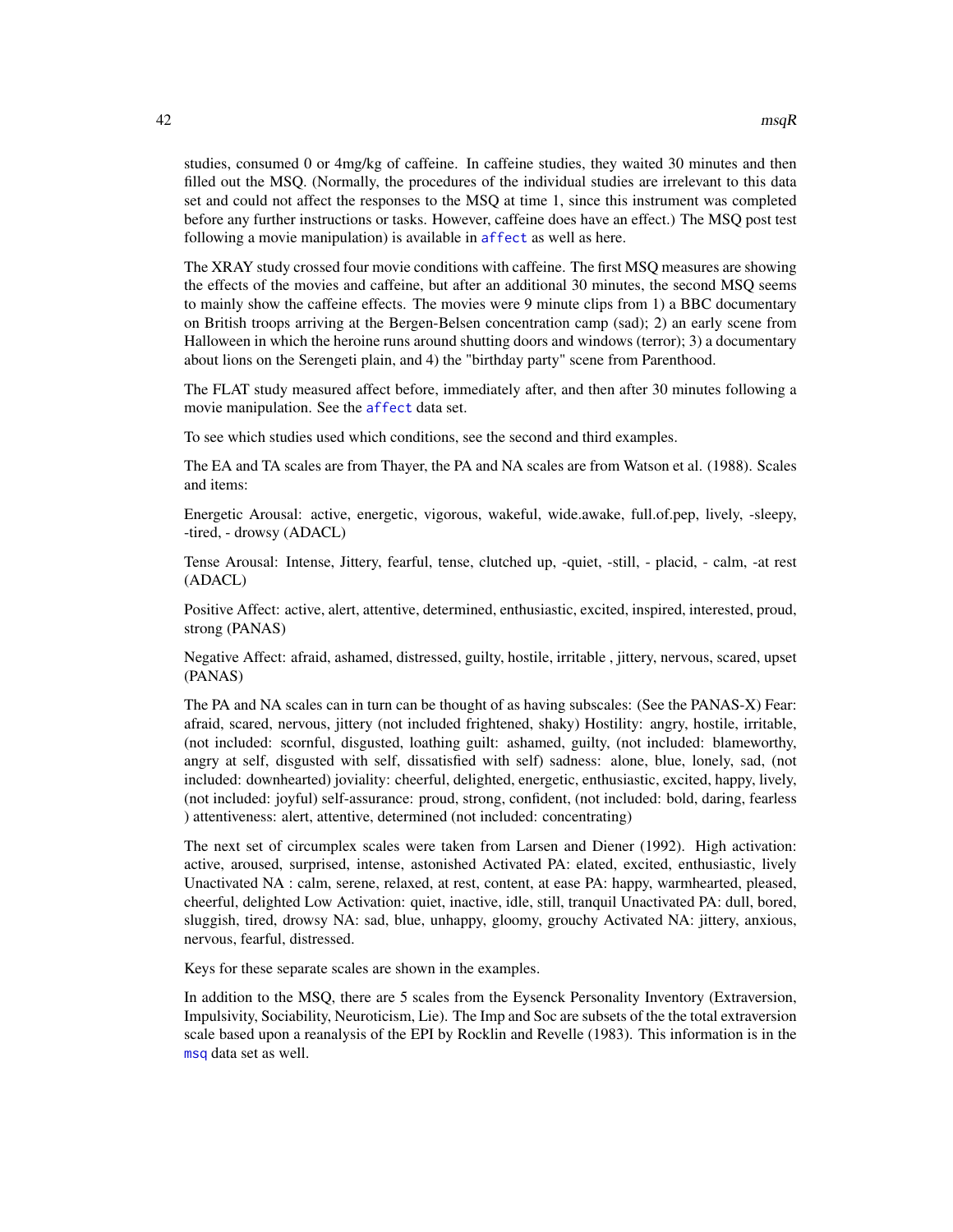#### <span id="page-42-0"></span> $mgR$  and the set of the set of the set of the set of the set of the set of the set of the set of the set of the set of the set of the set of the set of the set of the set of the set of the set of the set of the set of the

#### **Note**

In December, 2018 the caffeine, film and personality conditions were added. In the process of doing so, it was discovered that the EMIT data had been incorrectly entered. This has been fixed.

#### Source

Data collected at the Personality, Motivation, and Cognition Laboratory, Northwestern University.

#### References

Larsen, R. J., & Diener, E. (1992). Promises and problems with the circumplex model of emotion. In M. S. Clark (Ed.), Review of personality and social psychology, No. 13. Emotion (pp. 25-59). Thousand Oaks, CA, US: Sage Publications, Inc.

Rafaeli, Eshkol and Revelle, William (2006), A premature consensus: Are happiness and sadness truly opposite affects? Motivation and Emotion, 30, 1, 1-12.

Revelle, W. and Anderson, K.J. (1998) Personality, motivation and cognitive performance: Final report to the Army Research Institute on contract MDA 903-93-K-0008. ([https://www.personality](https://www.personality-project.org/revelle/publications/ra.ari.98.pdf)-project. [org/revelle/publications/ra.ari.98.pdf](https://www.personality-project.org/revelle/publications/ra.ari.98.pdf)).

Smillie, Luke D. and Cooper, Andrew and Wilt, Joshua and Revelle, William (2012) Do Extraverts Get More Bang for the Buck? Refining the Affective-Reactivity Hypothesis of Extraversion. Journal of Personality and Social Psychology, 103 (2), 206-326.

Thayer, R.E. (1989) The biopsychology of mood and arousal. Oxford University Press. New York, NY.

Watson,D., Clark, L.A. and Tellegen, A. (1988) Development and validation of brief measures of positive and negative affect: The PANAS scales. Journal of Personality and Social Psychology, 54(6):1063-1070.

#### See Also

[msq](#page-31-1) for 3896 participants with scores on five scales of the EPI. [affect](#page-3-1) for an example of the use of some of these adjectives in a mood manipulation study.

[make.keys](#page-0-0), [scoreItems](#page-0-0) and [scoreOverlap](#page-0-0) for instructions on how to score multiple scales with and without item overlap. Also see [fa](#page-0-0) and [fa.extension](#page-0-0) for instructions on how to do factor analyses or factor extension.

Given the temporal ordering of the [sai](#page-54-1) data and the [msqR](#page-37-1) data, these data are useful for demonstrations of [testRetest](#page-0-0) reliability. See the examples in [testRetest](#page-0-0) for how to combine the [sai](#page-54-1) [tai](#page-54-2) and [msqR](#page-37-1) datasets.

### Examples

```
data(msqR)
table(msqR$form,msqR$time) #which forms?
table(msqR$study,msqR$drug) #Drug studies
table(msqR$study,msqR$film) #Film studies
table(msqR$study,msqR$TOD) #To examine time of day
```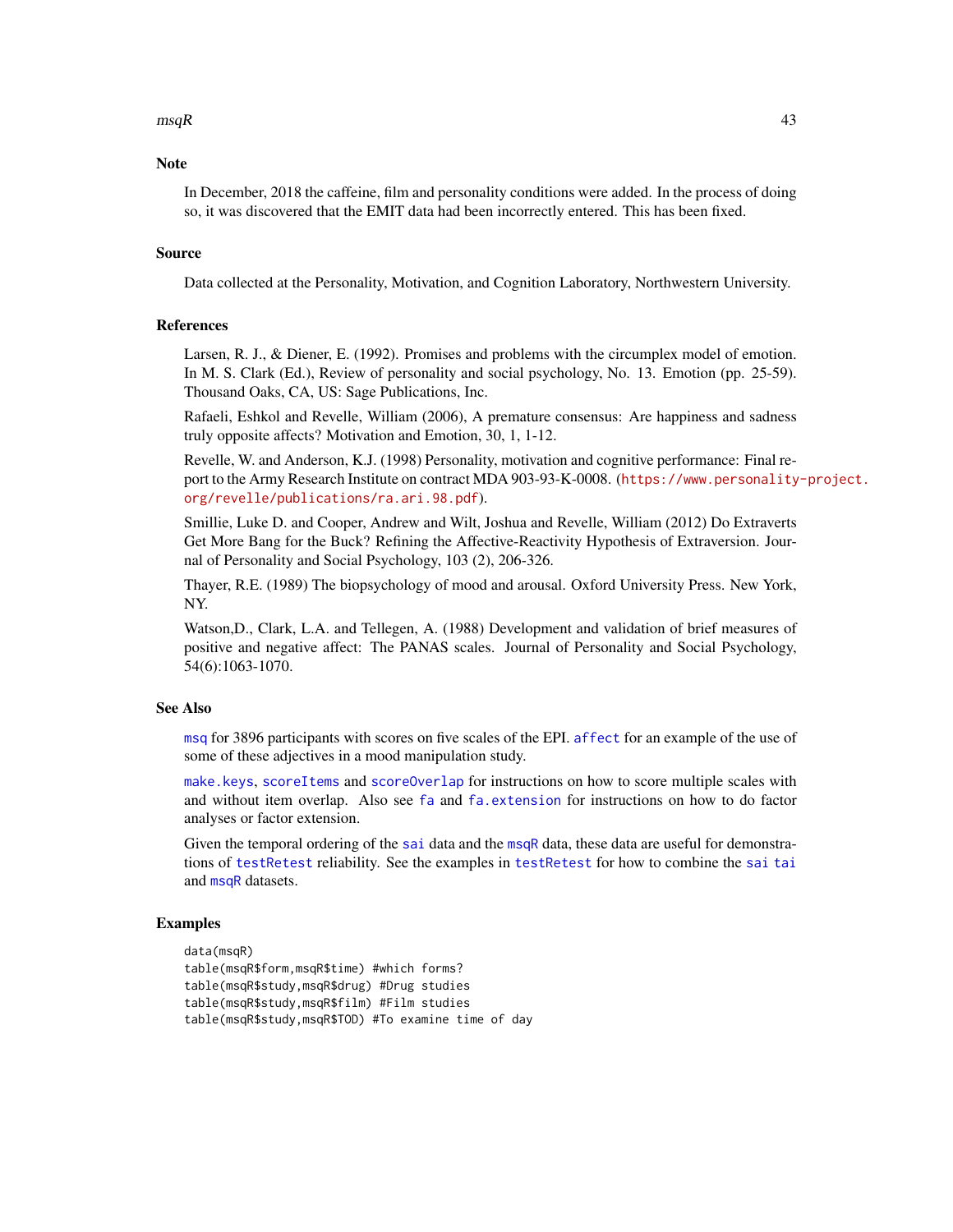```
#score them for 20 short scales -- note that these have item overlap
#The first 2 are from Thayer
#The next 2 are classic positive and negative affect
#The next 9 are circumplex scales
#the last 7 are msq estimates of PANASX scales (missing some items)
keys.list <- list(
EA = c("active", "energetic", "vigorous", "wakeful", "wide.awake", "full.of.pep",
       "lively", "-sleepy", "-tired", "-drowsy"),
TA =c("intense", "jittery", "fearful", "tense", "clutched.up", "-quiet", "-still",
       "-placid", "-calm", "-at.rest") ,
PA =c("active", "excited", "strong", "inspired", "determined", "attentive",
          "interested", "enthusiastic", "proud", "alert"),
NAf =c("jittery", "nervous", "scared", "afraid", "guilty", "ashamed", "distressed",
         "upset", "hostile", "irritable" ),
HAct = c("active", "aroused", "surprised", "intense", "astonished"),
aPA = c("elated", "excited", "enthusiastic", "lively"),
uNA = c("calm", "serene", "relaxed", "at.rest", "content", "at.ease"),
pa = c("happy", "warmhearted", "pleased", "cheerful", "delighted" ),
LAct = c("quiet", "inactive", "idle", "still", "tranquil"),
uPA =c( "dull", "bored", "sluggish", "tired", "drowsy"),
naf = c( "sad", "blue", "unhappy", "gloomy", "grouchy"),
aNA = c("jittery", "anxious", "nervous", "fearful", "distressed"),
Fear = c("afraid", "scared", "nervous", "jittery")
Hostility = c("angry" , "hostile", "irritable", "scornful" ),
Guilt = c("guilty" , "ashamed" ),
Sadness = c( "sad" , "blue" , "lonely", "alone" ),
Joviality =c("happy","delighted", "cheerful", "excited", "enthusiastic", "lively", "energetic"),
Self.Assurance=c( "proud","strong" , "confident" , "-fearful" ),
Attentiveness = c("alert" , "determined" , "attentive" ))
#acquiscence = c("sleepy" , "wakeful" , "relaxed","tense")
#Yik Russell and Steiger list the following items
Yik.keys <- list(
pleasure =psych::cs(happy,content,satisfied, pleased),
act.pleasure =psych::cs(proud,enthusiastic,euphoric),
pleasant.activation = psych::cs(energetic,full.of.pep,excited,wakeful,attentive,
   wide.awake,active,alert,vigorous),
activation = psych::cs(aroused,hyperactivated,intense),
unpleasant.act = psych::cs(anxious,frenzied,jittery,nervous),
activated.displeasure =psych::cs(scared,upset,shaky,fearful,clutched.up,tense,
    ashamed,guilty,agitated,hostile),
displeaure =psych::cs(troubled,miserable,unhappy,dissatisfied),
Ueactivated.Displeasure = psych::cs(sad,down,gloomy,blue,melancholy),
Unpleasant.Deactivation = psych::cs(droopy,drowsy,dull,bored,sluggish,tired),
Deactivation =psych::cs( quiet,still),
pleasant.deactivation = psych::cs(placid,relaxed,tranquil, at.rest,calm),
deactived.pleasure =psych::cs( serene,soothed,peaceful,at.ease,secure)
\lambda#of these 60 items, 46 appear in the msqR
Yik.msq.keys <- list(
Pleasure =psych::cs(happy,content,satisfied, pleased),
```

```
Activated.Pleasure =psych::cs(proud,enthusiastic),
```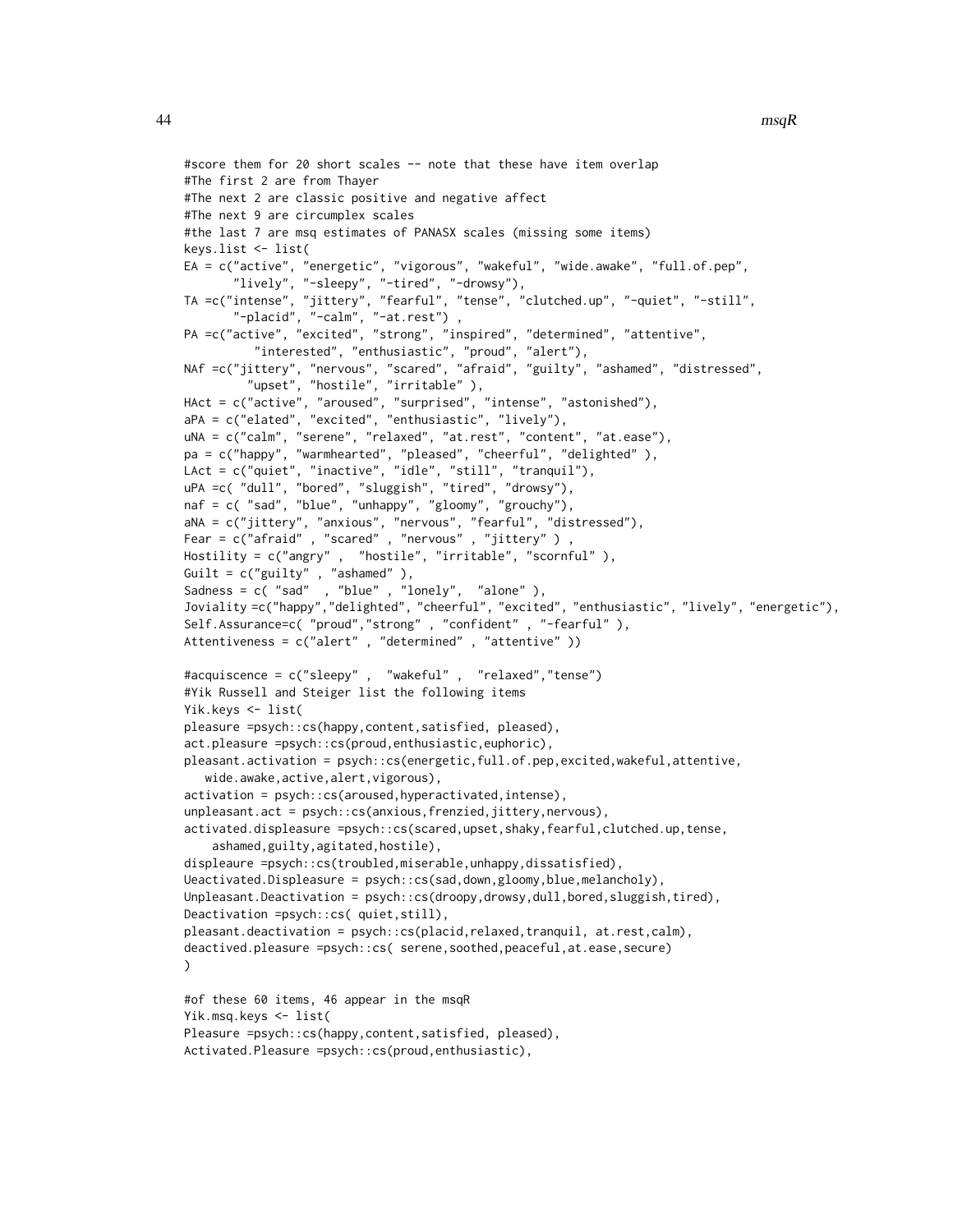#### $mgR$  and the set of the set of the set of the set of the set of the set of the set of the set of the set of the set of the set of the set of the set of the set of the set of the set of the set of the set of the set of the

```
Pleasant.Activation = psych::cs(energetic,full.of.pep,excited,wakeful,attentive,
    wide.awake,active,alert,vigorous),
Activation = psych::cs(aroused,intense),
Unpleasant.Activation = psych::cs(anxious,jittery,nervous),
Activated.Displeasure =psych::cs(scared,upset,fearful,
          clutched.up,tense,ashamed,guilty,hostile),
Displeasure = psych::cs(unhappy),
Deactivated.Displeasure = psych::cs(sad,gloomy,blue),
Unpleasant.Deactivation = psych::cs(drowsy,dull,bored,sluggish,tired),
Deactivation =psych::cs( quiet,still),
Pleasant.Deactivation = psych::cs(placid,relaxed,tranquil, at.rest,calm),
Deactivated.Pleasure =psych::cs( serene,at.ease)
)
yik.scores <- psych::scoreItems(Yik.msq.keys,msqR)
yik <- yik.scores$scores
f2.yik <- psych::fa(yik,2) #factor the yik scores
psych::fa.plot(f2.yik,labels=colnames(yik),title="Yik-Russell-Steiger circumplex",cex=.8,
      pos=(c(1,1,2,1,1,1,3,1,4,1,2,4)))
msq.scores <- psych::scoreItems(keys.list,msqR)
#show a circumplex structure for the non-overlapping items
fcirc <- psych::fa(msq.scores$scores[,5:12],2)
psych::fa.plot(fcirc,labels=colnames(msq.scores$scores)[5:12])
#now, find the correlations corrected for item overlap
msq.overlap <- psych::scoreOverlap(keys.list,msqR)
f2 <- psych::fa(msq.overlap$cor,2)
psych::fa.plot(f2,labels=colnames(msq.overlap$cor),
          title="2 dimensions of affect, corrected for overlap")
#extend this solution to EA/TA NA/PA space
fe <- psych::fa.extension(cor(msq.scores$scores[,5:12],msq.scores$scores[,1:4]),fcirc)
psych::fa.diagram(fcirc,fe=fe,main="Extending the circumplex structure to EA/TA and PA/NA ")
#show the 2 dimensional structure
f2 <- psych::fa(msqR[1:72],2)psych::fa.plot(f2,labels=colnames(msqR)[1:72],title="2 dimensions of affect at the item level")
#sort them by polar coordinates
round(psych::polar(f2),2)
#the msqR and sai data sets have 10 overlapping items which can be used for
#testRetest analysis. We need to specify the keys, and then choose the appropriate
#data sets
sai.msq.keys <- list(pos =c( "at.ease" , "calm" , "confident", "content","relaxed"),
  neg = c("anxious", "jittery", "nervous" ,"tense" , "upset"),
  anx = c("anxious", "jittery", "nervous" ,"tense", "upset","-at.ease" , "-calm" ,
  "-confident", "-content","-relaxed"))
```
select <- psych::selectFromKeys(sai.msq.keys\$anx)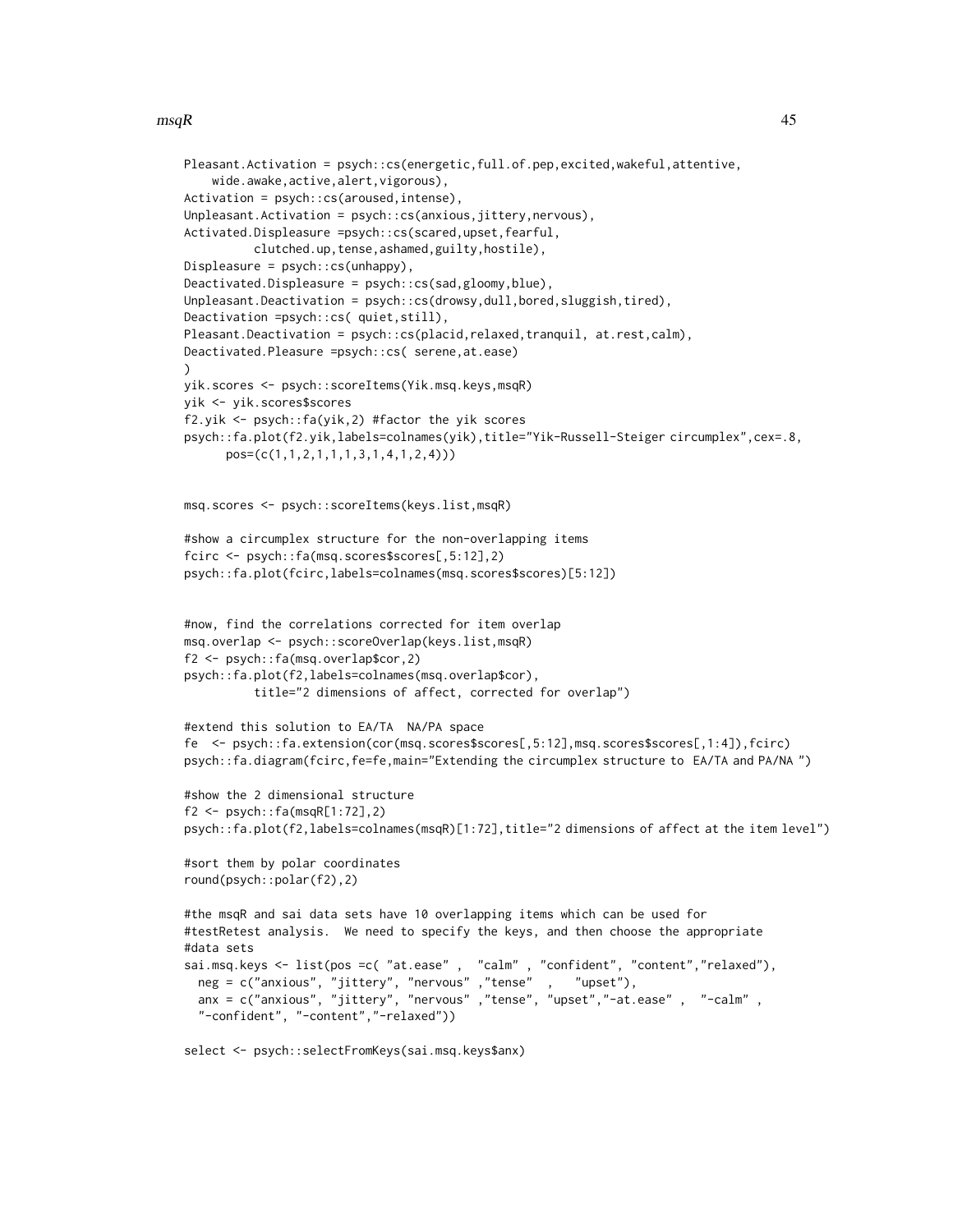```
#The following is useful for examining test retest reliabilities
msq.control <- subset(msqR,is.element( msqR$study , c("Cart", "Fast", "SHED", "SHOP")))
msq.film <- subset(msqR,(is.element( msqR$study , c("FIAT", "FILM","FLAT","MIXX","XRAY"))
    & (msqR$time < 3) ))
msq.film[((msq.film$study == "FLAT") & (msq.film$time ==3)) ,] <- NA
msq.drug <- subset(msqR,(is.element( msqR$study , c("AGES","SALT", "VALE", "XRAY")))
   &(msqR$time < 3))
msq.day <- subset(msqR,is.element( msqR$study , c("SAM", "RIM")))
```
<span id="page-45-1"></span>neo *NEO correlation matrix from the NEO\_PI\_R manual*

#### Description

The NEO.PI.R is a widely used personality test to assess 5 broad factors (Neuroticism, Extraversion, Openness, Agreeableness and Conscientiousness) with six facet scales for each factor. The correlation matrix of the facets is reported in the NEO.PI.R manual for 1000 subjects.

#### Usage

data(neo)

### Format

A data frame of a 30 x 30 correlation matrix with the following 30 variables.

- N1 Anxiety
- N2 AngryHostility
- N3 Depression
- N4 Self-Consciousness
- N5 Impulsiveness
- N6 Vulnerability
- E1 Warmth
- E2 Gregariousness
- E3 Assertiveness
- E4 Activity
- E5 Excitement-Seeking
- E6 PositiveEmotions
- O1 Fantasy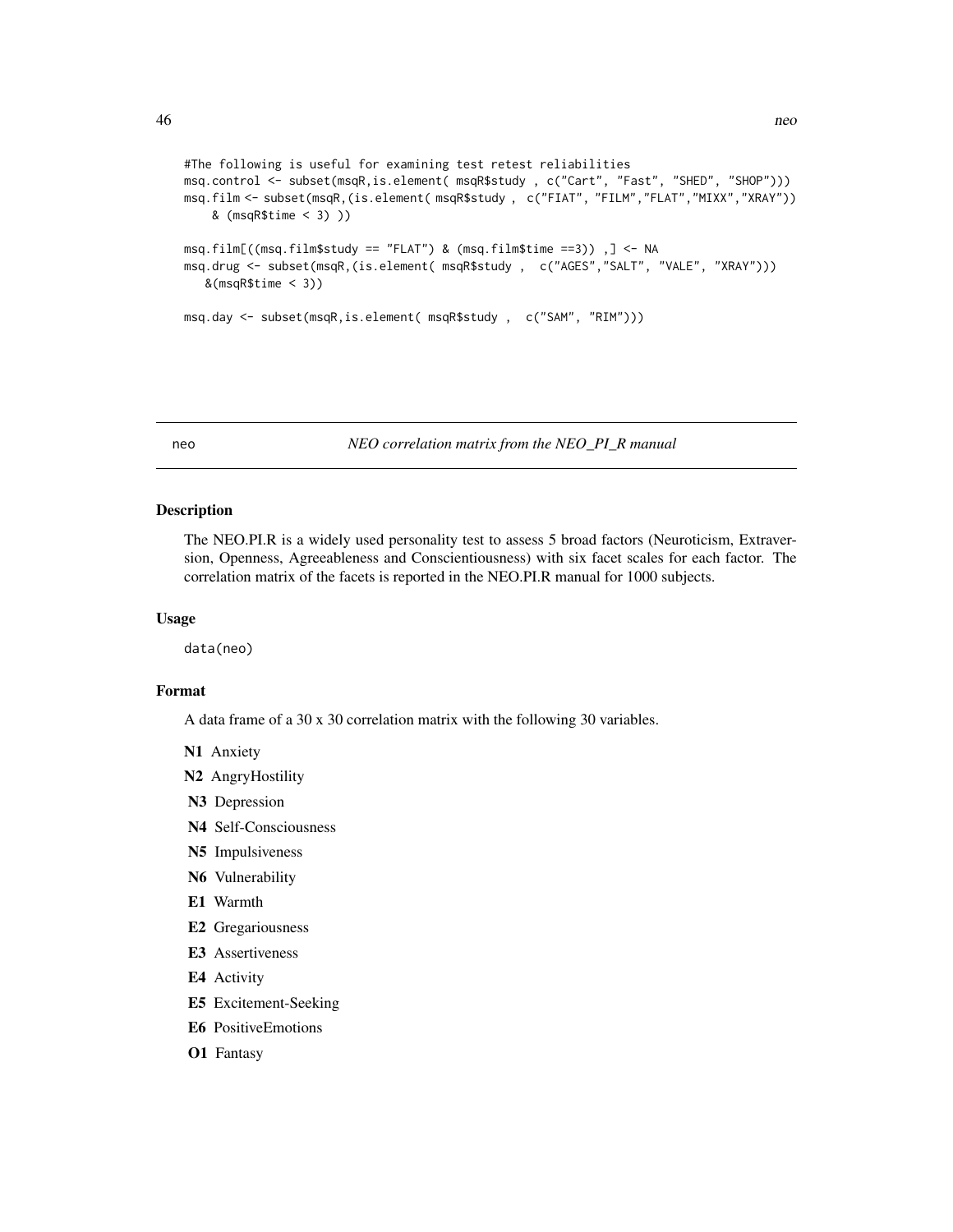neo 47

- O2 Aesthetics
- O3 Feelings
- O4 Ideas
- O5 Actions
- O6 Values
- A1 Trust
- A2 Straightforwardness
- A3 Altruism
- A4 Compliance
- A5 Modesty
- A6 Tender-Mindedness
- C1 Competence
- C2 Order
- C3 Dutifulness
- C4 AchievementStriving
- C5 Self-Discipline
- C6 Deliberation

#### Details

The past thirty years of personality research has led to a general consensus on the identification of major dimensions of personality. Variously known as the "Big 5" or the "Five Factor Model", the general solution represents 5 broad domains of personal and interpersonal experience. Neuroticism and Extraversion are thought to reflect sensitivity to negative and positive cues from the environment and the tendency to withdraw or approach. Openness is sometimes labeled as Intellect and reflects an interest in new ideas and experiences. Agreeableness and Conscientiousness reflect tendencies to get along with others and to want to get ahead.

The factor structure of the NEO suggests five correlated factors as well as two higher level factors. The NEO was constructed with 6 "facets" for each of the five broad factors.

For a contrasting structure, examine the items of the link{spi} data set (Condon, 2017).

#### Source

Costa, Paul T. and McCrae, Robert R. (1992) (NEO PI-R) professional manual. Psychological Assessment Resources, Inc. Odessa, FL. (with permission of the author and the publisher)

#### References

Condon, D. (2017) The SAPA Personality Inventory:An empirically-derived, hierarchically-organized self-report personality assessment model

Digman, John M. (1990) Personality structure: Emergence of the five-factor model. Annual Review of Psychology. 41, 417-440.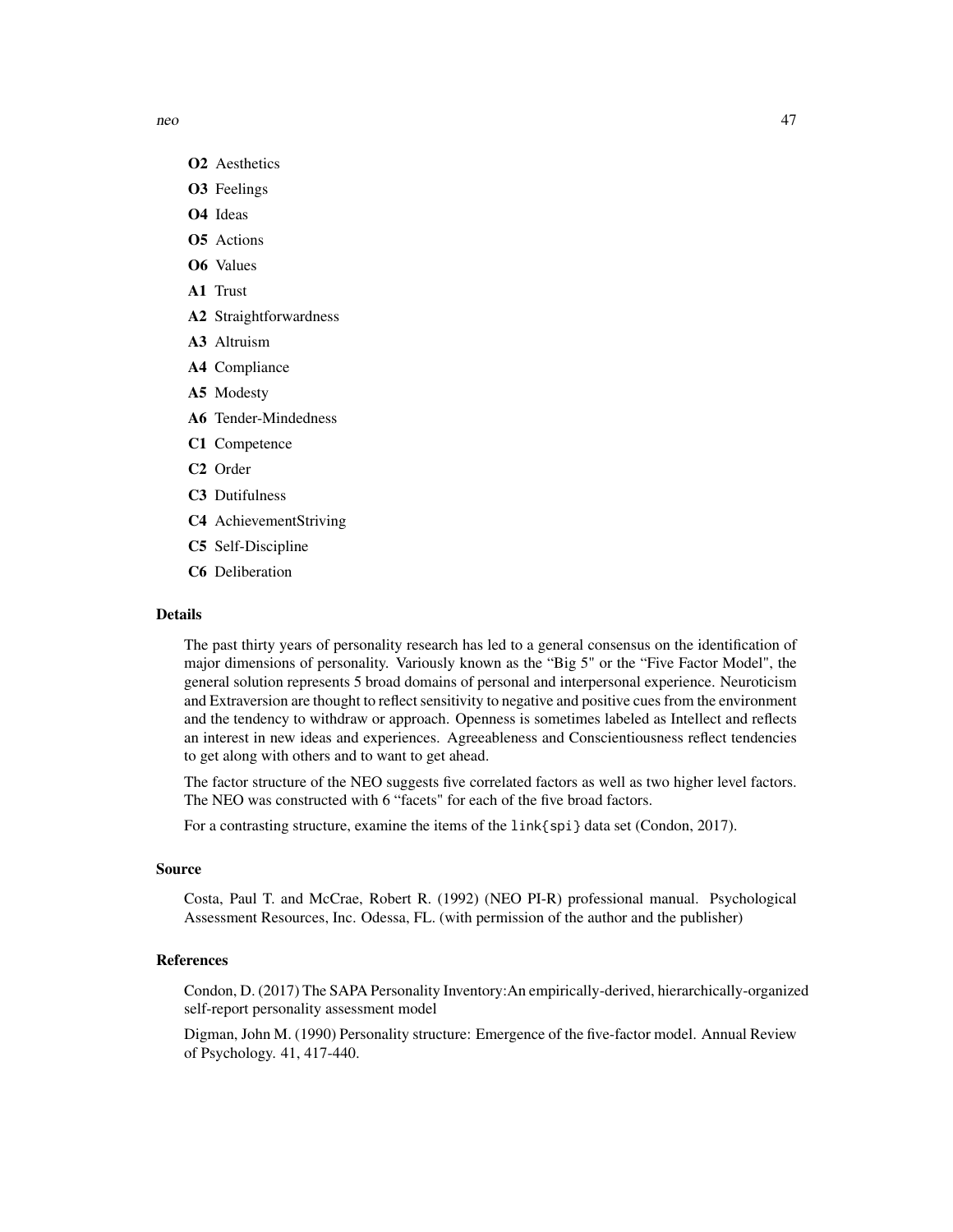John M. Digman (1997) Higher-order factors of the Big Five. Journal of Personality and Social Psychology, 73, 1246-1256.

McCrae, Robert R. and Costa, Paul T., Jr. (1999) A Five-Factor theory of personality. In Pervin, Lawrence A. and John, Oliver P. (eds) Handbook of personality: Theory and research (2nd ed.) 139-153. Guilford Press, New York. N.Y.

Revelle, William (1995), Personality processes, Annual Review of Psychology, 46, 295-328.

Joshua Wilt and William Revelle (2009) Extraversion and Emotional Reactivity. In Mark Leary and Rick H. Hoyle (eds). Handbook of Individual Differences in Social Behavior. Guilford Press, New York, N.Y.

Joshua Wil and William Revelle (2016) Extraversion. In Thomas Widiger (ed) The Oxford Handbook of the Five Factor Model. Oxford University Press.

#### Examples

```
data(neo)
n5 <- psych::fa(neo,5)
neo.keys <- psych::make.keys(30,list(N=c(1:6),E=c(7:12),O=c(13:18),A=c(19:24),C=c(25:30)))
n5p <- psych::target.rot(n5,neo.keys) #show a targeted rotation for simple structure
n5p
```
<span id="page-47-1"></span>peas *Galton's Peas*

#### Description

Francis Galton introduced the correlation coefficient with an analysis of the similarities of the parent and child generation of 700 sweet peas.

#### Usage

data(peas)

### Format

A data frame with 700 observations on the following 2 variables.

parent The mean diameter of the mother pea for 700 peas

child The mean diameter of the daughter pea for 700 sweet peas

#### Details

Galton's introduction of the correlation coefficient was perhaps the most important contribution to the study of individual differences. This data set allows a graphical analysis of the data set. There are two different graphic examples. One shows the regression lines for both relationships, the other finds the correlation as well.

<span id="page-47-0"></span>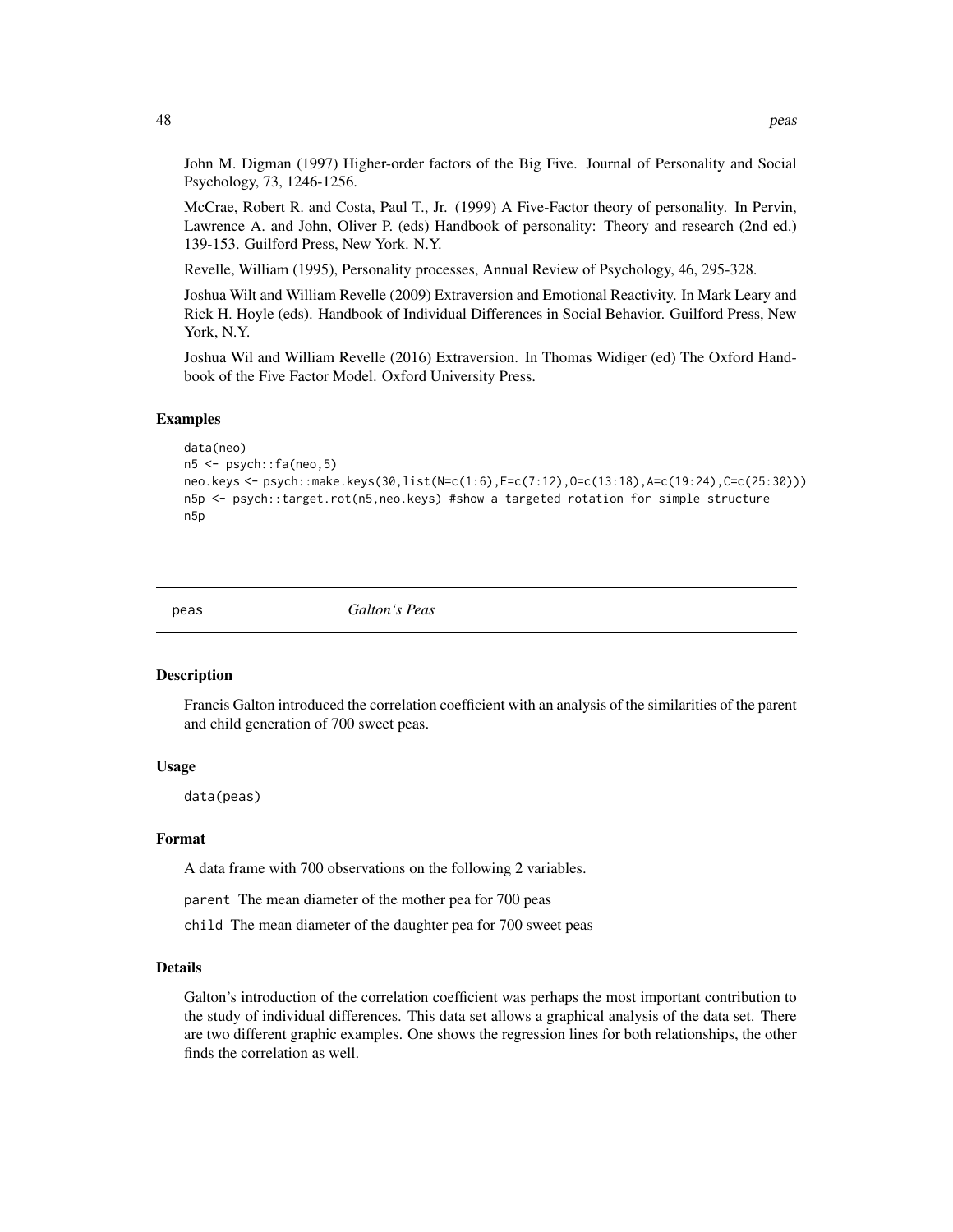### <span id="page-48-0"></span>psychTools 49

#### Source

Stanton, Jeffrey M. (2001) Galton, Pearson, and the Peas: A brief history of linear regression for statistics intstructors, Journal of Statistics Education, 9. (retrieved from the web from https://www.amstat.org/publications/jse reproduces the table from Galton, 1894, Table 2.

The data were generated from this table.

### References

Galton, Francis (1877) Typical laws of heredity. paper presented to the weekly evening meeting of the Royal Institution, London. Volume VIII (66) is the first reference to this data set. The data appear in

Galton, Francis (1894) Natural Inheritance (5th Edition), New York: MacMillan).

### See Also

The other Galton data sets: [heights](#page-24-1), [galton](#page-23-1),[cubits](#page-12-1)

#### Examples

```
data(peas)
psych::pairs.panels(peas,lm=TRUE,xlim=c(14,22),ylim=c(14,22),main="Galton's Peas")
psych::describe(peas)
psych::pairs.panels(peas,main="Galton's Peas")
```

| psychTools | psychTools: datasets and utility functions to accompany the psych |  |  |  |  |
|------------|-------------------------------------------------------------------|--|--|--|--|
|            | package                                                           |  |  |  |  |

### Description

PsychTools includes the larger data sets used by the [psych](#page-0-0) package and also includes a few general utility functions such as the [read.file](#page-50-1) and [read.clipboard](#page-50-2) functions. The data sets ara made available for demonstrations of a variety of psychometric functions.

#### Details

See the various helpfiles listed in the index or as links from here. Also see the main functions in the psych package [00.psych-package](#page-0-0).

Data sets from the SAPA/ICAR project:

| ability        | 16 ICAR ability items scored as correct or incorrect for 1525 participants.                  |
|----------------|----------------------------------------------------------------------------------------------|
| igitems        | multiple choice IO items (raw responses)                                                     |
| affect         | Two data sets of affect and arousal scores as a function of personality and movie conditions |
| bfi            | 25 Personality items representing 5 factors from the SAPA project for 2800 participants      |
| bfi.dictionary | Dictionary of the bfi                                                                        |
| epi            | Eysenck Personality Inventory (EPI) data for 3570 participants                               |
| epi.dictionary | The items for the epi                                                                        |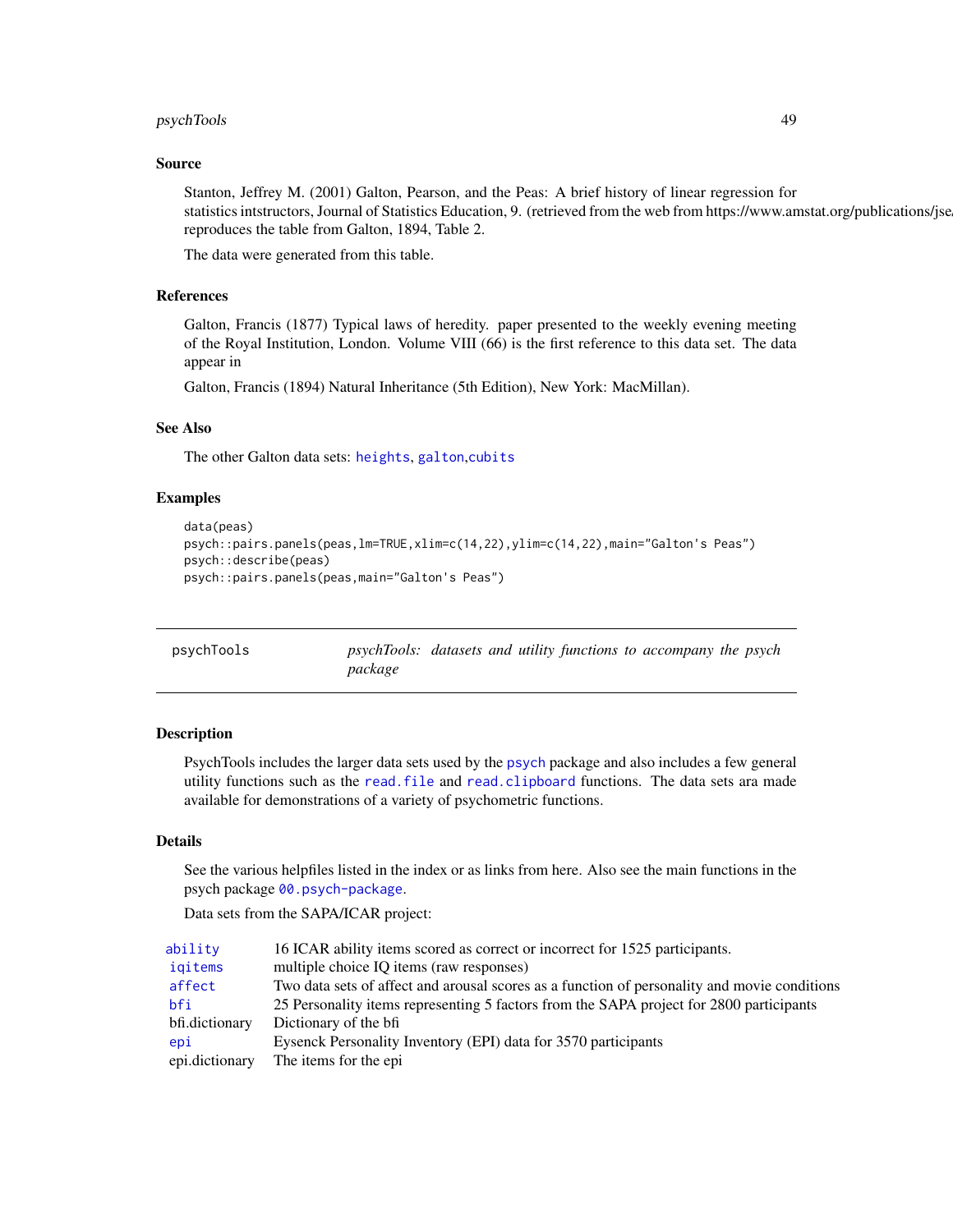<span id="page-49-0"></span>50 psychTools

| epi.bfi        | 13 personality scales from the Eysenck Personality Inventory and Big 5 inventory              |
|----------------|-----------------------------------------------------------------------------------------------|
| epiR           | 474 participants took the epi twice                                                           |
| msq            | 75 mood items from the Motivational State Questionnaire for 3896 participants                 |
| msqR           | 75 mood items from the Motivational State Questionnaire for 3032 unique participants          |
| tai            | Trait Anxiety data from the PMC lab matching the sai sample. 3032 unique subjects             |
| sai            | State Anxiety data from the PMC lab over multiple occasions. 3032 unique subjects.            |
| sai.dictionary | items used in the sai                                                                         |
| spi            | 4000 cases from the SAPA Personality Inventory including an item dictionary and scoring keys. |
| spi.dictionary | The items for the spi                                                                         |
| spi.keys       | Scoring keys for the spi                                                                      |

Historically interesting data sets

| burt                | 11 emotional variables from Burt (1915)                                                             |
|---------------------|-----------------------------------------------------------------------------------------------------|
| galton              | Galtons Mid parent child height data                                                                |
| heights             | A data.frame of the Galton (1888) height and cubit data set                                         |
| cubits              | Galtons example of the relationship between height and cubit or forearm length                      |
| peas                | Galtons Peas                                                                                        |
| cushny              | The data set from Cushny and Peebles (1905) on the effect of three drugs on hours of sleep, used by |
| holzinger.swineford | 26 cognitive variables $+7$ demographic variables for 301 cases from Holzinger and Swineford.       |
|                     |                                                                                                     |

Miscellaneous example data sets

| blant         | A 29 x 29 matrix that produces weird factor analytic results                                              |
|---------------|-----------------------------------------------------------------------------------------------------------|
| blot          | Bonds Logical Operations Test - BLOT                                                                      |
| cities        | Distances between 11 US cities                                                                            |
| city.location | and their geograpical location                                                                            |
| income        | US family income from US census 2008                                                                      |
| all.income    | US family income from US census 2008                                                                      |
| neo           | NEO correlation matrix from the NEO_PI_R manual                                                           |
| Schutz        | The Schutz correlation matrix example from Shapiro and ten Berge                                          |
| Spengler      | The Spengler and Damian correlation matrix example from Spengler, Damian and Roberts (2018)               |
| Damian        | Another correlation matrix from Spengler, Damian and Roberts (2018)                                       |
| usaf          | A correlation of 17 body size (anthropometric) measures from the US Air Force. Adapted from the Anthropom |
| veg           | Paired comparison of preferences for 9 vegetables (scaling example)                                       |
|               |                                                                                                           |

Functions to convert various objects to latex

| fa2latex  | Convert a data frame, correlation matrix, or factor analysis output to a LaTeX table             |
|-----------|--------------------------------------------------------------------------------------------------|
| df2latex  | Convert a data frame, correlation matrix, or factor analysis output to a LaTeX table             |
| ICC2latex | Convert an ICC analyssis output to a LaTeX table                                                 |
| irt2latex | Convert an irt analysis output to a LaTeX table                                                  |
| cor2latex | Convert a correlation matrix output to a LaTeX table                                             |
|           | omega2latex Convert a data frame, correlation matrix, or factor analysis output to a LaTeX table |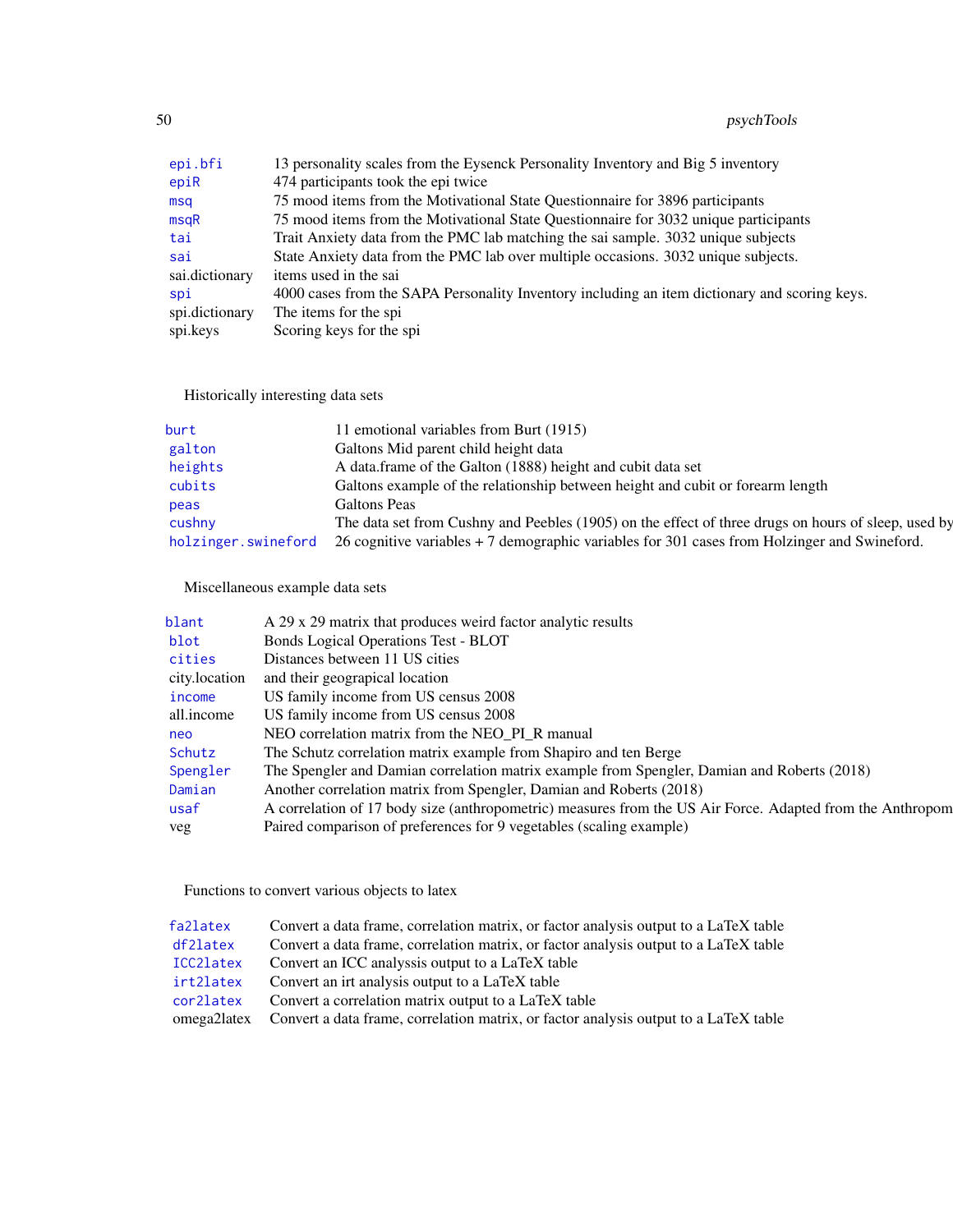#### <span id="page-50-0"></span>read.file 51

File manipulation functions

| fileCreate Create a file                          |
|---------------------------------------------------|
| Show the first few lines of multitple files       |
| Show the information for all files in a directory |
| Show the names of all files in a directory        |
|                                                   |

### [dfOrder](#page-17-1) Sorts a data frame

File input/output functions

| read.clipboard       | Shortcuts for reading from the clipboard or a file |
|----------------------|----------------------------------------------------|
| read.clipboard.csv   |                                                    |
| read.clipboard.fwf   |                                                    |
| read.clipboard.lower |                                                    |
| read.clipboard.tab   |                                                    |
| read.clipboard.upper |                                                    |
| read.file            | Read a file according to its suffix                |
| read file csv        |                                                    |
| read.https           |                                                    |
| write.file           | Write data to a file                               |
| write.file.csv       |                                                    |

#### Examples

psych::describe(ability)

<span id="page-50-1"></span>read.file *Shortcuts for reading from the clipboard or a file*

#### <span id="page-50-2"></span>Description

Input from a variety of sources may be read. data.frames may be read from files with suffixes of .txt, .text, .TXT, .dat, .DATA,.data, .csv, .rds, rda, .xpt, or .sav (i.e., data from SPSS sav files may be easily read.) Data exported by JMP or EXCEL in the csv format are also able to be read. Fixed Width Files saved in .txt mode may be read if the widths parameter is specified. Files saved with writeRDS have suffixes of .rds or Rds, and are read using readRDS. Files associated with objects with suffixes .rda and .Rda are loaded. The default values for read.spss are adjusted for more standard input from SPSS files. Input from the clipboard is easy but a bit obscure, particularly for Mac users. [read.clipboard](#page-50-2) and its variations are just an easier way to do so. Data may be copied to the clipboard from Excel spreadsheets, csv files, or fixed width formatted files and then into a data.frame. Data may also be read from lower (or upper) triangular matrices and filled out to square matrices. [write.file](#page-50-2) will prompt for a file name (if not given) and then write or save to that file depending upon the suffix (text, txt, or csv will call write.table, R, or r will dput, rda, Rda will save, Rds,rds will saveRDS).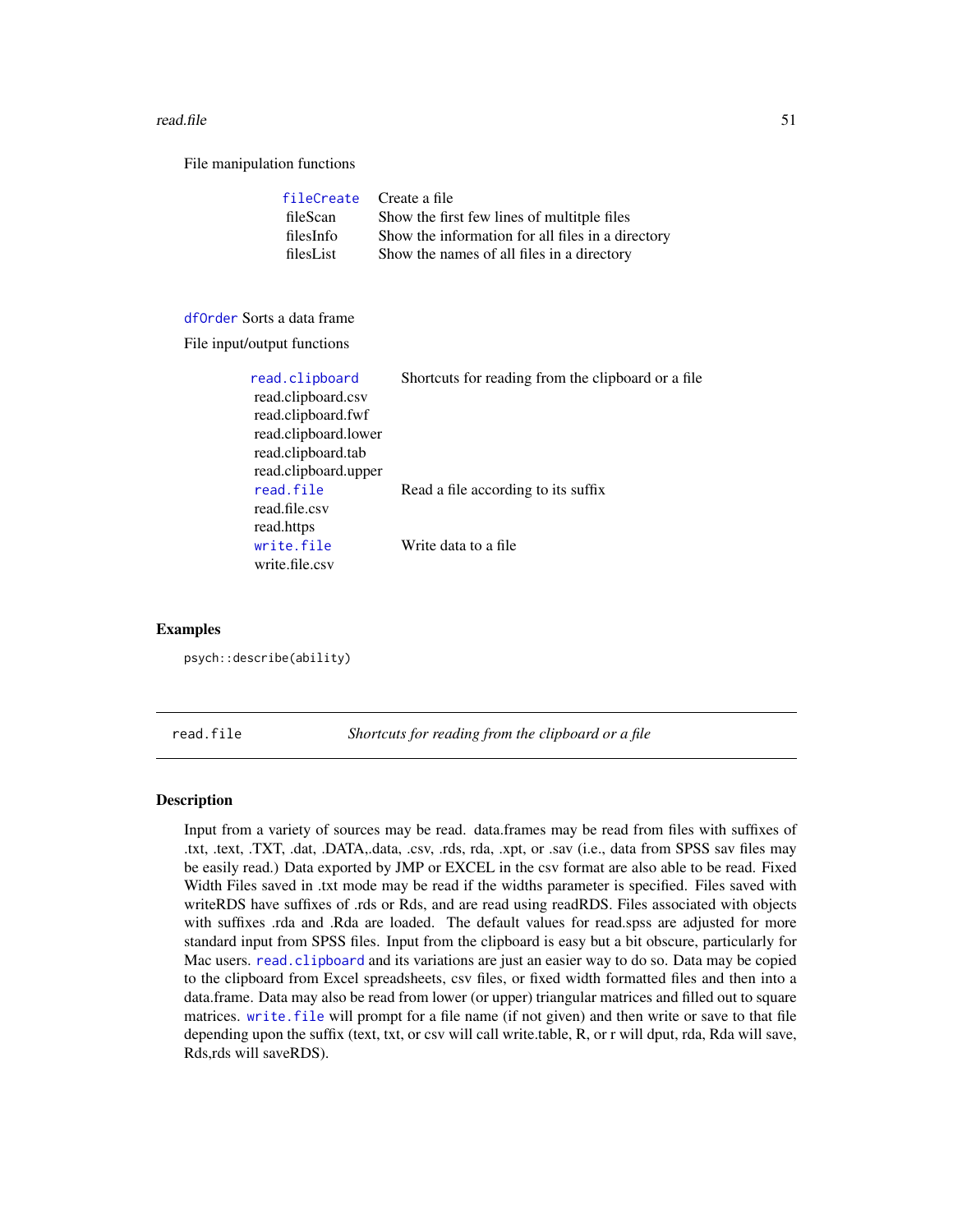#### Usage

```
read.file(file=NULL,header=TRUE,use.value.labels=FALSE,to.data.frame=TRUE,sep=",",
widths=NULL,f=NULL, filetype=NULL,...)
#for .txt, .text, TXT, .csv, .sav, .xpt, XPT, R, r, Rds, .rds, or .rda,
# .Rda, .RData, .Rdata, .dat and .DAT files
read.clipboard(header = TRUE, ...) #assumes headers and tab or space delimited
read.clipboard.csv(header=TRUE,sep=',',...) #assumes headers and comma delimited
read.clipboard.tab(header=TRUE,sep='\t',...) #assumes headers and tab delimited
#read in a matrix given the lower off diagonal
read.clipboard.lower(diag=TRUE,names=FALSE,...)
read.clipboard.upper(diag=TRUE,names=FALSE,...)
#read in data using a fixed format width (see read.fwf for instructions)
read.clipboard.fwf(header=FALSE,widths=rep(1,10),...)
read.https(filename,header=TRUE)
read.file.csv(file=NULL,header=TRUE,f=NULL,...)
write.file(x,file=NULL,row.names=FALSE,f=NULL,...)
write.file.csv(x,file=NULL,row.names=FALSE,f=NULL,...)
```
#### Arguments

| header                            | Does the first row have variable labels (generally assumed to be TRUE).                                                                                                                         |
|-----------------------------------|-------------------------------------------------------------------------------------------------------------------------------------------------------------------------------------------------|
| sep                               | What is the designated separater between data fields? For typical csv files, this<br>will be a comma, but if commas designate decimals, then a ; can be used to<br>designate different records. |
| diag                              | for upper or lower triangular matrices, is the diagonal specified or not                                                                                                                        |
| names                             | for read.clipboard.lower or upper, are colnames in the the first column                                                                                                                         |
| widths                            | how wide are the columns in fixed width input. The default is to read 10 columns<br>of size 1.                                                                                                  |
| filename                          | Name or address of remote https file to read.                                                                                                                                                   |
| .                                 | Other parameters to pass to read                                                                                                                                                                |
| f                                 | A file name to read from or write to. If omitted, file choose is called to<br>dynamically get the file name.                                                                                    |
| file                              | A file name to read from or write to. (same as f, but perhaps more intuitive) If<br>omitted and if f is omitted, then file. choose is called to dynamically get the<br>file name.               |
| X                                 | The data frame or matrix to write to f                                                                                                                                                          |
| row.names                         | Should the output file include the rownames? By default, no.                                                                                                                                    |
| to.data.frame<br>use.value.labels | Should the spss input be converted to a data frame?                                                                                                                                             |
|                                   | Should the SPSS input values be converted to numeric?                                                                                                                                           |
| filetype                          | If specified the reading will use this term rather than the suffix.                                                                                                                             |

<span id="page-51-0"></span>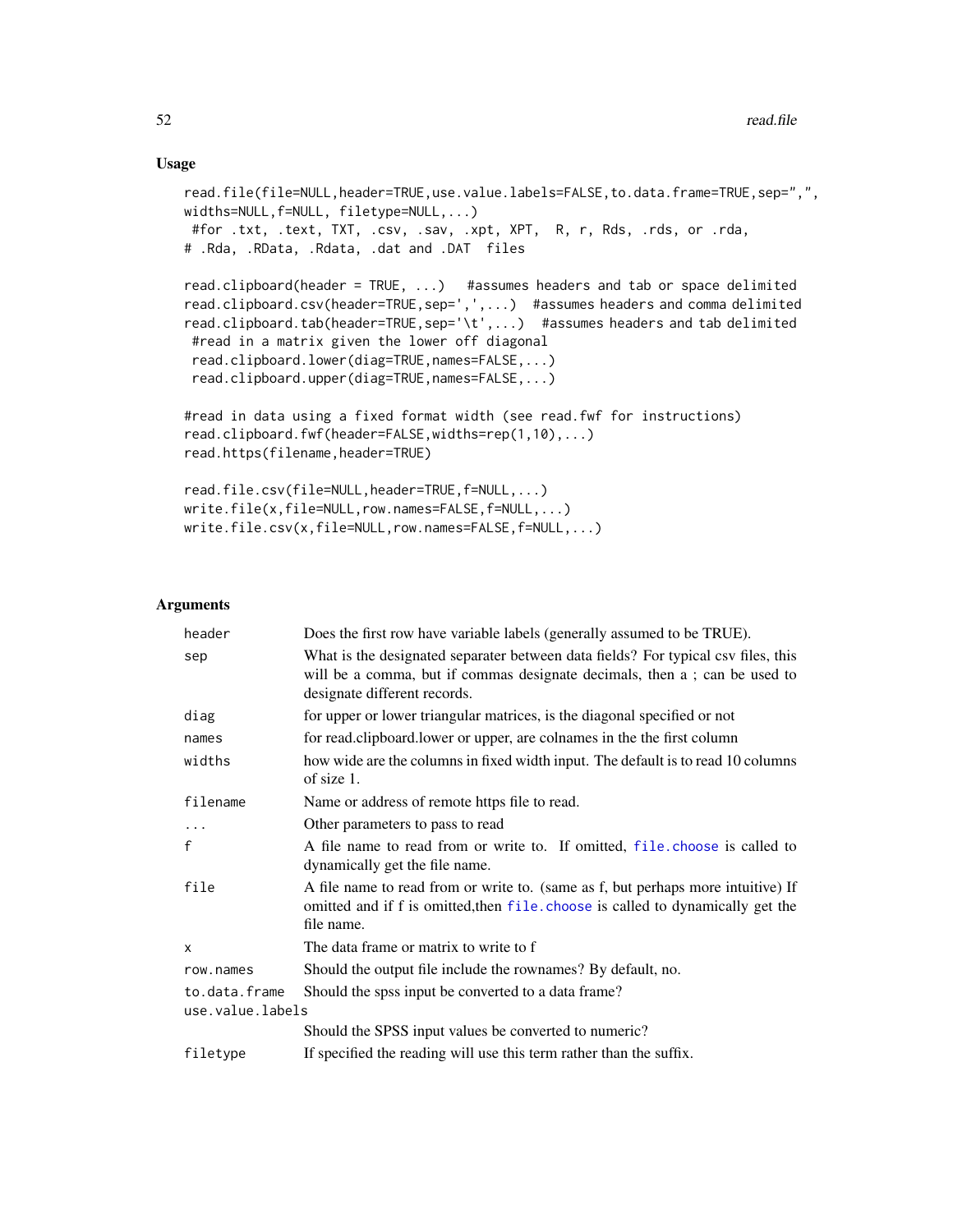#### <span id="page-52-0"></span>read.file 53

### Details

A typical session of R might involve data stored in text files, generated online, etc. Although it is easy to just read from a file (particularly if using [file.choose](#page-0-0), copying from the file to the clipboard and then reading from the clipboard is also very convenient (and somewhat more intuitive to the naive user). This is particularly convenient when copying from a text book or article and just moving a section of text into R.)

The read. file function combines the [file.choose](#page-0-0) and either [read.table](#page-0-0), [read.fwf](#page-0-0), [read.spss](#page-0-0) or [read.xport](#page-0-0)(from foreign) or [load](#page-0-0) or [readRDS](#page-0-0) commands. By examining the file suffix, it chooses the appropriate way to read. For more complicated file structures, see the foreign package. For even more complicated file structures, see the rio or haven packages.

Note that read. file assumes by default that the first row has column labels (header =TRUE). If this is not true, then make sure to specify header = FALSE. If the file is fixed width, the assumption is that it does not have a header field. In the unlikely case that a fwf file does have a header, then you probably should try fn <- file.choose() and then my.data <- read.fwf(fn,header=TRUE,widths= widths)

Further note: If the file is a .Rda, .rda, etc. file, the read.file command will load this file and return the name of the file. In this case, it is necessary to either assign the output (the file name) to an object that has a different name than any of the objects in the file, or to call read.file() without any specification.

If the file has no suffix the default action is to quit with a warning. However, if the filetype is specified, it will use that type in the reading (e.g. filetype="txt" will read as text file, even if there is no suffix.)

If the file is specified and has a prefix of http:// https:// it will be downloaded and then read.

Currently supported input formats are

| .sav      | SPSS.sav files                                        |
|-----------|-------------------------------------------------------|
| .csv      | A comma separated file (e.g. from Excel or Qualtrics) |
| .txt      | A typical text file                                   |
| TXT.      | A typical text file                                   |
| .text     | A typical text file                                   |
| .data     | A data file                                           |
| .dat      | A data file                                           |
| .rds      | A R data file                                         |
| .Rds      | A R data file (created by a write)                    |
| .Rda      | A R data structure (created using save)               |
| .rda      | A R data structure (created using save)               |
| .RData    | A R data structure (created using save)               |
| rdata.    | A R data structure (created using save)               |
| .R        | A R data structure created using dput                 |
| $\cdot$ r | A R data structure created using dput                 |
| .xpt      | A SAS data file in xport format                       |
| .XPT      | A SAS data file in XPORT format                       |
|           |                                                       |

The foreign function read. spss is used to read SPSS .sav files using the most common options. Just as read. spss issues various warnings, so does read. file. In general, these can be ignored.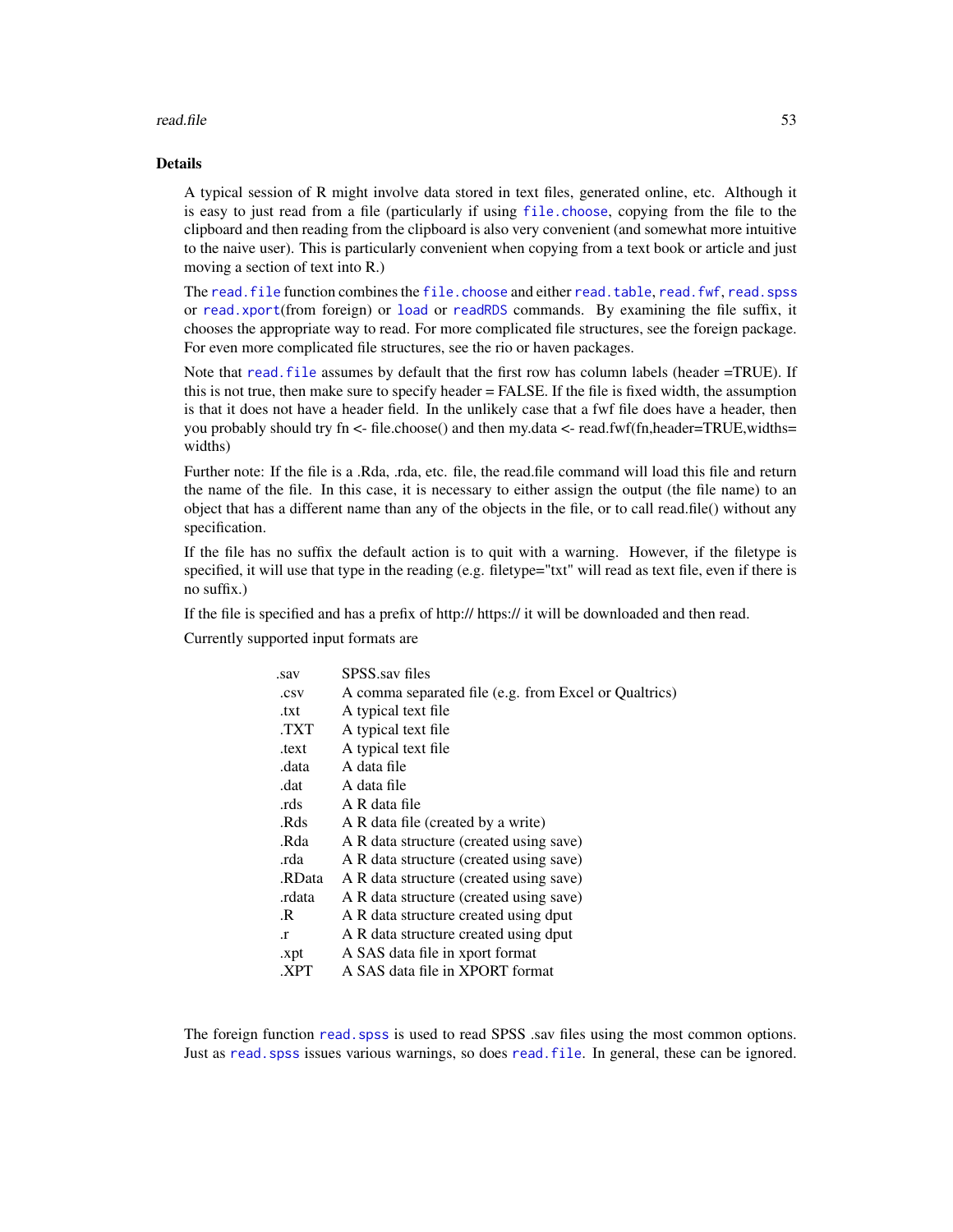For more detailed information about using read. spss, see the help pages in the foreign package.

If you have a file written by JMP, you must first export to a csv or text file.

The [write.file](#page-50-2) function combines the [file.choose](#page-0-0) and either [write.table](#page-0-0) or [saveRDS](#page-0-0). By examining the file suffix, it chooses the appropriate way to write. For more complicated file structures, see the foreign package, or the save function in R Base. If no suffix is added, it will write as a .txt file. write. file.csv will write in csv format to an arbitrary file name.

Currently supported output formats are

| .csv      | A comma separated file (e.g. for reading into Excel) |
|-----------|------------------------------------------------------|
| .txt      | A typical text file                                  |
| .text     | A typical text file                                  |
| .rds      | A R data file                                        |
| .Rds      | A R data file (created by a write)                   |
| .Rda      | A R data structure (created using save)              |
| .rda      | A R data structure (created using save)              |
| .R        | A R data structure created using dput                |
| $\cdot$ r | A R data structure created using dput                |
|           |                                                      |

Note that new=TRUE option in write.file works only in R.app and not in RStudio. To create a new file using RStudio (or on a PC) you can use the link{fileCreate} function first.

Many Excel based files specify missing values as a blank field. When reading from the clipboard, using [read.clipboard.tab](#page-50-2) will change these blank fields to NA.

Sometimes missing values are specified as "." or "999", or some other values. These can be converted by the read.file command specifying what values are missing (e.g., na ="."). See the example for the reading from the remote mtcars.csv file.

[read.clipboard](#page-50-2) was based upon a suggestion by Ken Knoblauch to the R-help listserve.

If the input file that was copied into the clipboard was an Excel file with blanks for missing data, then read.clipboard.tab() will correctly replace the blanks with NAs. Similarly for a csv file with blank entries, read.clipboard.csv will replace empty fields with NA.

[read.clipboard.lower](#page-50-2) and [read.clipboard.upper](#page-50-2) are adapted from John Fox's read.moments function in the sem package. They will read a lower (or upper) triangular matrix from the clipboard and return a full, symmetric matrix for use by factanal, [fa](#page-0-0) , [ICLUST](#page-0-0), [pca](#page-0-0). [omega](#page-0-0) , etc. If the diagonal is false, it will be replaced by 1.0s. These two function were added to allow easy reading of examples from various texts and manuscripts with just triangular output.

Many articles will report lower triangular matrices with variable labels in the first column. read.clipboard.lower will handle this case. Names must be in the first column if names=TRUE is specified.

Other articles will report upper triangular matrices with variable labels in the first row. read.clipboard.upper will handle this. Note that labels in the first column will not work for read.clipboard.upper. The names, if present, must be in the first row.

read.clipboard.fwf will read fixed format files from the clipboard. It includes a patch to read.fwf which will not read from the clipboard or from remote file. See read.fwf for documentation of how to specify the widths.

<span id="page-53-0"></span>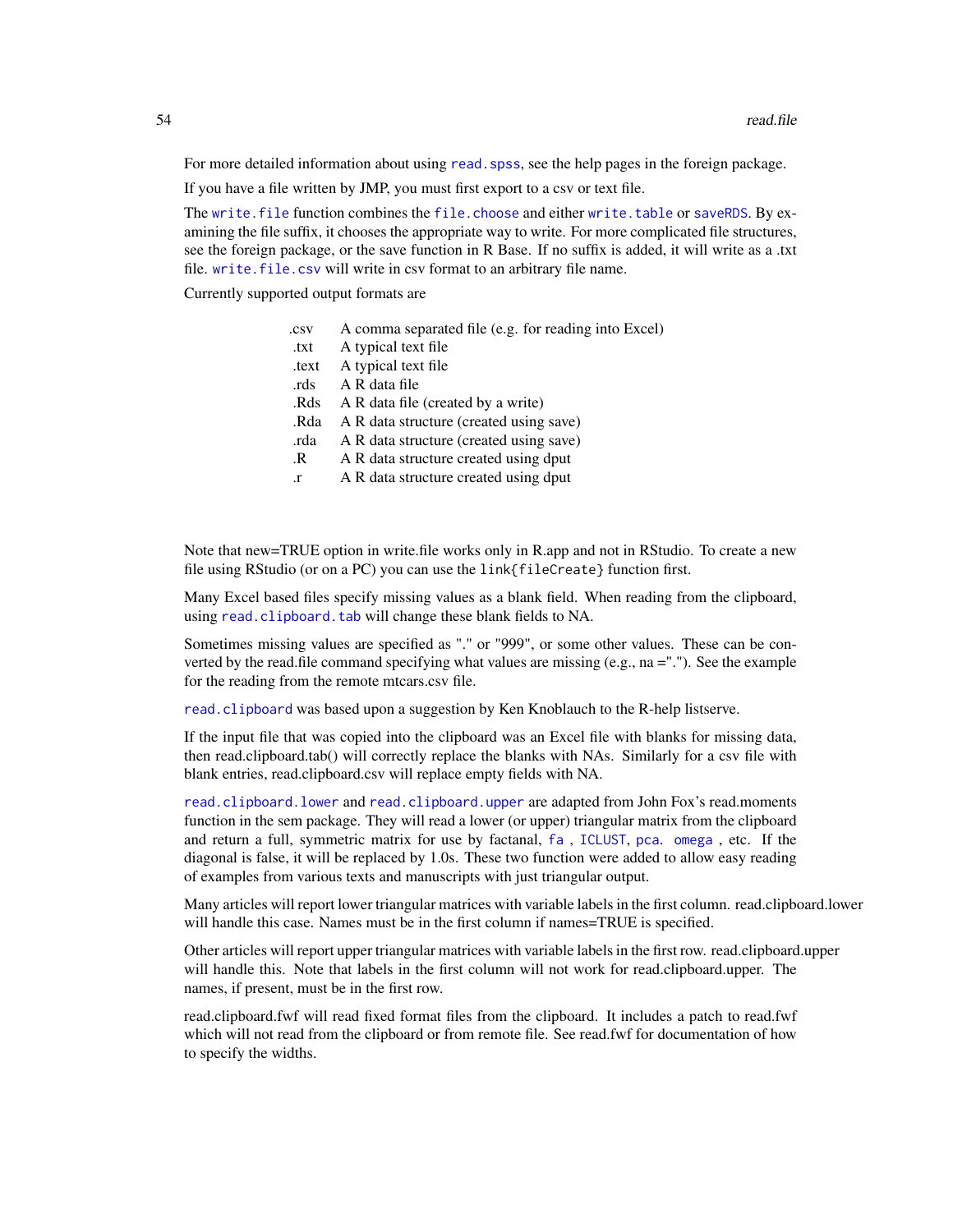<span id="page-54-0"></span>sai 55

### Value

the contents of the file to be read or of the clipboard.

### Author(s)

William Revelle

### Examples

```
#All of these functions are meant for interactive Input
#Because these are dynamic functions, they need to be run interactively and
# can not be run as examples.
#Thus they are not to be tested by CRAN
if(interactive()) {
my.data <- read.file() #search the directory for a file and then read it.
                         #return the result into an object
#or, if the file is a rda, etc. file
my.data <- read.file() #return the path and instructions of how to load
 # without assigning a value.
filesList() #search the system for a particular file and then list all the files in that directory
fileCreate() #search for a particular directory and create a file there.
write.file(Thurstone) #open the search window, choose a location and name the output file,
# write the data file (e.g., Thurstone ) to the file chosen
#the example data set from read.delim in the readr package to read a remote csv file
my.data <-read.file(
"https://github.com/tidyverse/readr/raw/master/inst/extdata/mtcars.csv",
na=".") #the na option is used for an example, but is not needed for these data
#These functions read from the local clipboard and thus are interactive
my.data <- read.clipboard() #space delimited columns
my.data <- read.clipboard.csv() # , delimited columns
my.data <- read.clipboard.tab() #typical input if copied from a spreadsheet
my.data <- read.clipboad(header=FALSE) #data start on line 1
my.matrix <- read.clipboard.lower()
}
```
<span id="page-54-1"></span>sai *State Anxiety data from the PMC lab over multiple occasions.*

#### <span id="page-54-2"></span>Description

State Anxiety was measured two-three times in 11 studies at the Personality-Motivation-Cognition laboratory. Here are item responses for 11 studies (9 repeated twice, 2 repeated three times). In all studies, the first occasion was before a manipulation. In some studies, caffeine, or movies or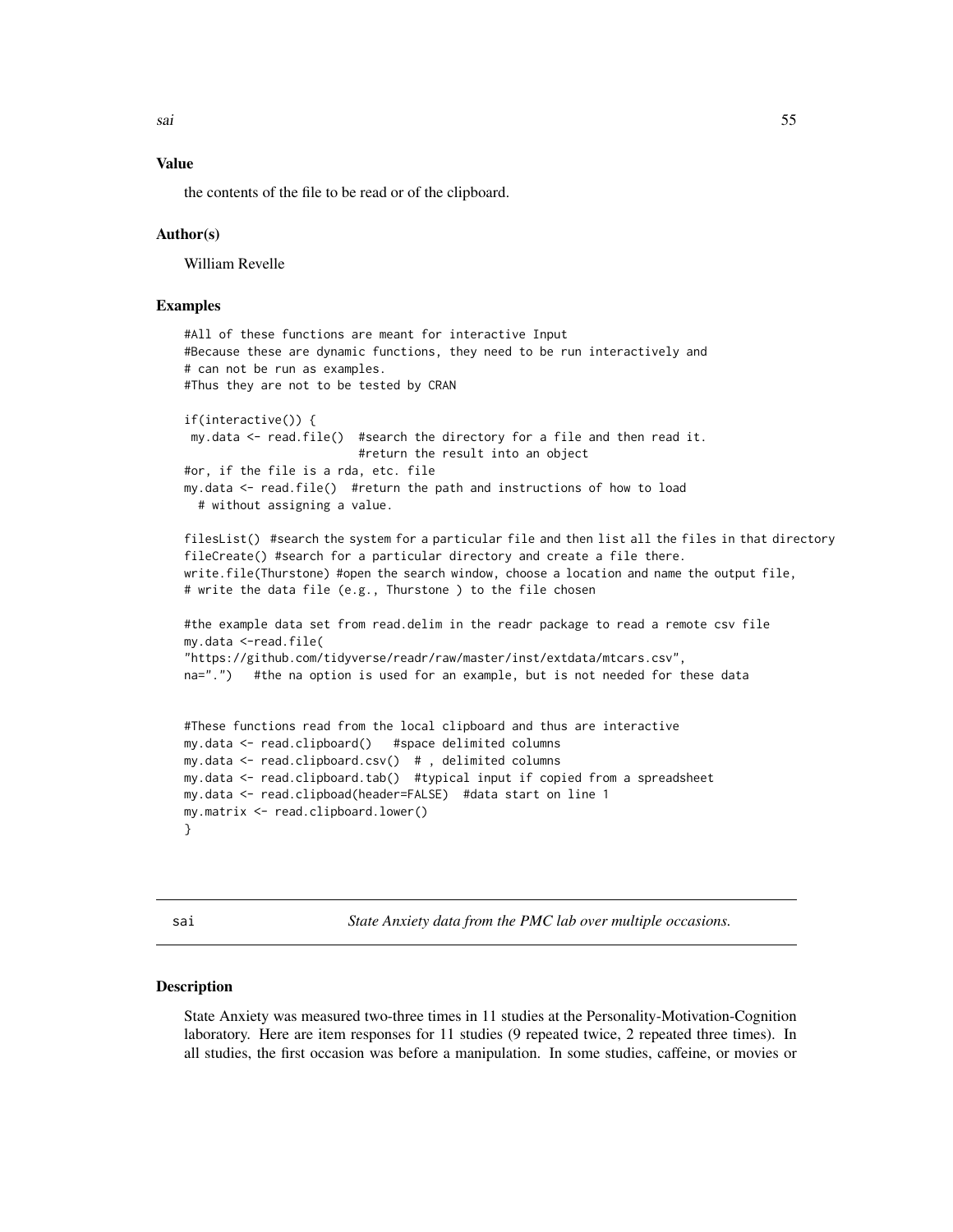incentives were then given to some of the participants before the second and third STAI was given. In addition, Trait measures are available and included in the tai data set (3032 subjects).

#### Usage

```
data(sai)
data(tai)
data(sai.dictionary)
```
### Format

A data frame with 3032 unique observations on the following 23 variables.

id a numeric vector

study a factor with levels ages cart fast fiat film flat home pat rob salt shedshop xray

time 1=First,  $2 =$  Second, 3=third administration

TOD TOD (time of day  $1 = 8:50-9:30$  am,  $2 = 1=3$  pm,  $3 = 7:-8$ pm

drug drug (placebo (0) vs. caffeine (1))

film film (1=Frontline (concentration camp), 2 = Halloween 3= National Geographic (control), 4- Parenthood (humor)

anxious anxious

at.ease at ease

calm calm

comfortable comfortable

confident confident

content content

high.strung high.strung

jittery jittery

joyful joyful

nervous nervous

pleasant pleasant

rattled over-excited and rattled

regretful regretful

relaxed relaxed

rested rested

secure secure

tense tense

upset upset

worried worried

worrying worrying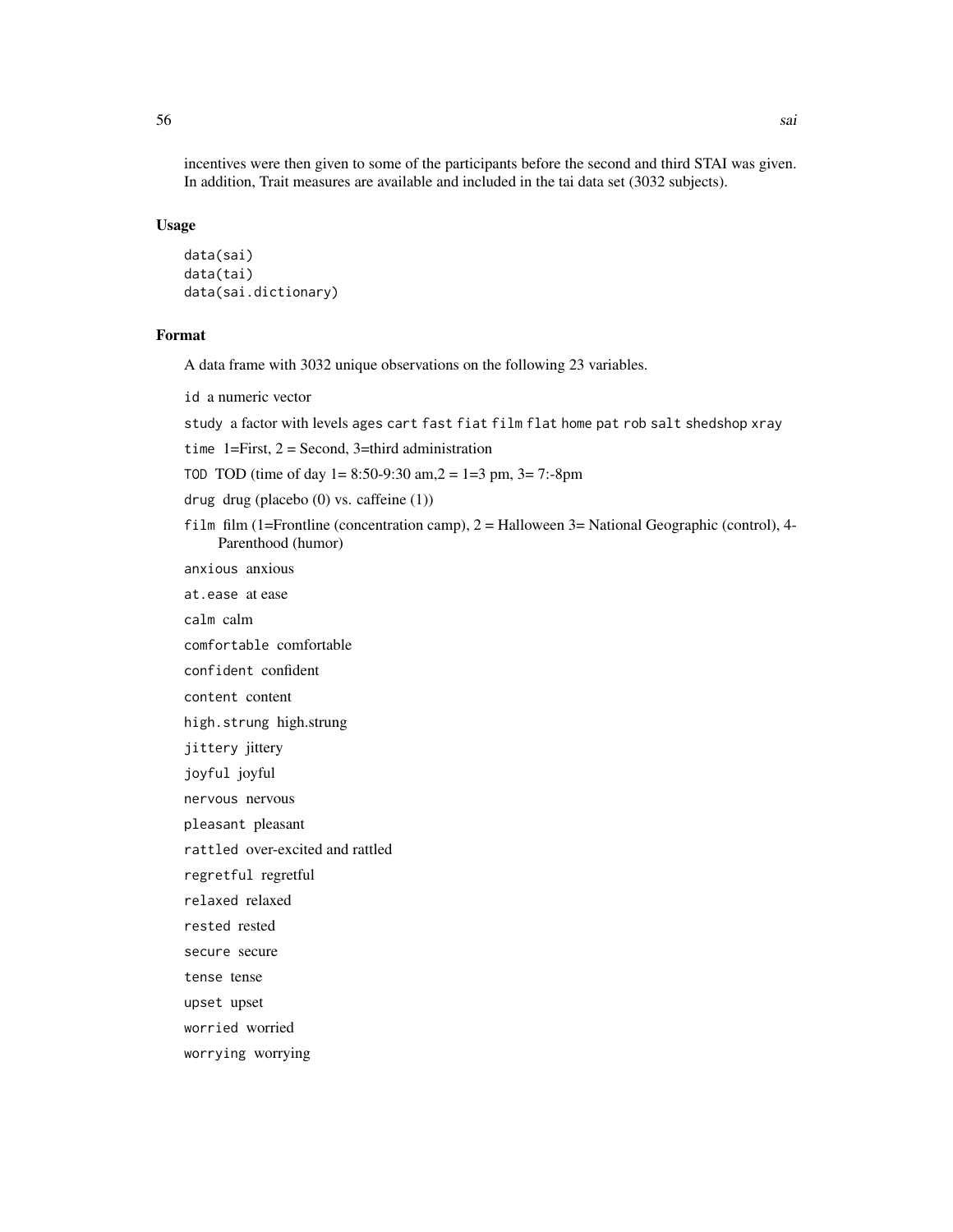#### Details

The standard experimental study at the Personality, Motivation and Cognition (PMC) laboratory (Revelle and Anderson, 1997) was to administer a number of personality trait and state measures (e.g. the [epi](#page-18-2), [msq](#page-31-1), [msqR](#page-37-1) and [sai](#page-54-1)) to participants before some experimental manipulation of arousal/effort/anxiety. Following the manipulation (with a 30 minute delay if giving caffeine/placebo), some performance task was given, followed once again by measures of state arousal/effort/anxiety.

Here are the item level data on the [sai](#page-54-1) (state anxiety) and the [tai](#page-54-2) (trait anxiety). Scores on these scales may be found using the scoring keys. The [affect](#page-3-1) data set includes pre and post scores for two studies (flat and maps) which manipulated state by using four types of movies.

In addition to being useful for studies of motivational state, these studies provide examples of testretest and alternate form reliabilities. Given that 10 items overlap with the [msqR](#page-37-1) data, they also allow for a comparison of immediate duplication of items with 30 minute delays.

Studies CART, FAST, SHED, RAFT, and SHOP were either control groups, or did not experimentally vary arousal/effort/anxiety.

AGES, CITY, EMIT, RIM, SALT, and XRAY were caffeine manipulations between time 1 and 2 (RIM and VALE were repeated day 1 and day 2)

FIAT, FLAT, MAPS, MIXX, and THRU were 1 day studies with film manipulation between time 1 and time 2.

SAM1 and SAM2 were the first and second day of a two day study. The STAI was given once per day. MSQ not MSQR was given.

VALE and PAT were two day studies with the STAI given pre and post on both days

RIM was a two day study with the STAI and MSQ given once per day.

Usually, time of day  $1 = 8:50$ -9am am, and  $2 = 7:30$  pm, however, in rob, with paid subjects, the times were 0530 and 22:30.

#### Source

Data collected at the Personality, Motivation, and Cognition Laboratory, Northwestern University, between 1991 and 1999.

### References

Charles D. Spielberger and Richard L. Gorsuch and R. E. Lushene, (1970) Manual for the State-Trait Anxiety Inventory.

Revelle, William and Anderson, Kristen Joan (1997) Personality, motivation and cognitive performance: Final report to the Army Research Institute on contract MDA 903-93-K-0008

Rafaeli, Eshkol and Revelle, William (2006), A premature consensus: Are happiness and sadness truly opposite affects? Motivation and Emotion, 30, 1, 1-12.

Smillie, Luke D. and Cooper, Andrew and Wilt, Joshua and Revelle, William (2012) Do Extraverts Get More Bang for the Buck? Refining the Affective-Reactivity Hypothesis of Extraversion. Journal of Personality and Social Psychology, 103 (2), 206-326.

<span id="page-56-0"></span>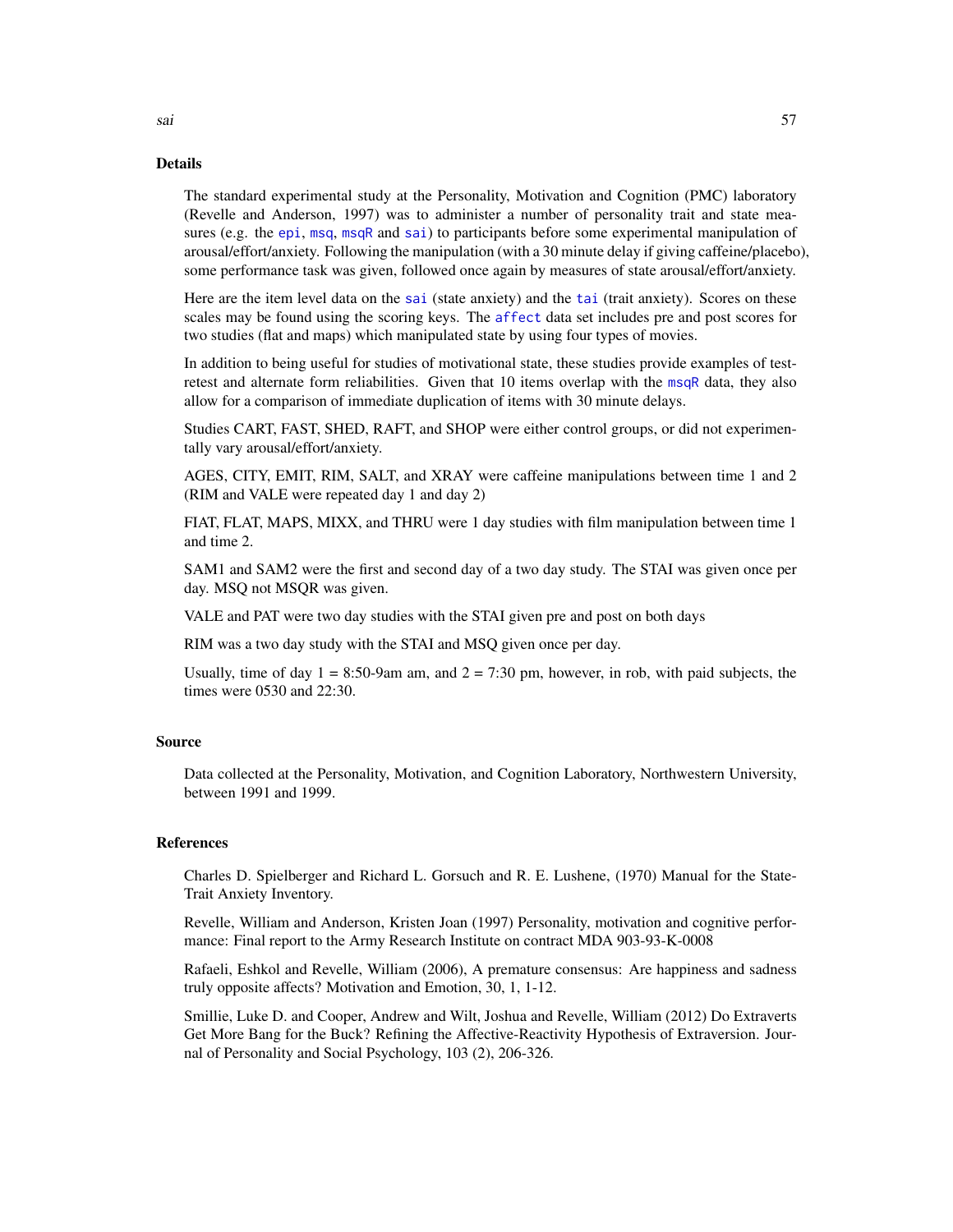#### Examples

```
data(sai)
table(sai$study,sai$time) #show the counts for repeated measures
#Here are the keys to score the sai total score, positive and negative items
sai.keys <- list(sai = c("tense","regretful" , "upset", "worrying", "anxious", "nervous" ,
"jittery" , "high.strung", "worried" , "rattled","-calm",
"-secure","-at.ease","-rested","-comfortable", "-confident" ,"-relaxed" , "-content" ,
"-joyful", "-pleasant" ) ,
sai.p = c("calm","at.ease","rested","comfortable", "confident", "secure" ,"relaxed" ,
      "content" , "joyful", "pleasant" ),
sai.n = c( "tense" , "anxious", "nervous" , "jittery" , "rattled", "high.strung",
        "upset", "worrying","worried","regretful" )
\lambdatai.keys <- list(tai=c("-pleasant" ,"nervous" , "not.satisfied", "wish.happy",
   "failure","-rested", "-calm", "difficulties" , "worry" , "-happy" ,
   "disturbing.thoughts","lack.self.confidence",
  "-secure", "decisive" , "inadequate","-content","thoughts.bother","disappointments" ,
  "-steady" , "tension" ),
   tai.pos = c("pleasant", "-wish.happy", "rested","calm","happy" ,"secure",
   "content","steady" ),
   tai.neg = c("nervous", "not.satisfied", "failure","difficulties", "worry",
   "disturbing.thoughts" ,"lack.self.confidence","decisive","inadequate" ,
    "thoughts.bother","disappointments","tension" ) )
#using the is.element function instead of the %in% function
#just get the control subjects
control <- subset(sai,is.element(sai$study,c("Cart", "Fast", "SHED", "RAFT", "SHOP")) )
#pre and post drug studies
drug <- subset(sai,is.element(sai$study, c("AGES","CITY","EMIT","SALT","VALE","XRAY")))
#pre and post film studies
film <- subset(sai,is.element(sai$study, c("FIAT","FLAT", "MAPS", "MIXX") ))
#this next set allows us to score those sai items that overlap with the msq item sets
msq.items <- c("anxious", "at.ease" ,"calm", "confident","content", "jittery",
"nervous" , "relaxed" , "tense" , "upset" ) #these overlap with the msq
sai.msq.keys <- list(pos =c( "at.ease" , "calm" , "confident", "content","relaxed"),
  neg = c("anxious", "jittery", "nervous" ,"tense" , "upset"),
  anx = c("anxious", "jittery", "nervous" ,"tense", "upset","-at.ease" , "-calm" ,
  "-confident", "-content","-relaxed"))
sai.not.msq.keys <- list(pos=c( "secure","rested","comfortable" ,"joyful" , "pleasant" ),
    neg=c("regretful","worrying", "high.strung","worried", "rattled" ),
    anx = c("regretful","worrying", "high.strung","worried", "rattled", "-secure",
    "-rested", "-comfortable", "-joyful", "-pleasant" ))
sai.alternate.forms <- list( pos1 =c( "at.ease","calm","confident","content","relaxed"),
 neg1 = c("anxious", "jittery", "nervous" ,"tense" , "upset"),
 anx1 = c("anxious", "jittery", "nervous" ,"tense", "upset","-at.ease" , "-calm" ,
```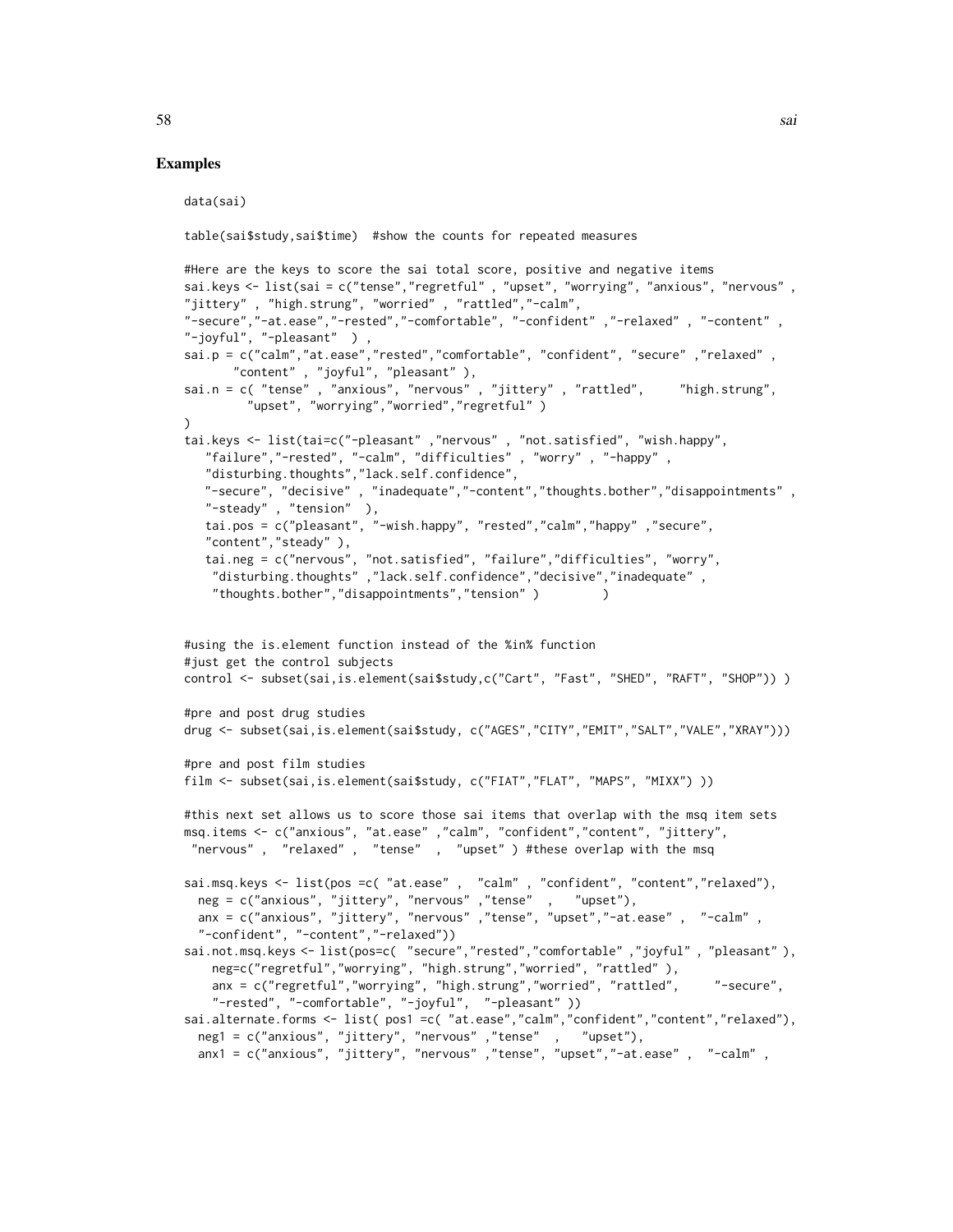#### <span id="page-58-0"></span>Schutz 59

```
"-confident", "-content","-relaxed"),
 pos2=c( "secure","rested","comfortable" ,"joyful" , "pleasant" ),
 neg2=c("regretful","worrying", "high.strung","worried", "rattled" ),
 anx2 = c("regretful","worrying", "high.strung","worried", "rattled", "-secure",
    "-rested", "-comfortable", "-joyful", "-pleasant" ))
sai.repeated <- c("AGES","Cart","Fast","FIAT","FILM","FLAT","HOME","PAT","RIM","SALT",
    "SAM","SHED","SHOP","VALE","XRAY")
sai12 <- subset(sai,is.element(sai$study, sai.repeated)) #the subset with repeated measures
#Choose those studies with repeated measures by :
sai.control <- subset(sai,is.element(sai$study, c("Cart", "Fast", "SHED", "SHOP")))
sai.film <- subset(sai,is.element(sai$study, c("FIAT","FLAT") ) )
sai.drug <- subset(sai,is.element(sai$study, c("AGES", "SALT", "VALE", "XRAY")))
sai.day <- subset(sai,is.element(sai$study, c("SAM", "RIM")))
```
<span id="page-58-1"></span>

Schutz *The Schutz correlation matrix example from Shapiro and ten Berge*

#### Description

Shapiro and ten Berge use the Schutz correlation matrix as an example for Minimum Rank Factor Analysis. The Schutz data set is also a nice example of how normal minres or maximum likelihood will lead to a Heywood case, but minrank factoring will not.

#### Usage

data("Schutz")

#### Format

The format is: num [1:9, 1:9] 1 0.8 0.28 0.29 0.41 0.38 0.44 0.4 0.41 0.8 ... - attr(\*, "dimnames")=List of 2 ..\$ :1] "Word meaning" "Odd Words" "Boots" "Hatchets" ... ..\$ : chr [1:9] "V1" "V2" "V3" "V4" ...

#### Details

These are 9 cognitive variables of importance mainly because they are used as an example by Shapiro and ten Berge for their paper on Minimum Rank Factor Analysis.

The solution from the [fa](#page-0-0) function with the fm='minrank' option is very close (but not exactly equal) to their solution.

This example is used to show problems with different methods of factoring. Of the various factoring methods, fm = "minres", "uls", or "mle" produce a Heywood case. Minrank, alpha, and pa do not.

See the blant data set for another example of differences across methods.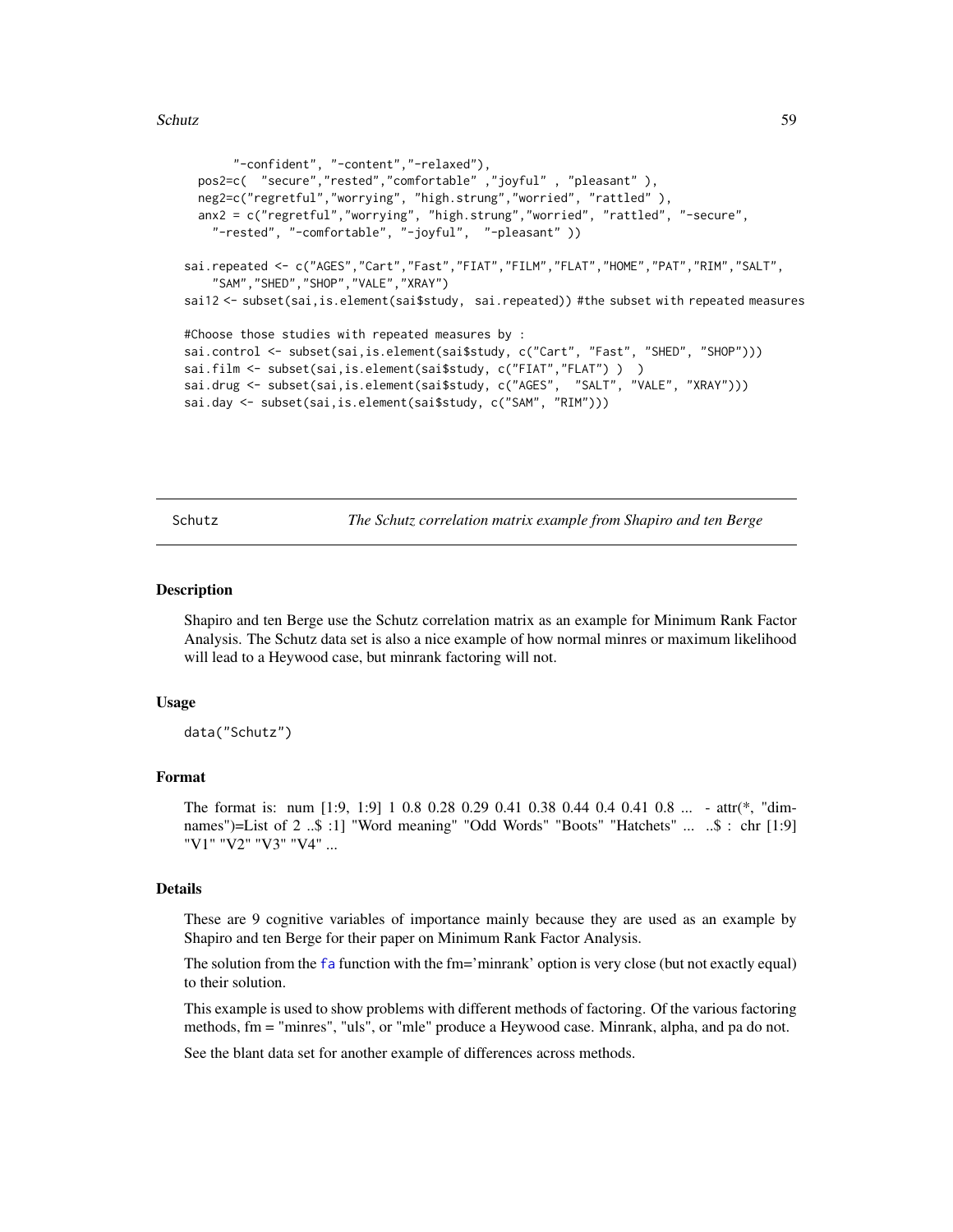#### <span id="page-59-0"></span>Source

Richard E. Schutz,(1958) Factorial Validity of the Holzinger-Crowdeer Uni-factor tests. Educational and Psychological Measurement, 48, 873-875.

#### References

Alexander Shapiro and Jos M.F. ten Berge (2002) Statistical inference of minimum rank factor analysis. Psychometrika, 67. 70-94

### Examples

```
data(Schutz)
psych::corPlot(Schutz,numbers=TRUE,upper=FALSE)
```

```
f4min <- psych::fa(Schutz,4,fm="minrank") #for an example of minimum rank factor Analysis
#compare to
```
f4 <- psych::fa(Schutz,4,fm="mle") #for the maximum likelihood solution which has a Heywood case

<span id="page-59-1"></span>Spengler *Project Talent data set from Marion Spengler and Rodica Damian*

#### <span id="page-59-2"></span>**Description**

Project Talent gave 440,000 US high school students a number of personality and ability tests. Of these, the data fror 346,000 were available for followup. Subsequent followups were collected 11 and 50 years later. Marion Spengler and her colleagues Rodica Damian, and Brent Roberts reported on the stability and change across 50 years of personality and ability. Here is the correlation matrix of 25 of their variables (Spengler) as well as a slightly different set of 19 variables (Damian). This is a nice example of mediation and regression from a correlation matrix.

#### Usage

data("Damian")

### Format

A 25 x 25 correlation matrix of demographic, personality, and ability variables, based upon 346,660 participants.

Race/Ethnicity  $1 =$  other,  $2 =$  white/caucasian

Sex 1=Male, 2=Female

Age Cohort =9th grade, 10th grade, 11th grade, 12th grade

Parental Parental SES based upon 9 questions of home value, family income, etc.

IQ Standardized composite of Verbal, Spatial and Mathematical

Sociability etc. 10 scales based upon prior work by Damian and Roberts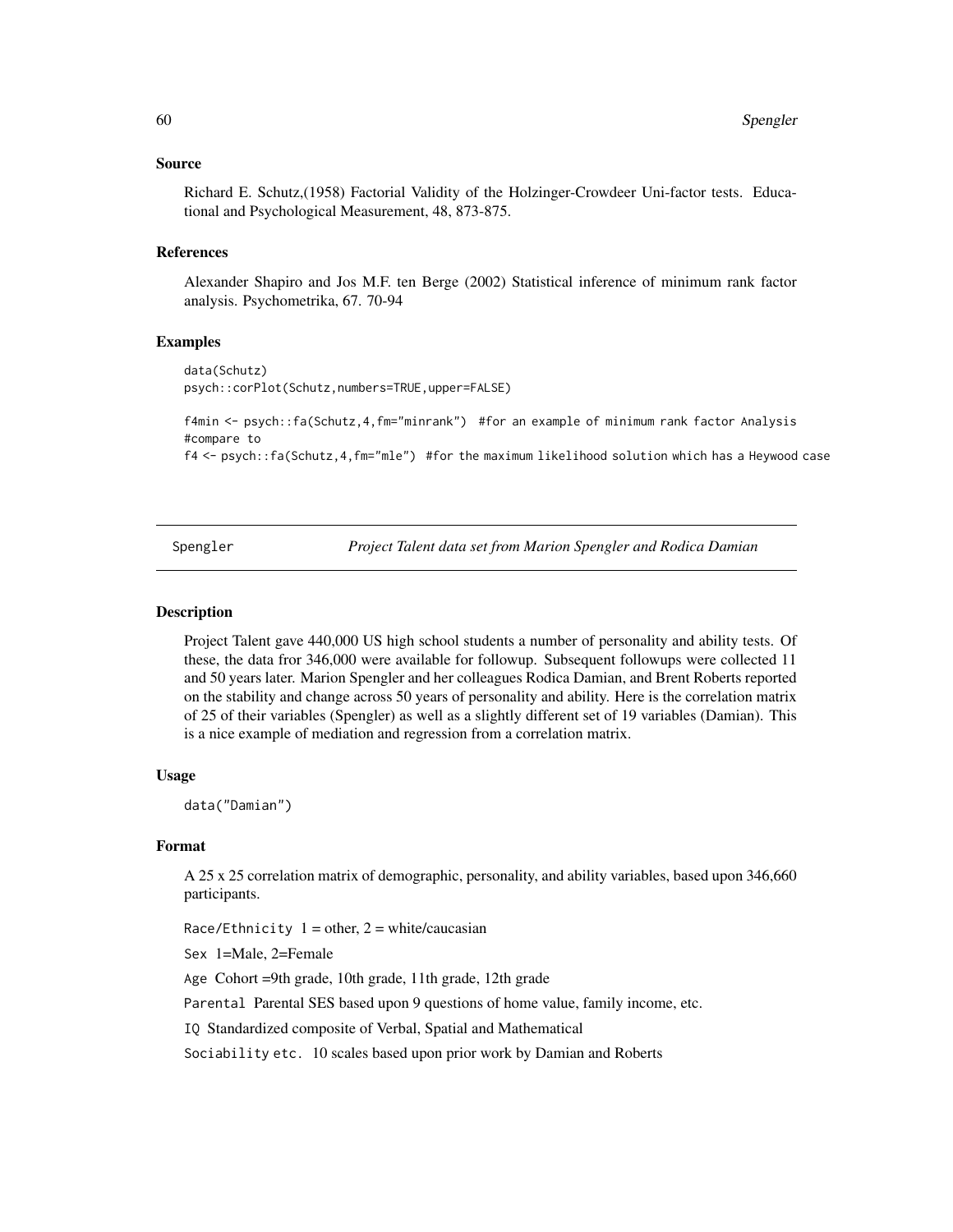#### Spengler 61

Maturity A higher order factor from the prior 10 scales Extraversion The second higher order factor Interest Self reported interest in school Reading Self report reading skills Writing Self report writing skills Responsible Self reported responsibility scale Ed.11 Education level at 11 year followup Educ.50 Education level at 50 year followup OccPres.11 Occupational Prestige at 11 year followup OccPres.50 Occupational Prestige at 50 year followup Income.11 Income at 11 year followup Income.50 Income at 50 year followup

#### Details

Data from Project Talent was collected in 1960 on a representative sample of American high school students. Subsequent follow up 11 and 50 years later are reported by Spengler et al (2018) and others.

#### Source

Marion Spengler, supplementary material to Damian et al. and Spengler et al.

#### References

Rodica Ioana Damian and Marion Spengler and Andreea Sutu and Brent W. Roberts, 2018, Sixteen going on sixty-six: A longitudinal study of personality stability and change across 50 years Journal of Personality and Social Psychology

Marian Spengler and Rodica Ioana Damian and Brent W. Roberts (2018), How you behave in school predicts life success above and beyond family background, broad traits, and cognitive ability Journal of Personality and Social Psychology, 114 (4) 600-636

#### Examples

```
data(Damian)
Spengler.stat #show the basic descriptives of the original data set
psych::lowerMat(Spengler[psych::cs(IQ,Parental,Ed.11,OccPres.50),
                        psych::cs(IQ,Parental,Ed.11,OccPres.50)])
psych::setCor(OccPres.50 ~ IQ + Parental + (Ed.11),data=Spengler)
#we reduce the number of subjects for faster replication in this example
mod <- psych::mediate(OccPres.50 ~ IQ + Parental + (Ed.11),data=Spengler,
      n.iter=50,n.obs=1000) #for speed
summary(mod)
```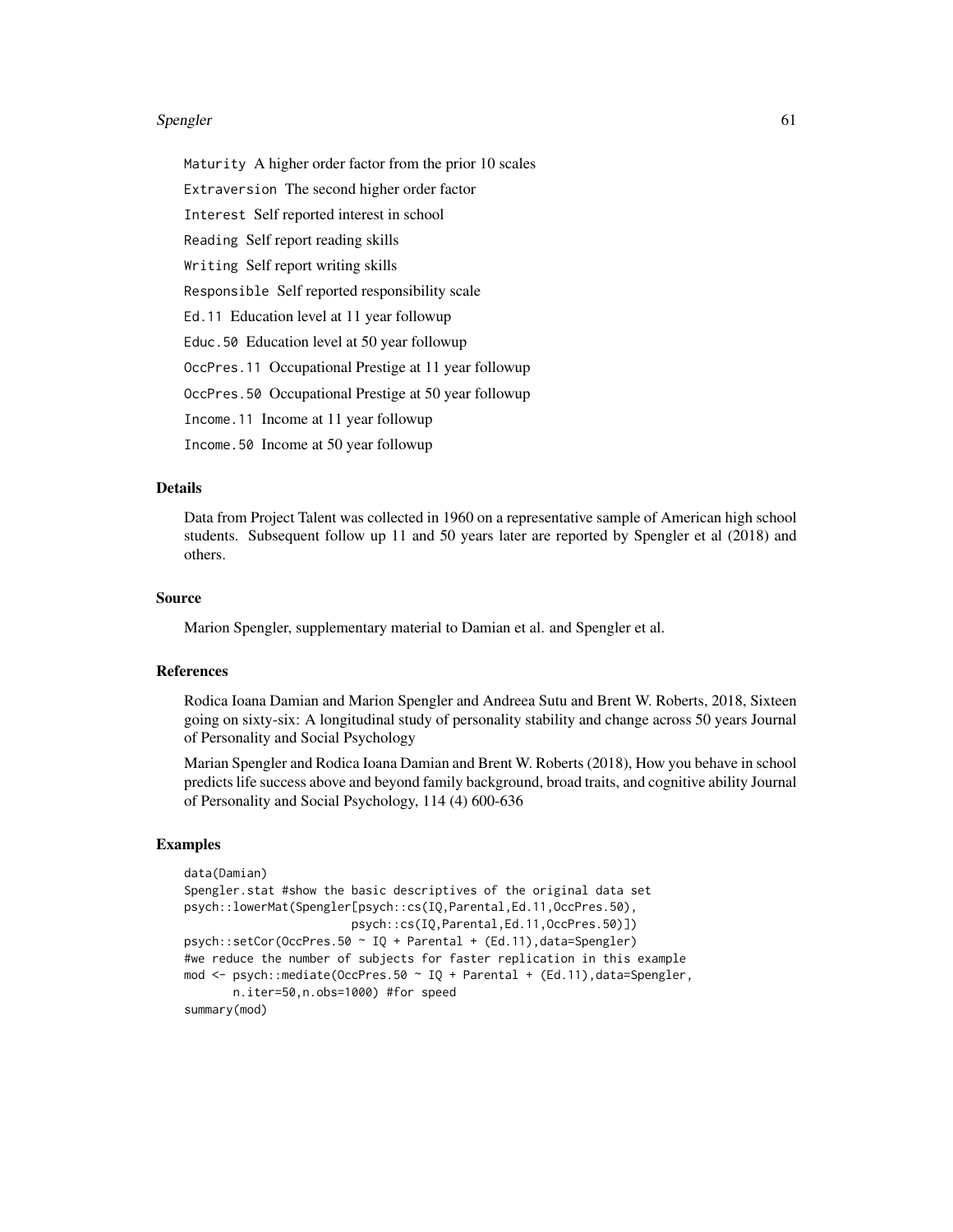Description

The SPI (SAPA Personality Inventory) is a set of 135 items primarily selected from International Personality Item Pool (ipip.ori.org). This is an example data set collected using SAPA procedures the sapa-project.org web site. This data set includes 10 demographic variables as well. The data set with 4000 observations on 145 variables may be used for examples in scale construction and validation, as well as empirical scale construction to predict multiple criteria.

*tionary and scoring keys.*

#### Usage

```
data("spi")
data(spi.dictionary)
data(spi.keys)
```
#### Format

A data frame with 4000 observations on the following 145 variables. (The q numbers are the SAPA item numbers).

age Age in years from 11 -90

sex Reported biological sex (coded by X chromosones  $\Rightarrow$  1=Male, 2 = Female)

health Self rated health 1-5: poor, fair, good, very good, excellent

p1edu Parent 1 education

p2edu Parent 2 education

education Respondents education: less than 12, HS grad, current univ, some univ, associate degree, college degree, in grad/prof, grad/prof degree

wellness Self rated "wellnes" 1-2

- exer Frequency of exercise: very rarely, < 1/month, < 1/wk, 1 or 2 times/week, 3-5/wk, > 5 times/week
- smoke never, not last year, < 1/month, <1/week, 1-3 days/week, most days, up to 5 x /day, up to 20  $x$  /day,  $> 20x$ /day

ER Emergency room visits none,  $1x$ ,  $2x$ ,  $3$  or more times

q\_253 see the spi.dictionary for these items (q\_253

q\_1328 see the dictionary for all items q\_1328)

<span id="page-61-1"></span><span id="page-61-0"></span>spi *A sample from the SAPA Personality Inventory including an item dic-*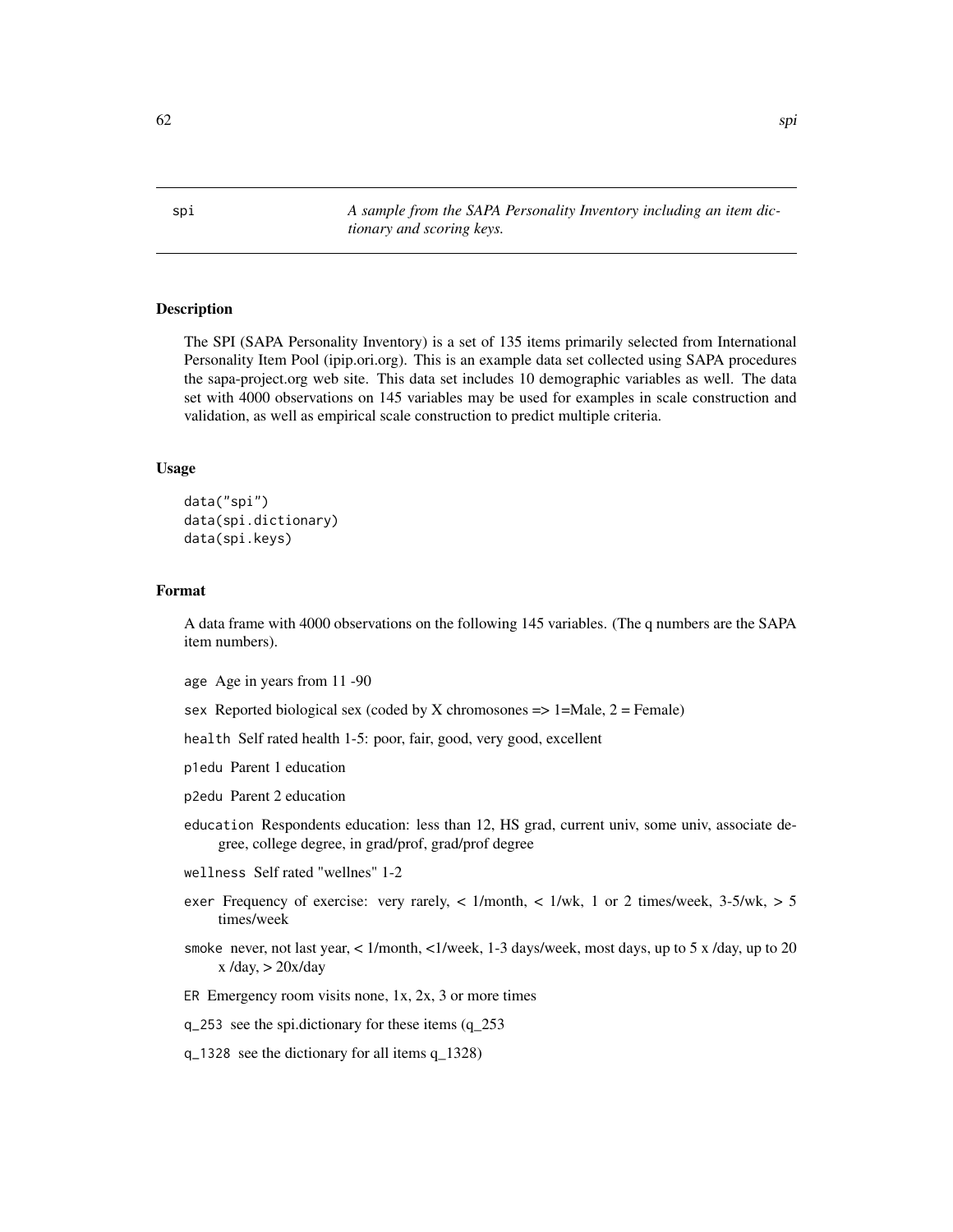#### <span id="page-62-0"></span> $\mu$ usaf 63

#### Details

Using the data contributed by about 125,000 visitors to the <https://SAPA-project.org> website, David Condon has developed a hierarchical framework for assessing personality at two levels. The higher level has the familiar five factors that have been studied extensively in personality research since the 1980s – Conscientiousness, Agreeableness, Neuroticism, Openness, and Extraversion. The lower level has 27 factors that are considerably more narrow. These were derived based on administrations of about 700 public-domain IPIP items to 3 large samples. Condon describes these scales as being "empirically-derived" because relatively little theory was used to select the number of factors in the hierarchy and the items in the scale for each factor (to be clear, he means relatively little personality theory though he relied on quite a lot of sampling and statistical theory). You can read all about the procedures used to develop this framework in his book/manual. If you would like to reproduce these analyses, you can download the data files from Dataverse (links are also provided in the manual) and compile this script in R (he used knitR). Instructions are provided in the Preface to the manual.

This small subset of the data is provided for demonstration purposes.

#### Source

https://sapa-project.org/research/SPI/SPIdevelopment.pdf.

#### References

Condon, D. (2017) The SAPA Personality Inventory:An empirically-derived, hierarchically-organized self-report personality assessment model

#### Examples

```
data(spi)
data(spi.dictionary)
psych::bestScales(spi, criteria="health",dictionary=spi.dictionary)
sc <- psych::scoreVeryFast(spi.keys,spi) #much faster scoring for just scores
sc <- psych::scoreItems(spi.keys,spi) #gives the alpha reliabilities and various stats
psych::corPlot(sc$corrected,numbers=TRUE,cex=.4,xlas=2,min.length=6,
     main="Structure of SPI (disattenuated r above the diagonal)")
```
<span id="page-62-1"></span>usaf *17 anthropometric measures from the USAF showing a general factor*

#### **Description**

The correlation matrix of 17 anthropometric measures from the United States Air Force survey of 2420 airmen. The data are taken from the Anthropometry package and included here as a demonstration of a hierarchical factor structure suitable for analysis by the [omega](#page-0-0) or [omegaSem](#page-0-0).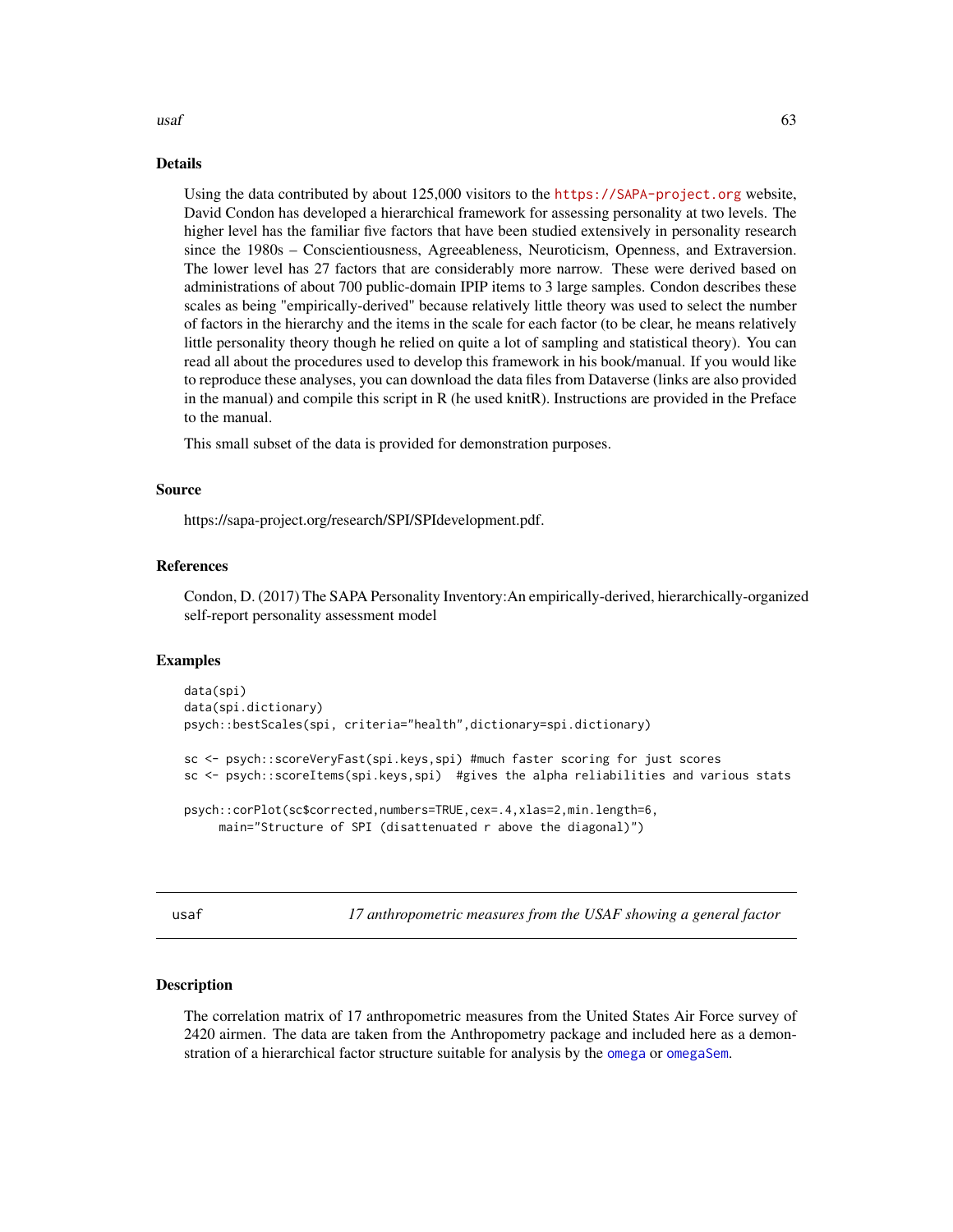### Usage

data("USAF")

#### Format

The format is: num [1:17, 1:17] 1 0.1148 -0.0309 -0.028 -0.0908 ... - attr(\*, "dimnames")=List of 2 ..\$ : chr [1:17] "age" "weight" "grip" "height" ... ..\$ : chr [1:17] "age" "weight" "grip" "height" ...

#### Details

The original data were collected by the USAF and reported in Churchill et al, 1977. They are included as a data file of 2420 participants and 202 variables (the first being an id) in the Anthropometry package. The list of variable names may be found in Churchill et al, on pages 96-99.

The three (correlated) factor structure shows a clear height, bulk, and head size structure with an overall general factor (g) which may be interpreted as body size.

The variables included (and their variable numbers in Antropometry) are:

| age                      | V1               |
|--------------------------|------------------|
| weight                   | V2               |
| grip strength            | V12              |
| height (stature)         | V13              |
| leg length               | V26              |
| knee height              | V <sub>37</sub>  |
| upper arm                | V42              |
| thumb tip reach          | V47              |
| in sleeve                | V49              |
| chest breadth            | V <sub>52</sub>  |
| hip breadth              | V <sub>55</sub>  |
| waist circumference      | V <sub>71</sub>  |
| thigh circumference      | V97              |
| scye circumference       | V103             |
| head circumference       | V <sub>141</sub> |
| bitragion coronal        | V145             |
| head length              | V <sub>150</sub> |
| glabella to wall         | V <sub>181</sub> |
| external canthus to wall | V <sub>183</sub> |
|                          |                  |

Note that these numbers are equivalant to the numbers in Churchill et al. The numbers in Anthropometry are these + 1.

#### Source

Guillermo Vinue, Anthropometry: An R Package for Analysis of Anthropometric Data, Journal of Statistical Software, (2017), 77, 6.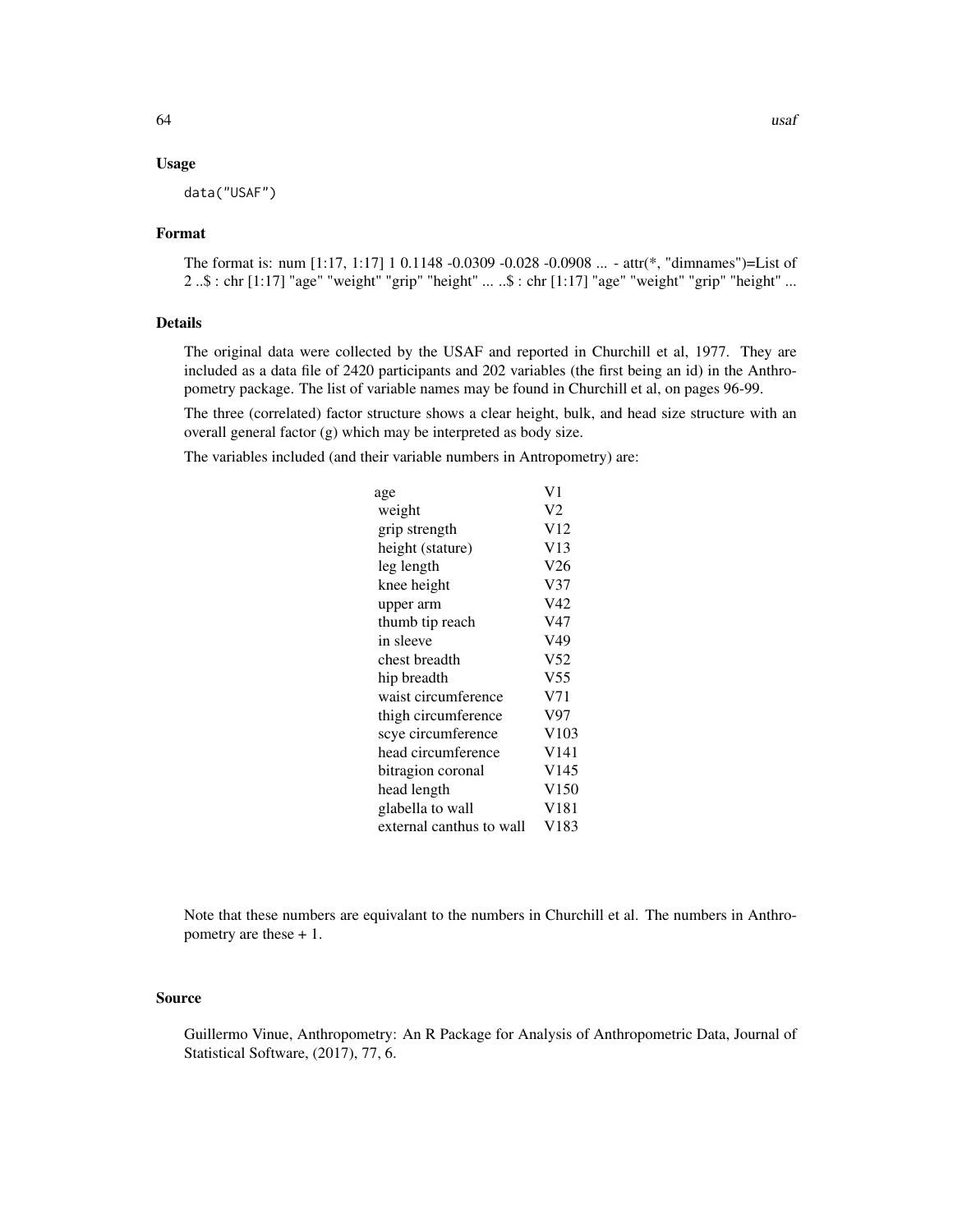#### <span id="page-64-0"></span>Utility 65

### References

Edmund Churchill, Thomas Churchill, Paul Kikta (1977) The AMRL anthropmetric data bank library, volumes I-V. (Technical report AMRL-TR-77-1) ) https://apps.dtic.mil/dtic/tr/fulltext/u2/a047314.pdf

Guillermo Vinue, Anthropometry: An R Package for Analysis of Anthropometric Data, Journal of Statistical Software, (2017), 77, 6.

#### Examples

```
data(USAF)
psych::corPlot(USAF,xlas=3)
psych::omega(USAF[c(4:8,10:19),c(4:8,10:19)]) #just the size variables
```
Utility *Useful utility functions for file/directory exploration and manipulation.*

### <span id="page-64-1"></span>Description

Wrappers for dirname, file.choose, readLines. file.create, file.path to be called directly for listing directories, creating files, showing the files in a directory, and listing the content of files in a directory. [fileCreate](#page-64-1) gives the functionality of [file.choose](#page-0-0)(new=TRUE). [filesList](#page-64-1) combines file.choose, dirname, and list.files to show the files in a directory, [fileScan](#page-64-1) extends this and then returns the first few lines of each readable file

#### Usage

```
fileScan(f = NULL, nlines = 3, max = NULL, from = 1, filter = NULL)filesList(f=NULL)
filesInfo(f=NULL,max=NULL)
fileCreate(newName="new.file")
```
### Arguments

| f       | File path to use as base path (will use file.choose) if missing. If f is a directory,<br>will list the files in that directory, if f is a file, will find the directory for that file<br>and then list all of those files.) |
|---------|-----------------------------------------------------------------------------------------------------------------------------------------------------------------------------------------------------------------------------|
| nlines  | How many lines to display                                                                                                                                                                                                   |
| max     | maximum number of files to display                                                                                                                                                                                          |
| from    | First file (number) to display                                                                                                                                                                                              |
| filter  | Just display files with "filter" in the name                                                                                                                                                                                |
| newName | The name of the file to be created.                                                                                                                                                                                         |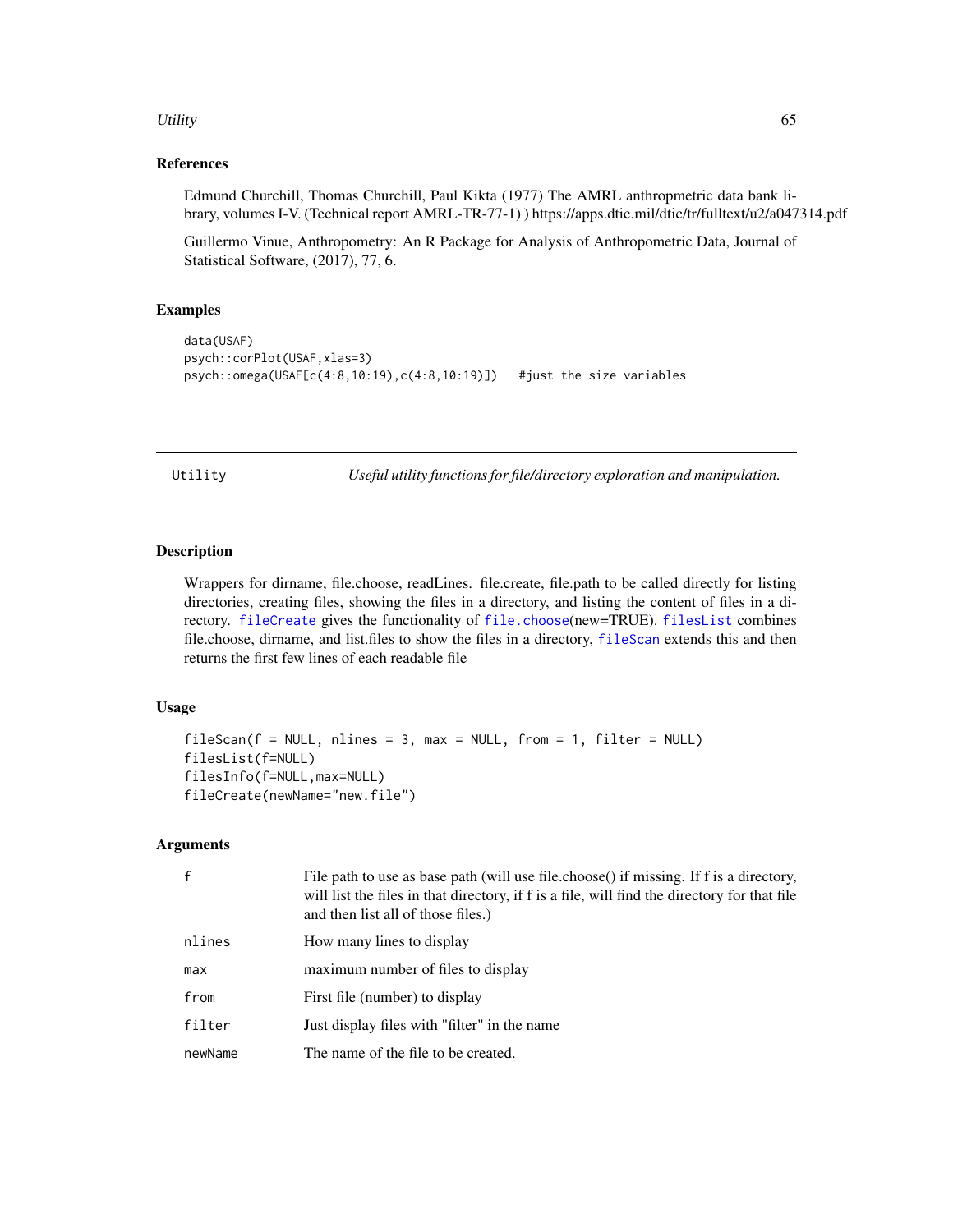### <span id="page-65-0"></span>Details

Just a collection of simple wrappers to powerful core R functions. Allows the user more direct control of what directory to list, to create a file, or to display the content of files. The functions called include [file.choose](#page-0-0), [file.path](#page-0-0), [file.info](#page-0-0),[file.create](#page-0-0), [dirname](#page-0-0), and [dir.exists](#page-0-0). All of these are very powerful functions, but not easy to call interactively.

[fileCreate](#page-64-1) will ask to locate a file using file.choose, set the directory to that location, and then prompt to create a file with the new.name. This is a workaround for file.choose(new=TRUE) which only works for Macs not using R.studio.

[filesInfo](#page-64-1) will interactively search for a file and then list the information (size, date, ownership) of all the files in that directory.

[filesList](#page-64-1) will interactively search for a file and then list all the files in same directory.

### Note

Work arounds for core-R functions for interactive file manipulation

#### Author(s)

William Revelle

## See Also

[read.file](#page-50-1) to read in data from a file or [read.clipboard](#page-50-2) from the clipboard. [dfOrder](#page-17-1) to sort data.frames.

#### Examples

```
if(interactive()) {
#all of these require interactive input and thus are not given as examples
fileCreate("my.new.file.txt")
filesList() #show the items in the directory where a file is displayed
fileScan() #show the content of the files in a directory
#or, if you have a file in mind
f <- file.choose() #go find it
filesList(f)
fileScan(f)
}
```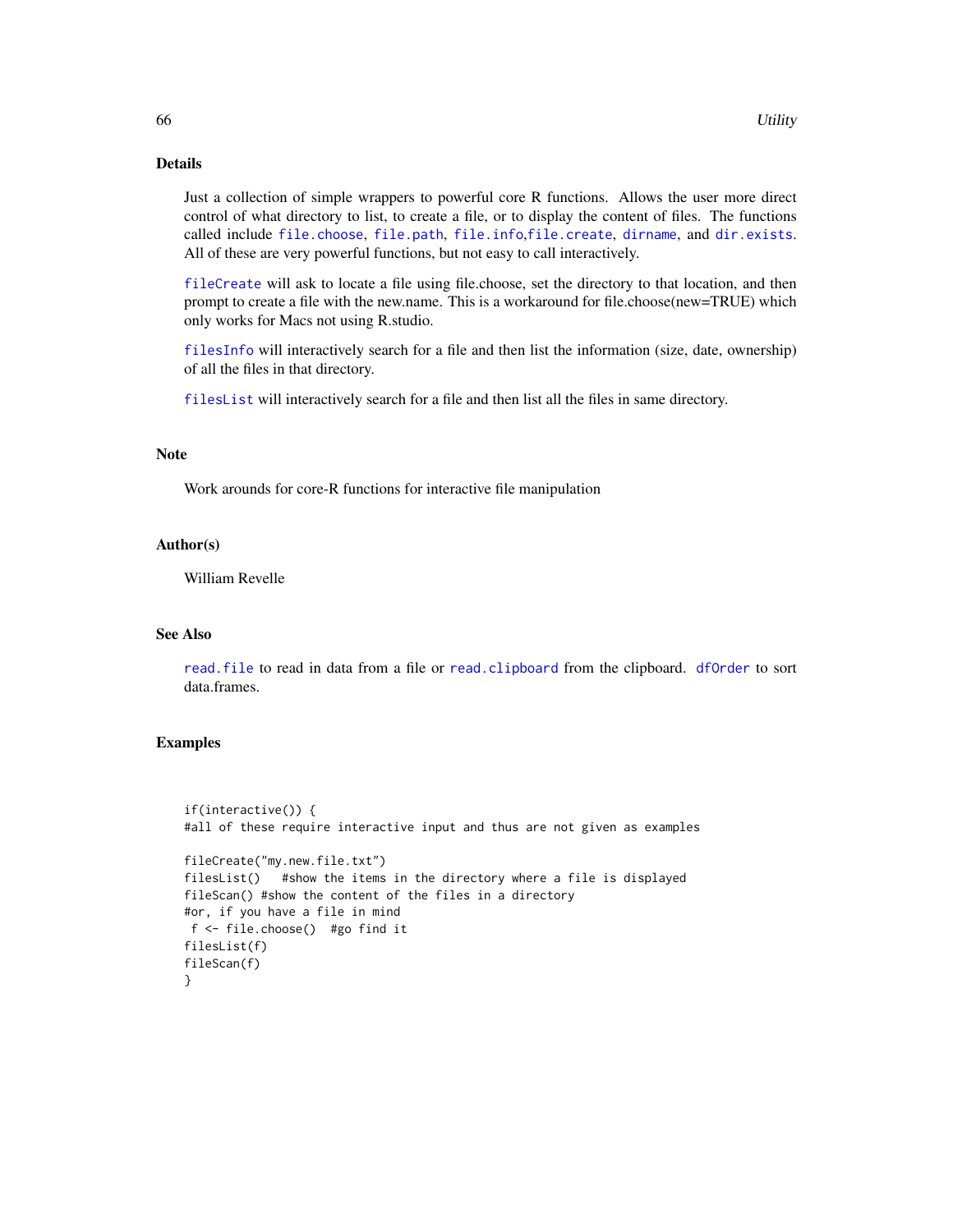#### <span id="page-66-0"></span>Description

A classic data set for demonstrating Thurstonian scaling is the preference matrix of 9 vegetables from Guilford (1954). Used by Guiford, Nunnally, and Nunally and Bernstein, this data set allows for examples of basic scaling techniques.

#### Usage

data(vegetables)

#### Format

A data frame with 9 choices on the following 9 vegetables. The values reflect the perecentage of times where the column entry was preferred over the row entry.

Turn Turnips Cab Cabbage Beet Beets Asp Asparagus Car Carrots Spin Spinach S.Beans String Beans Peas Peas Corn Corn

#### Details

Louis L. Thurstone was a pioneer in psychometric theory and measurement of attitudes, interests, and abilities. Among his many contributions was a systematic analysis of the process of comparative judgment (thurstone, 1927). He considered the case of asking subjects to successively compare pairs of objects. If the same subject does this repeatedly, or if subjects act as random replicates of each other, their judgments can be thought of as sampled from a normal distribution of underlying (latent) scale scores for each object, Thurstone proposed that the comparison between the value of two objects could be represented as representing the differences of the average value for each object compared to the standard deviation of the differences between objects. The basic model is that each item has a normal distribution of response strength and that choice represents the stronger of the two response strengths. A justification for the normality assumption is that each decision represents the sum of many independent inputs and thus, through the central limit theorem, is normally distributed.

Thurstone considered five different sets of assumptions about the equality and independence of the variances for each item (Thurston, 1927). Torgerson expanded this analysis slightly by considering three classes of data collection (with individuals, between individuals and mixes of within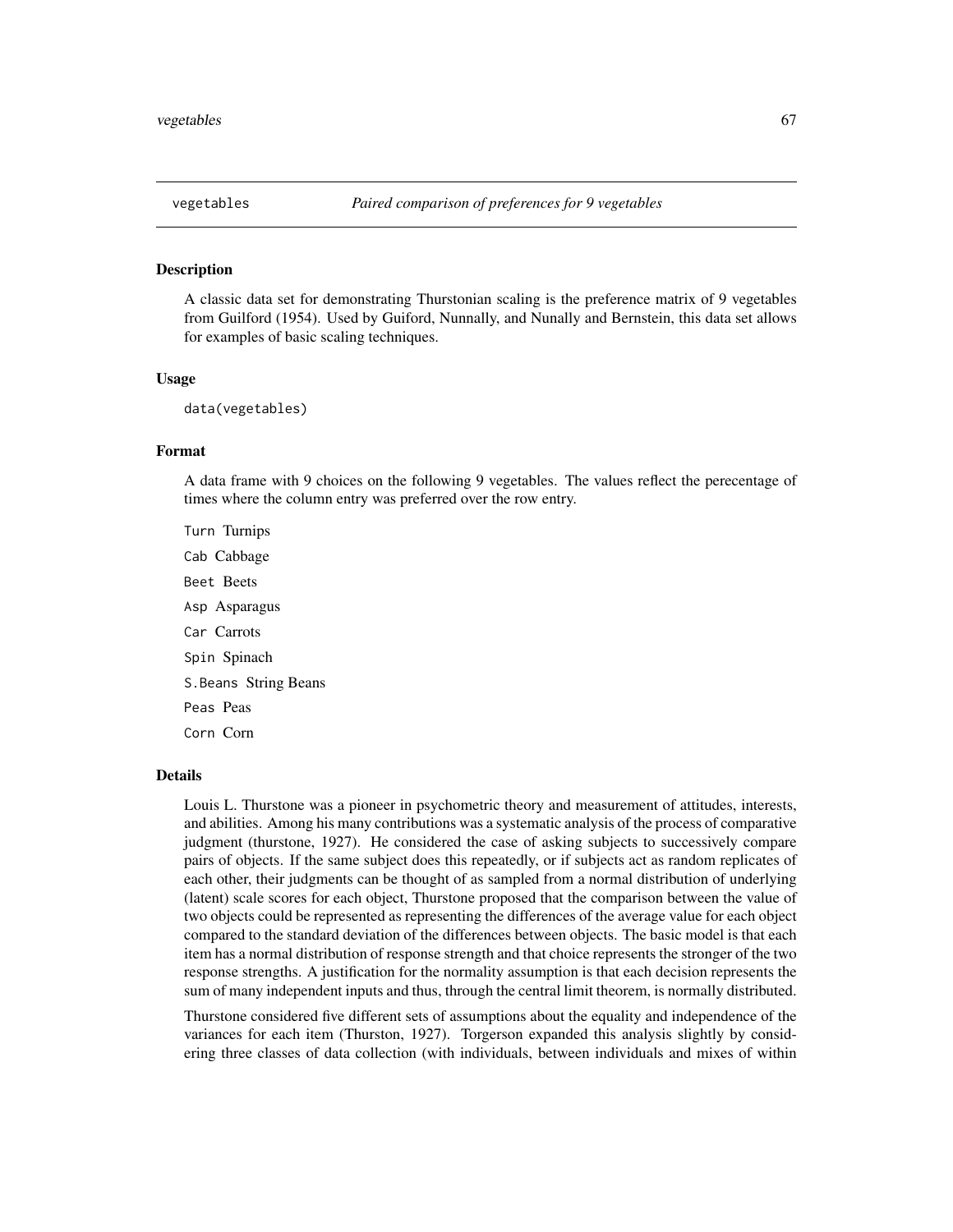<span id="page-67-0"></span>and between) crossed with three sets of assumptions (equal covariance of decision process, equal correlations and small differences in variance, equal variances).

This vegetable data set is used by Guilford and by Nunnally to demonstrate Thurstonian scaling.

## Source

Guilford, J.P. (1954) Psychometric Methods. McGraw-Hill, New York.

### References

Nunnally, J. C. (1967). Psychometric theory., McGraw-Hill, New York.

Revelle, W. An introduction to psychometric theory with applications in R. (in preparation), Springer. <https://personality-project.org/r/book>

#### See Also

### [thurstone](#page-0-0)

### Examples

data(vegetables) psych::thurstone(veg)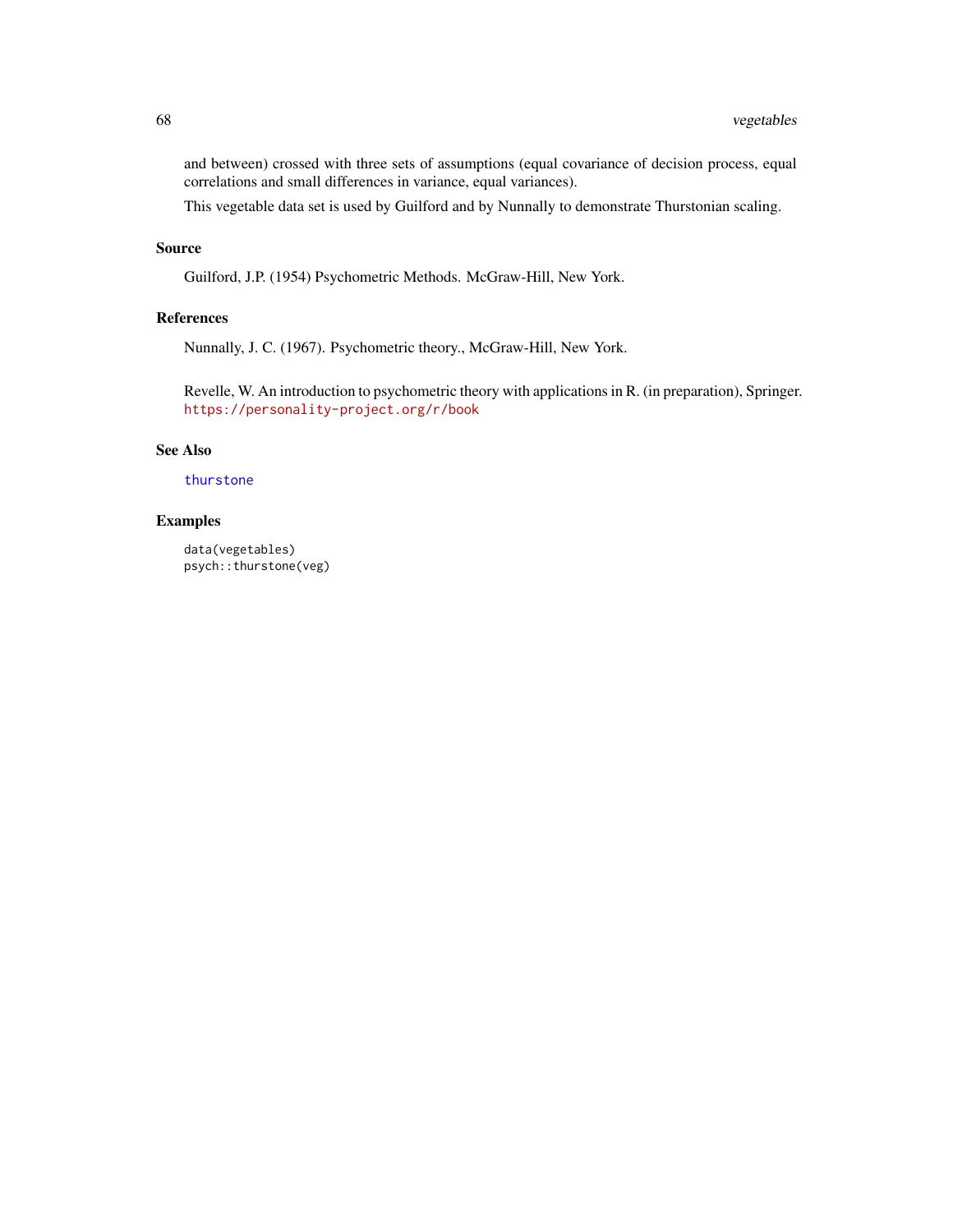# <span id="page-68-0"></span>Index

∗Topic IO read.file , [51](#page-50-0) Utility, [65](#page-64-0) ∗Topic datasets ability , [2](#page-1-0) affect , [4](#page-3-0) bfi , [5](#page-4-0) blant, [8](#page-7-0) blot , [9](#page-8-0) burt , [10](#page-9-0) cities , [12](#page-11-0) cubits , [13](#page-12-0) cushny , [14](#page-13-0) epi , [19](#page-18-0) epi.bfi , [22](#page-21-0) galton , [24](#page-23-0) heights, [25](#page-24-0) holzinger.swineford , [26](#page-25-0) income , [29](#page-28-0) iqitems , [30](#page-29-0) msq , [32](#page-31-0) msqR , [38](#page-37-0) neo , [46](#page-45-0) peas , [48](#page-47-0) psychTools , [49](#page-48-0) sai , [55](#page-54-0) Schutz, [59](#page-58-0) Spengler, [60](#page-59-0) spi , [62](#page-61-0) usaf , [63](#page-62-0) vegetables , [67](#page-66-0) ∗Topic file Utility, [65](#page-64-0) ∗Topic manip dfOrder , [18](#page-17-0) ∗Topic multivariate read.file , [51](#page-50-0) ∗Topic utilities df2latex , [16](#page-15-0)

dfOrder , [18](#page-17-0)

ability , [2](#page-1-0) , *[31](#page-30-0)* , *[49](#page-48-0)* affect , [4](#page-3-0) , *[35](#page-34-0)* , *[37](#page-36-0)* , *[42](#page-41-0) , [43](#page-42-0)* , *[49](#page-48-0)* , *[57](#page-56-0)* all.income *(*income *)* , [29](#page-28-0) alpha , *[21](#page-20-0)* bfi , [5](#page-4-0) , *[49](#page-48-0)* bi.bars , *[7](#page-6-0)* blant , [8](#page-7-0) , *[50](#page-49-0)* blot , [9](#page-8-0) , *[50](#page-49-0)* burt , [10](#page-9-0) , *[50](#page-49-0)* cities , [12](#page-11-0) , *[50](#page-49-0)* city.location *(*cities *)* , [12](#page-11-0) cor.smooth , *[11](#page-10-0)* cor2latex , *[50](#page-49-0)* cor2latex *(*df2latex *)* , [16](#page-15-0) cubits , [13](#page-12-0) , *[24](#page-23-0) [–26](#page-25-0)* , *[49](#page-48-0) , [50](#page-49-0)* cushny , [14](#page-13-0) , *[50](#page-49-0)* Damian , *[50](#page-49-0)* Damian *(*Spengler *)* , [60](#page-59-0) df2latex , [16](#page-15-0) , *[50](#page-49-0)* dfOrder , *[18](#page-17-0)* , [18](#page-17-0) , *[19](#page-18-0)* , *[51](#page-50-0)* , *[66](#page-65-0)* dir.exists , *[66](#page-65-0)* dirname , *[66](#page-65-0)* ellipses , *[14](#page-13-0)* , *[26](#page-25-0)* epi , [19](#page-18-0) , *[49](#page-48-0)* , *[57](#page-56-0)* epi.bfi , [22](#page-21-0) , *[50](#page-49-0)* epi.dictionary , *[21](#page-20-0)* epiR , *[50](#page-49-0)* epiR *(*epi *)* , [19](#page-18-0) fa , *[8](#page-7-0)* , *[17](#page-16-0)* , *[37](#page-36-0)* , *[43](#page-42-0)* , *[54](#page-53-0)* , *[59](#page-58-0)* fa.extension , *[37](#page-36-0)* , *[43](#page-42-0)* fa2latex , *[50](#page-49-0)* fa2latex *(*df2latex *)* , [16](#page-15-0) file.choose , *[52](#page-51-0) [–54](#page-53-0)* , *[65](#page-64-0) , [66](#page-65-0)*

file.create , *[66](#page-65-0)*